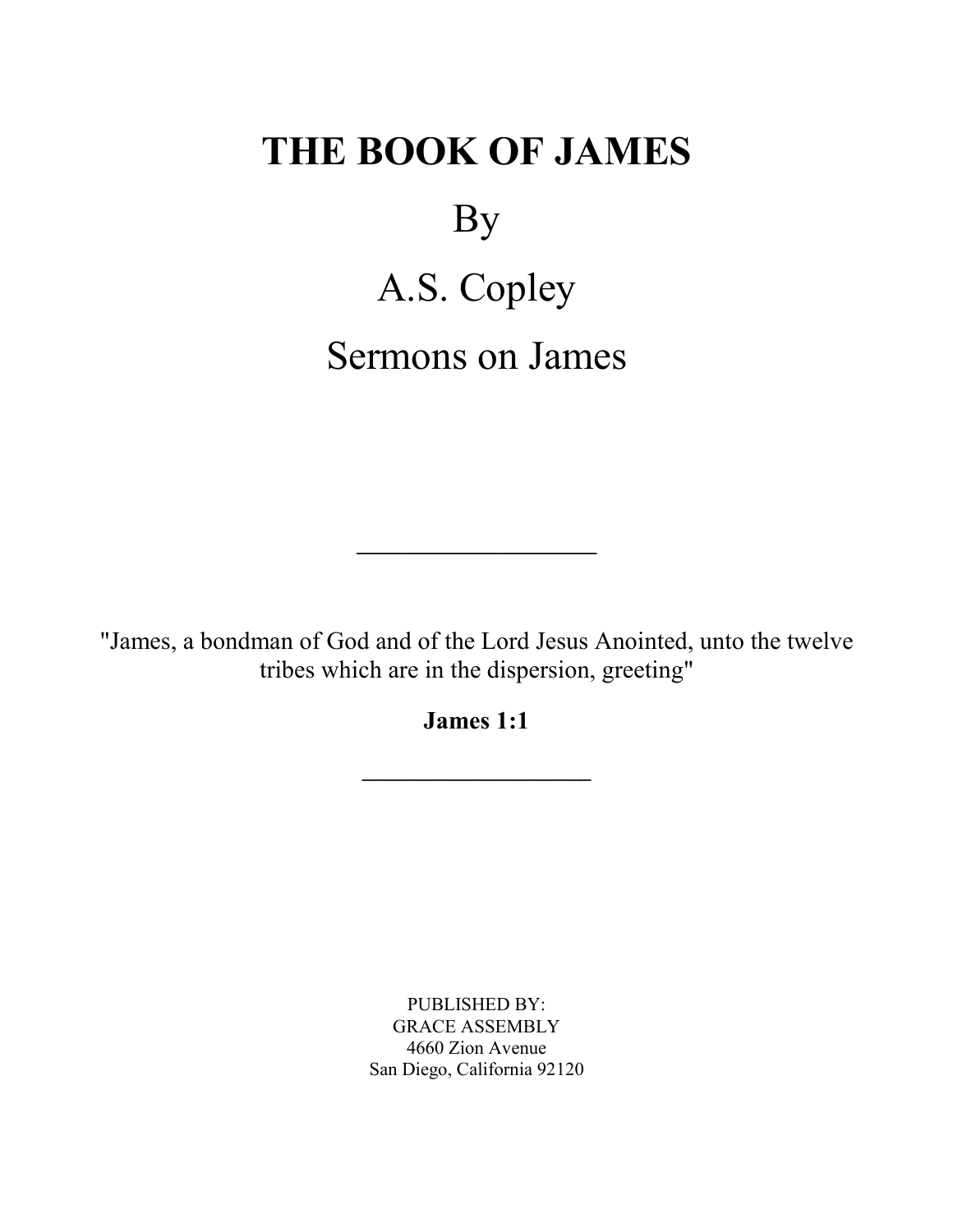## **Note from Publisher:**

Grace Assembly is privileged to publish and post this commentary on our Web Site, www.graceassemblysandiego.com. We believe these commentaries rank among the best for Bible students who desire to learn about the Word of God and the Pauline Revelation. These commentaries were written during the early days of the latter rain outpour of God's Spirit and they continue to provide enlightenment to the reader. These are the original writings of the authors. Grace Assembly has not made any changes or additions to these writings other than format changes for the convenience of the Bible student. In the left-hand column, we have added the King James Bible version as it applies to the commentary on that page. Where the authors have referred to scripture references without quoting the scripture in the text, we have added the scripture as a footnote. In some places the authors have referred to Bible versions other than the King James. Since Grace Assembly holds to the King James Version as the preserved text, we, therefore, have added in the text the same scripture from the King James Version. We trust these ancillary changes with be helpful to the Bible student.

# **FIVE FACTS ABOUT FAITH PRELIMINARY**

Suddenly, on short notice, my spirit was stirred one evening to speak on James. After giving one address, I was persuaded that God was leading me to expound the epistle in succeeding sermons. This I did, and a stenographer took them down, so that they might appear in Grace and Glory. We are glad also to give them a place with our list of other publications. We believe that this treatise will clear away some fog that has gathered needlessly around the writings of the "apostles of the Lamb." Therefore, ask us for "Sermons on James."

If some of the quotations are different from the Authorized Version, it is because we quote another translation. These sermons have been out of print for some time; hence we include them with the notes on Hebrews to save expense and work. They go together nicely. - The Author.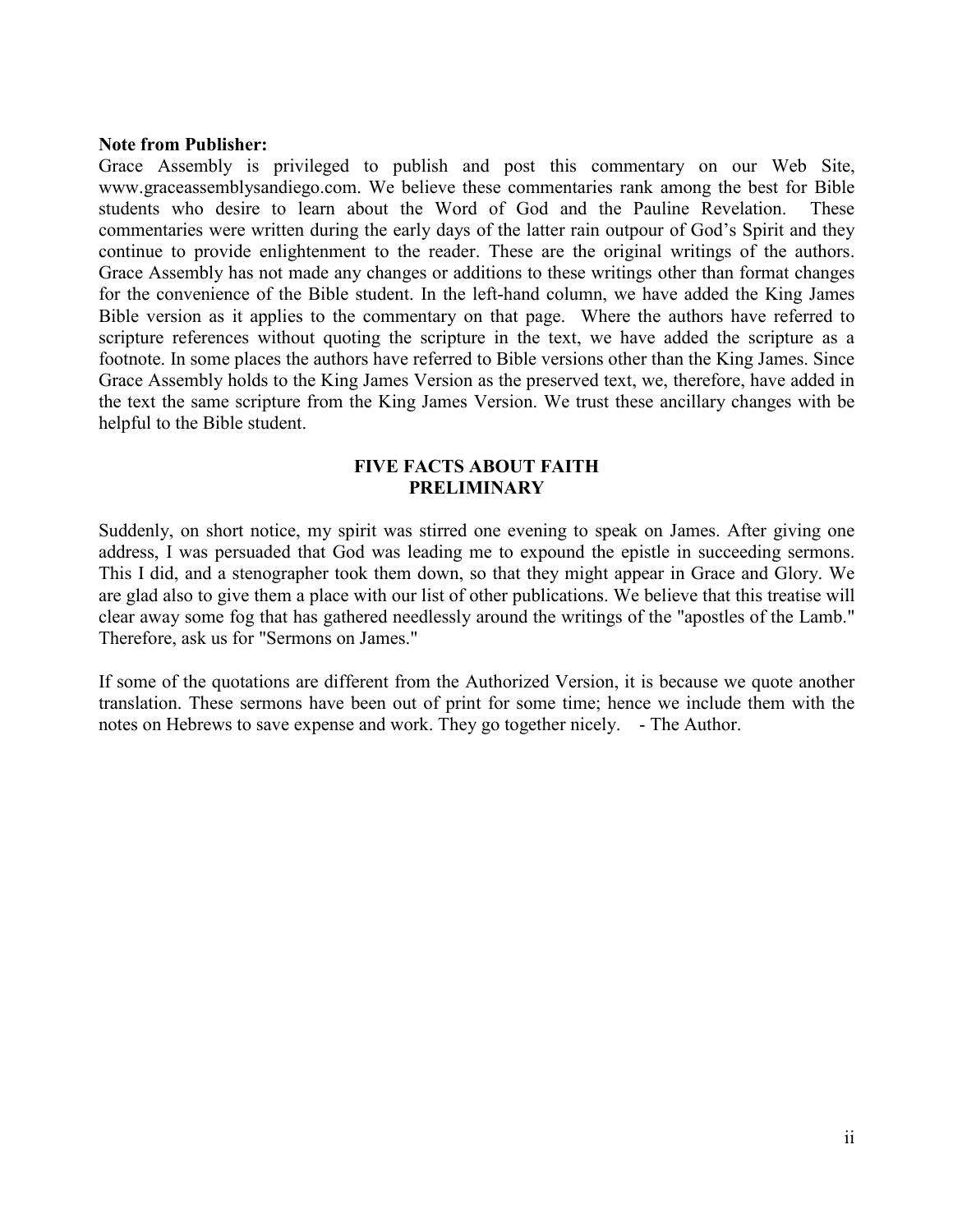## **INTRODUCTION**

"James, a bondman of God and of the Lord Jesus Anointed, unto the twelve tribes which are in the harmony with Paul; though' he did not go as far in the truth. Therefore, I repeat that faith made practical is the gist of James' Epistle. Paul teaches salvation by faith. James comes along and exclaims, if you are saved by faith, prove it by your works and walk. Do not talk faith with your lips, while talking unbelief by your conduct. True it is that we find the word "grace" but twice, viz, chap. **(4:6).** And we find the words "faith" and "works" each fourteen times in this letter. Hence, **its theme-words are faith and works**. Paul emphasizes grace; because he puts God's side of salvation to the front. James here emphasizes works, not as a means of salvation, but as a proof of the possession of salvation. "Show thy faith by thy works," he shouts. If you believe in divine grace, demonstrate your faith therein by good works - deeds of kindness, etc.

# **Chapter Outline**

Since I know of none better, I have adopted the following chapter headings of this letter. They are plain and unique.

- 1. The Trial of Faith Chap. 1.
- 2. The Works of Faith Chap. 2.
- 3. The Victory of Faith Chap. 3.
- 4. The Dependence of Faith Chap. 4.
- 5. The Power of Faith Chap. 5.

We see a beautiful gradation, an unfolding and culmination in this outline. First, our faith is tried. Then tried faith works effectually. Effectual works of faith result in victory. Then the victory of faith becomes fiercely assaulted by Satan. Therefore, a deeper sense of need arises, and we learn the rare lesson of absolute dependence upon the Arm Omnipotent. Thus, we reach the fifth stage, and the divine power of faith becomes manifested, as we shall see in our study. Finally, faith shall triumph into glory through Christ's coming and His millennial reign.

"Sound doctrine that cannot be condemned," was the Apostle Paul's practice, and exhortation to other ministers. "Healthful teaching," is the revised version - \***Tit. 2:8.**

There is abundance of so-called doctrine, or teaching; but it is not sound, or healthful. It is not food suitable for the new creation. Years ago, the writer, not knowing the Scriptures, was entertained by such writings. They were interesting and entertaining at the time of reading them; but they left no lasting effect. It is very much like eating watermelon or drinking clabber; it fills up, but in an hour afterward, one feels hungry and faint. Men say and write bright things, even "truths culled," as one puts it; but saints are not fed and built up thereby. "Feed my sheep," was Jesus' exhortation. "Every word that proceedeth out of the mouth of God," is the bill of fare from both the Old Testament (Deut.) and the New, even Jesus' own words - Matt. 4. Men give "truths culled," because of their own pampered appetites, the meanwhile opposing other portions of the blessed Book of God, portions which are absolutely necessary for full growth in Christ. Learning and brilliance receive a reward of human applause here; but what about the hungry hearts who are robbed of necessary nourishment? What about the reward of such teachers at the judgment seat of Christ?

**\*Titus 2:8** 

Sound speech, that cannot be condemned; that he that is of the contrary part may be ashamed, having no evil thing to say of you.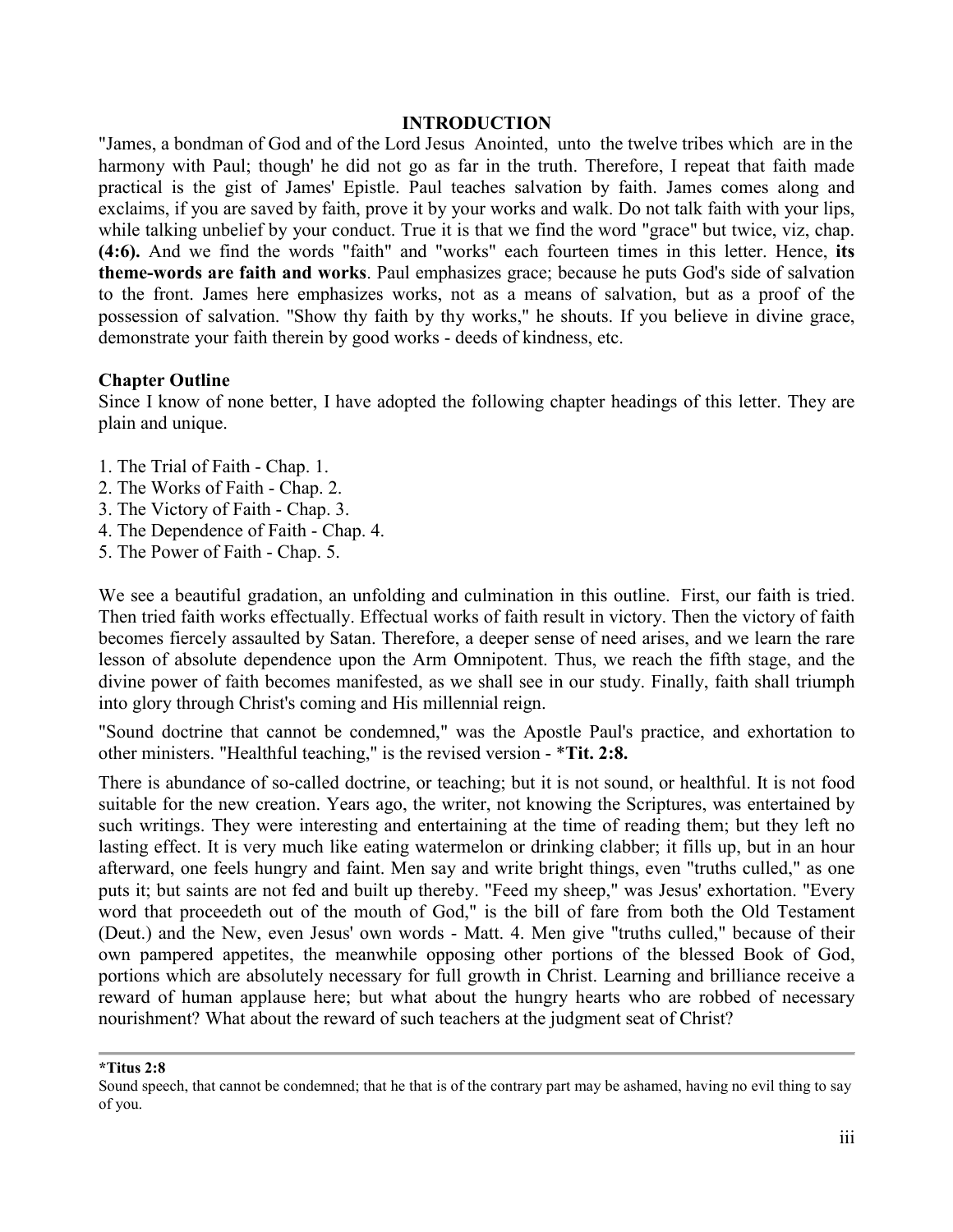## **Chapter 1**

**1:1** James, a servant of God and of the Lord Jesus Christ, to the twelve tribes which are scattered abroad, greeting.

**1:2** My brethren, count it all joy when ye fall into divers temptations;

**1:3** Knowing this, that the trying of your faith worketh patience.

**1:4** But let patience have her perfect work, that ye may be **perfect and entire**, **wanting nothing.**

# **THE TRIAL OF FAITH CHAPTER ONE**

"Esteem it all joy, my brethren, when ye fall into divers temptations" – **(1:2).** Though this Epistle was written primarily to Israel: yet it is replete with practical instruction and comfort for us. How do we come into temptations? We fall into them. Before we are aware of it, a conflict is on. We are driving at high speed, shouting the victory, and suddenly we take a tumble into temptation. Of course, we are dumb and feel fretted and perhaps look sad. James says, "Esteem it joy." God has allowed it. A victory is to be won, a lesson to be learned. What a bit of advice. Shall I say, I am having a fiery trial today, thank God? Everything is against me, bless the Lord. That is not easy to say. "No temptation for the present seemeth joyous, but grievous" – **\*Heb 12:11.** Oh, it is very easy to rejoice when we get out; but that is not what the Apostle requires. But pray tell, why should we rejoice in the trial? God be praised, here is the answer –

"Knowing that the trying of your faith works out patience," or endurance – **(1:3).** Patience is an indispensable trait of Christian character, and the only way it can be obtained is through falling under trial, or temptation. We learn to be patient with ourselves, with others and even with God; the meanwhile we are learning to cling to Him. We learn to give Him time to work for us. We cease our frettedness and complaint. We quit asking, Why does God not arise for me? Why is He so late? We are to count, though we cannot shout. The Lord sees that we need the test; therefore, He permits us to have it. He doeth all things well. "But let patience have its perfect work." Do not take the temptation into your own hands. Pray and let God act. Move with Him. Look for His steppings. Patience will have a perfect work if you remain in the trial till, He delivers you. To what end? "That you may be perfect and entire, lacking in nothing" – **(1:4).** What is the difference? **"Perfect"** refers to each particular part. **"Entire"** refers to the whole, complete in every part. It is not enough to be perfect in some things - perfect in faith, etc. We should be perfect in love, perfect in obedience, etc., **"wanting in nothing."** Is it possible that temptation is conducive to Christian perfection? Yes, for "it yieldeth the peaceable fruits of righteousness to those who are exercised thereby."

## **\*Hebrews 12:11**

Now no chastening for the present seemeth to be joyous, but grievous: nevertheless afterward it yieldeth the peaceable fruit of righteousness unto them which are exercised thereby.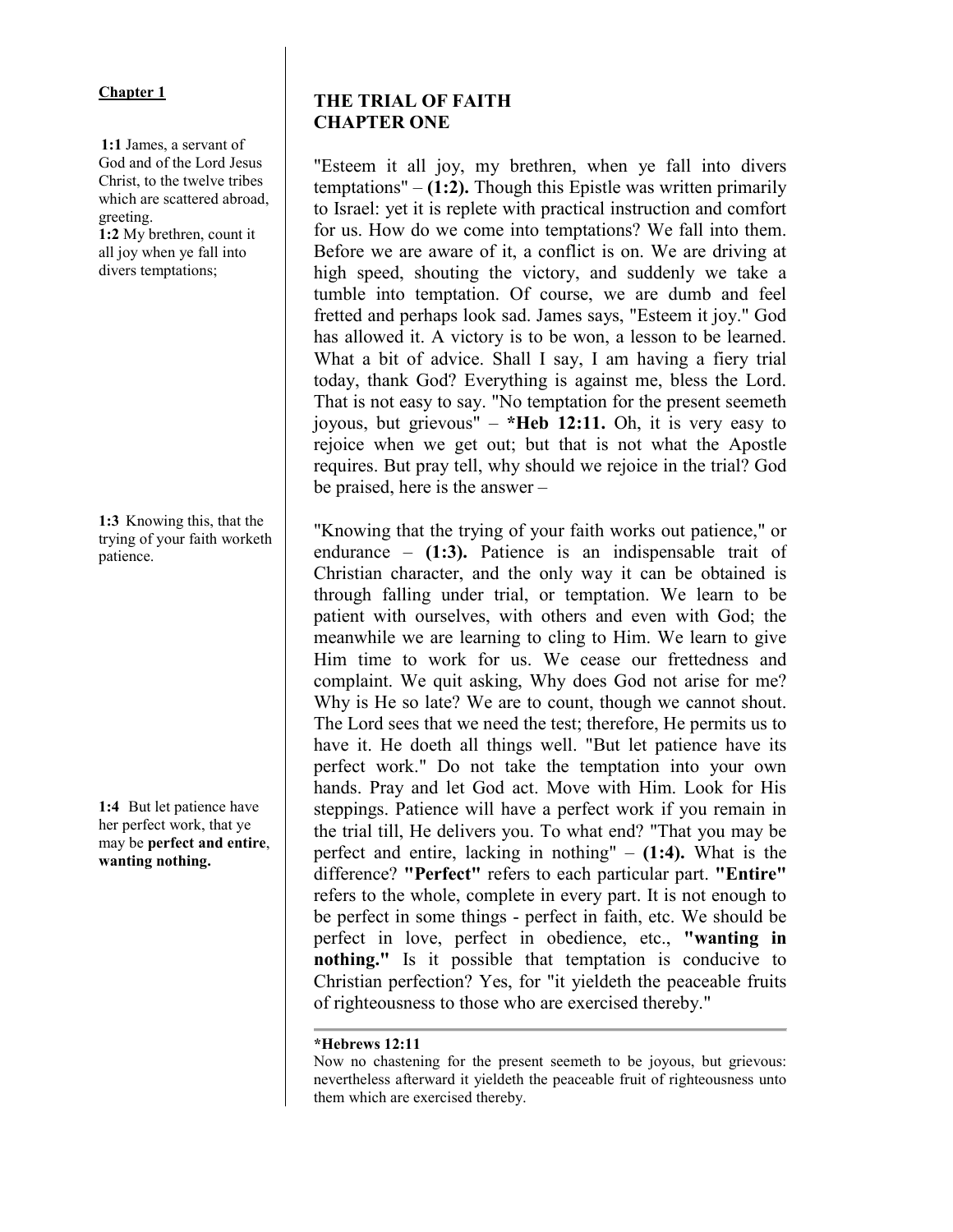**1:5** If any of you lack wisdom, let him ask of God, that giveth to all men liberally, and upbraideth not; and it shall be given him.

**1:6** But let him ask in faith, nothing wavering. For he that wavereth is like a wave of the sea driven with the wind and tossed.

**1:7** For let not that man think that he shall receive any thing of the Lord.

**1:8** A double minded man is unstable in all his ways.

"And if any one of you lack wisdom, let him ask of God, who giveth freely to all and upbraideth not" – **(1:5).** Surely, we need wisdom in time of temptation, to know what to do and what not to do. The importance of it is indicated by the attention that the Apostle gives to it here. Neither can anyone but Jehovah give us the wisdom that we need in the hour of trial. Here also we behold His grace. He giveth freely. He giveth to all. He does not reprove the petitioner. He is no respecter of persons. "But let him ask in faith, nothing doubting; for he that doubteth is like the wave of the sea, driven by the wind and tossed"  $-$  (1:6). This does not sound like James was unduly given to works. With earnestness, he exhorts to believing prayer. Later on, he declares that "faith without works is dead;" but here with equal emphasis he shows that prayer without faith is dead, firmly asserting, "Let not that man think that he shall receive anything from the Lord" – **(1:7).** Works of faith follow the prayer of faith.

## **The Two Creations Taught**

"A double-minded man is unstable in all his ways" – **(1:8).** We praise God for this verse in particular. Men make so much of the Gospel of Peter and James, but fail to see that they, as well as Paul, taught the two natures in a believer. The phrase, double-minded, is one compound word in the Greek, viz, "dipsuchos." It is from "dis," twice, double, and from "psuche," breath, life, spirit, heart, soul, especially the last. The sinner has only one life, that of the old Adam; but the believer on Jesus has two lives. He is two-souled, possessing at the same time the old Adam life and the new Adam, or Christ life. It is of unspeakable importance to see this truth and understand it. All the troubles and perplexities of believers are traceable to these facts. Therefore, James exhorts to "purify your hearts, ye double-minded" – **(4:8)**; and Paul exhorts to "reckon yourselves to be dead indeed unto sin" – **\*Rom. 6:11.** "The flesh (the old life) lusts, or clamors, against the spirit (the new life, or soul); and these (two souls, or lives) are contrary the one to the other, so that ye may not do the things that ye would" - **\*\*Gal. 5:17.** The old life wants one thing; but the new life wants some- thing else. No honest person can deny such an experience; not even they who boast so loudly that they are "sanctified wholly, sin taken out, root and branch."

## **\*Romans 6:11**

Likewise reckon ye also yourselves to be dead indeed unto sin, but alive unto God through Jesus Christ our Lord.

#### **\*\*Galatians 5:17**

For the flesh lusteth against the Spirit, and the Spirit against the flesh: and these are contrary the one to the other: so that ye cannot do the things that ye would.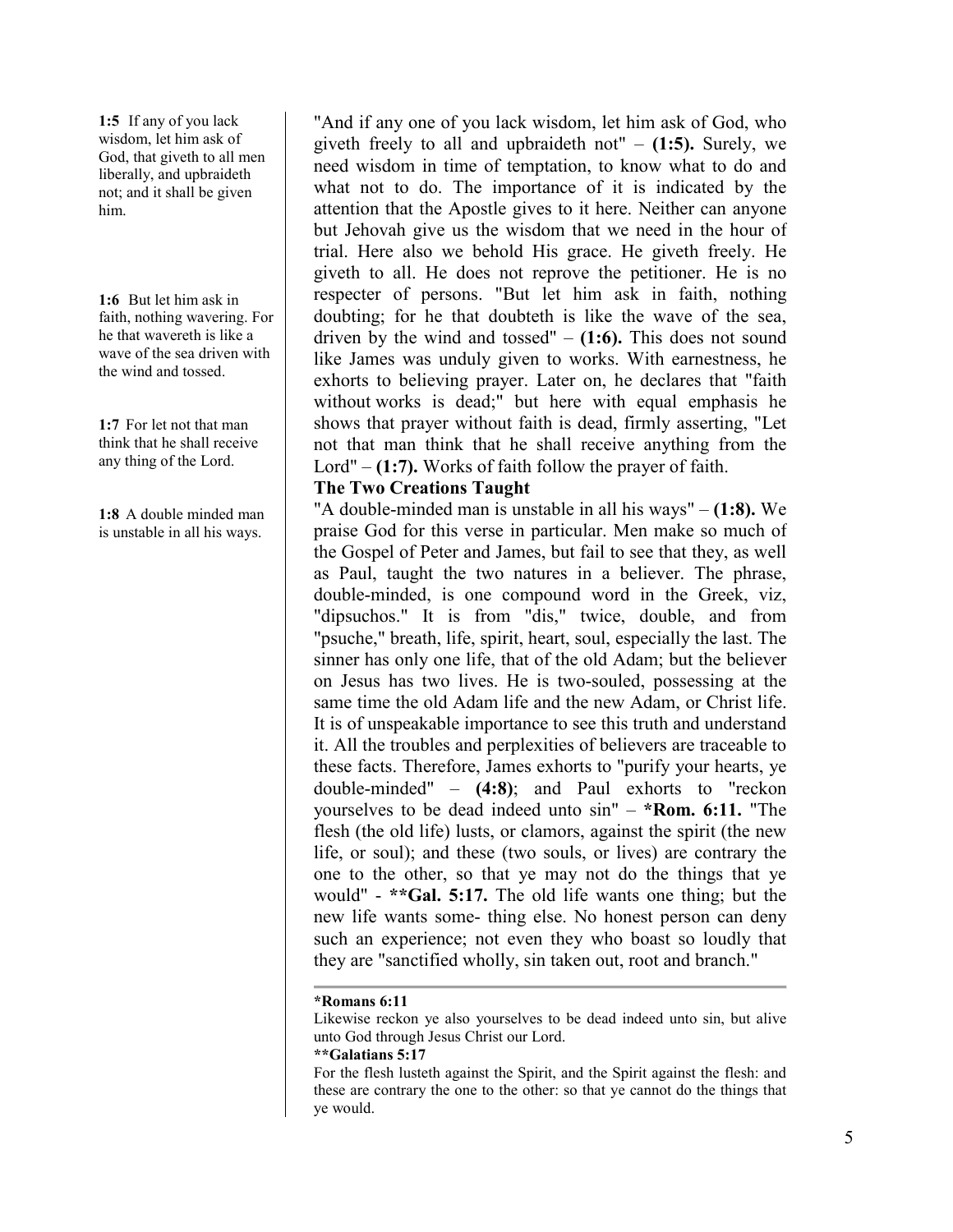I am glad that James declares this doctrine. Oh, that his auditors would understand and receive it.

Will you believe me that this truth is taught plainly in the Old Testament? The Psalmist arraigns the double-minded, saying, "They speak vanity every one with his neighbor; with flattering lips and a double heart do they speak" - Psa. 12:2. The words, "double heart," in Hebrews are "leb va leb," heart and heart. In I Chron. 12:33, is a similar, but more powerful verse - "Of Zebulun, such as went forth to battle, expert (ranked) in war, with all instruments of war, fifty thousand, which could keep rank; they were not of double heart" (they were without a heart and heart, Heb.). Oh, beloved, consider what the Spirit says about the two-souled. They are unstable; they are easily storm-driven; they are doubters; they need to expect no answers to prayer: they are "double-tongued," or two-worded (dilogos) – **\*I Tim. 3:8.** Their word is not to be relied upon; they are not safe in war; they may turn traitor; they cannot set the battle in array; they cannot handle weapons of war. Oh, beloved, have you learned to reckon the old Adam dead? Are you counting on the new life only? Do you firmly believe, and boldly declare that Christ is indeed your life? Is Paul's testimony yours? "It is no longer I that live; but Christ that, liveth in me" – **\*\*Gal. 2:20.** Believe me; you never will have complete victory over sin and the world until you take that stand. You never will grow in grace and truth; you never will become of full age in Christ; you never will be of much substantial use to God until you count old Adam out entirely and Christ in as all-sufficient, though you be ever so active in religious service. Only thus can one be single-minded and hold "a single eye to the glory of God," which Jesus taught and lived.

When people agree with us today and with our enemies tomorrow, we know what ails them. When people can endorse our doctrine today and bid us Godspeed, and tomorrow have fellowship with those who are against the truth, we know they are double-minded. They who see no difference between meetings and meetings, between teaching and teaching, between folk and folk, but pronounce everybody good -- the Word declares them two-souled. They are not true to the first Adam, nor faithful to the Last Adam.

#### **\*I Timothy 3:8**

**\*\*Galatians 2:20** 

Likewise must the deacons be grave, not doubletongued, not given to much wine, not greedy of filthy lucre;

I am crucified with Christ: nevertheless I live; yet not I, but Christ liveth in me: and the life which I now live in the flesh I live by the faith of the Son of God, who loved me, and gave himself for me.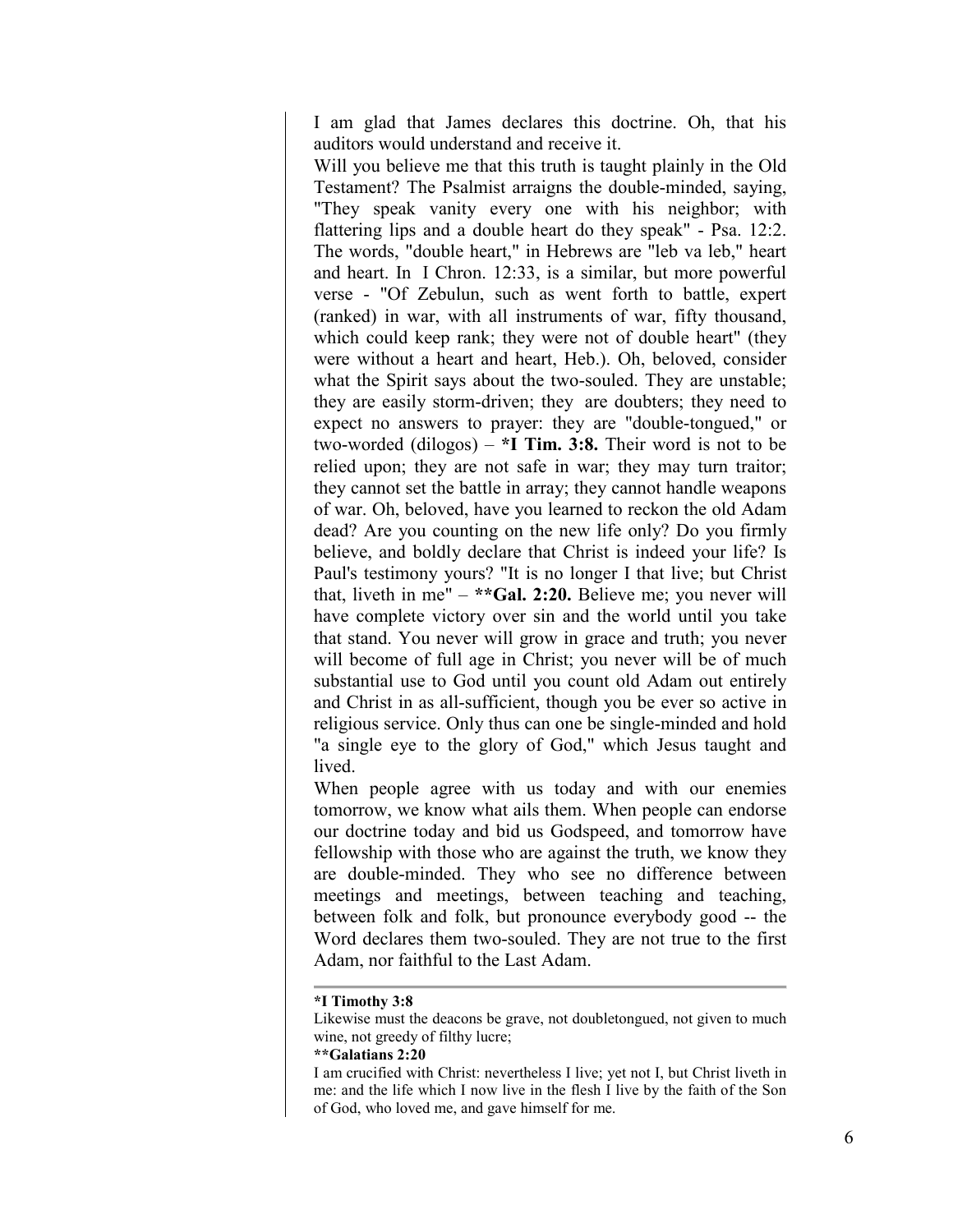**1:9** Let the brother of low degree rejoice in that he is exalted:

**1:10** But the rich, in that he is made low: because as the flower of the grass he shall pass away.

**1:11** For the sun is no sooner risen with a burning heat, but it withereth the grass, and the flower thereof falleth, and the grace of the fashion of it perisheth: so also shall the rich man fade away in his ways.

**1:12** Blessed is the man that endureth temptation: for when he is tried, he shall receive the crown of life, which the Lord hath promised to them that love him.

In very deed, such are the saints whom James endeavors to haul on to the carpet and demand of them to live an overcoming life through faith in God's grace; as he remarks **(4:6)**, "God giveth more grace, giveth grace unto the humble," that is, those who need and desire His aid. Behold, how beautifully this merges into the next statement. "Let the brother of low degree boast in that he is exalted" – **(1:9).** That is the one who feels his need, because of a sore temptation. He may be weak in body, defeated in spirit, poor in money, or learning, or influence. He may be bruised and bleeding through trial and trouble. He is helpless. But through the wisdom which God gives, he finds deliverance. Tears give way to laughter. Praise to God mounts the throne. The new man is in the ascendancy. "Sin shall not have dominion over you; for ye are not under law, but under grace" – **\*Rom. 6:14**. The voice of the flesh is hushed. The spirit of the new man reigns. Hallelujah! And let "the rich boast in that he is made low" – (1:10). They who are rich in themselves, self-sufficient, wise in their own conceits, is James' meaning; not simply they who possess houses and lands. Jesus said, "The rich He sent empty away" **\*\*Luke 1:53**. Saints who really want the will of God but find that they have been strong in themselves and lifted up, will rejoice in their humiliation, which is probably wrought through temptation and defeat. They thank the Lord for arresting them and bringing them down, by means of the temptation. The Apostle's further words show how weak are the strong and how poor are the rich before a fiery trial: "for as the flower of the grass passes away" before the scorching sun; so fleshly strength and wealth quail before trouble Then it is proven that "the lame take the prey;"**(\*\*\*Isa. 33:23)** but "the rich in his goings shall wither" – **(1:11).** Dispensational facts are hidden here also. In the end of this age, the Jews in their helplessness, bending under the tribulation days, will cry to Jehovah and be delivered; while those enriched by their own efforts, aided by anti-Christ, will wilt and wither away forever. "Blessed is the man that endureth temptation; for when he is tried he shall receive a crown of life, etc." – **(1:12).**

#### **\*Romans 6:14**

For sin shall not have dominion over you: for ye are not under the law, but under grace.

**\*\*Luke 1:53**

He hath filled the hungry with good things; and the rich he hath sent empty away.

#### **\*\*\*Isaiah 33:23**

Thy tacklings are loosed; they could not well strengthen their mast, they could not spread the sail: then is the prey of a great spoil divided; the lame take the prey.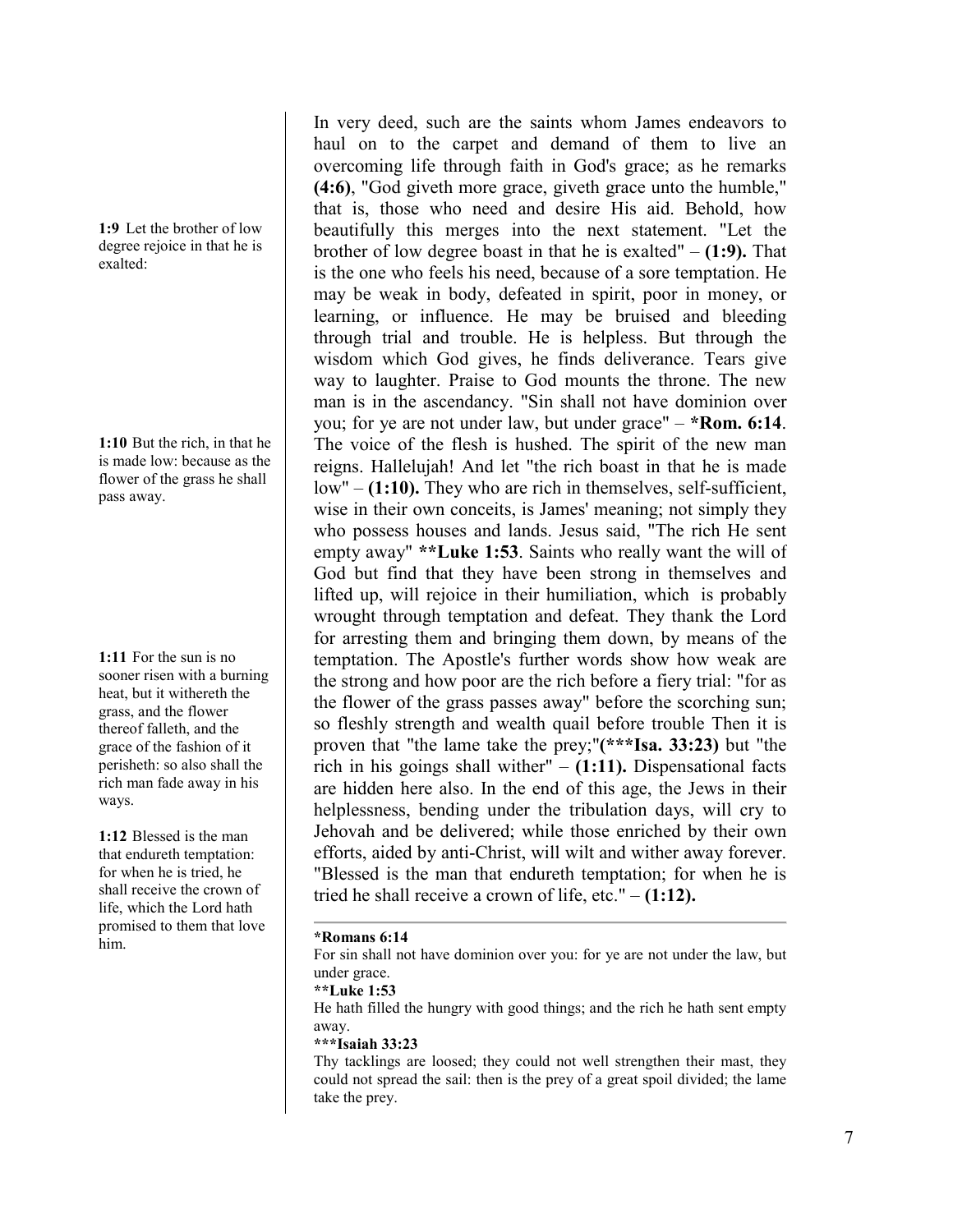Remember, that it is the weak who endure. They who are of "low degree" They who are of "low degree" and cry to God, endure by the wisdom and power that He grants them. The weak stand up under trial. That is a paradox indeed. "When I am weak, then am I dynamited, said Paul – **(\*2 Cor. 12:10).** And as a reward for endurance, which God enables, such a one "shall receive the crown of life." Jesus said to the church in Smyrna, "I know thy works and tribulation and poverty (but thou art rich)"  $-$  \*\*Rev. 2:9. Yes, the true wealth of this suffering, self-denying assembly is in parenthesis. It is hidden; but to her is promised "a crown of life." It is worthy of special note that the promises of rewards are never for mighty achievements, or stupendous miracles wrought, or, notable philanthropic deeds, but invariably for suffering, for endurance, for faithfulness, for love toward God, and especially for overcoming. These latter things are the essentials. Works, achievements, etc., are incidental.

## **The Source of Temptation**

"But every one is tempted, being drawn out and allured by his own desire" – **(1:14).** We dare not blame the Lord for our temptations; for He cannot be tempted of evil, neither can He tempt His creatures. Because we are still in a sinful body, selfish, or wrong desires may spring up within us. They may seem to be right, or wise; but spring up within us. They may seem to be right, or wise; but their fruit proves them otherwise. Such a desire becomes the mother of sin. The number of inordinate religious desires is "legion." And religious crimes are their offspring. Any marvel that spiritual death stalks abroad everywhere – **(1:15)**? For the Holy Spirit does not limit these sayings of James to common carnal conduct. "Do not err," he adds – **(1:16).** Do not blame God for everything in Christendom. "Every good act of giving and every perfect gift is from above, coming down from the Father of lights" – **(1:17).** There are acts of giving, which are not from the Father. Many gifts are bestowed, but they are not of God: hence, they are imperfect and not good. The most subtle temptations are pious deeds, freely offered. This is Satan's effective scheme to hinder men from getting the real saving and sanctifying truth

## **\*2 Corinthians 12:10**

Therefore I take pleasure in infirmities, in reproaches, in necessities, in persecutions, in distresses for Christ's sake: for when I am weak, then am I strong.

## **\*\* Revelation 2:9**

I know thy works, and tribulation, and poverty, (but thou art rich) and I know the blasphemy of them which say they are Jews, and are not, but are

**1:13** Let no man say when he is tempted, I am tempted of God: for God cannot be tempted with evil, neither tempteth he any man: **1:14** But every man is tempted, when he is drawn away of his own lust, and enticed.

**1:15** Then when lust hath conceived, it bringeth forth sin: and sin, when it is finished, bringeth forth death.

**1:16** Do not err, my beloved brethren.

**1:17** Every good gift and every perfect gift is from above, and cometh down from the Father of lights, with whom is no variableness, neither shadow of turning.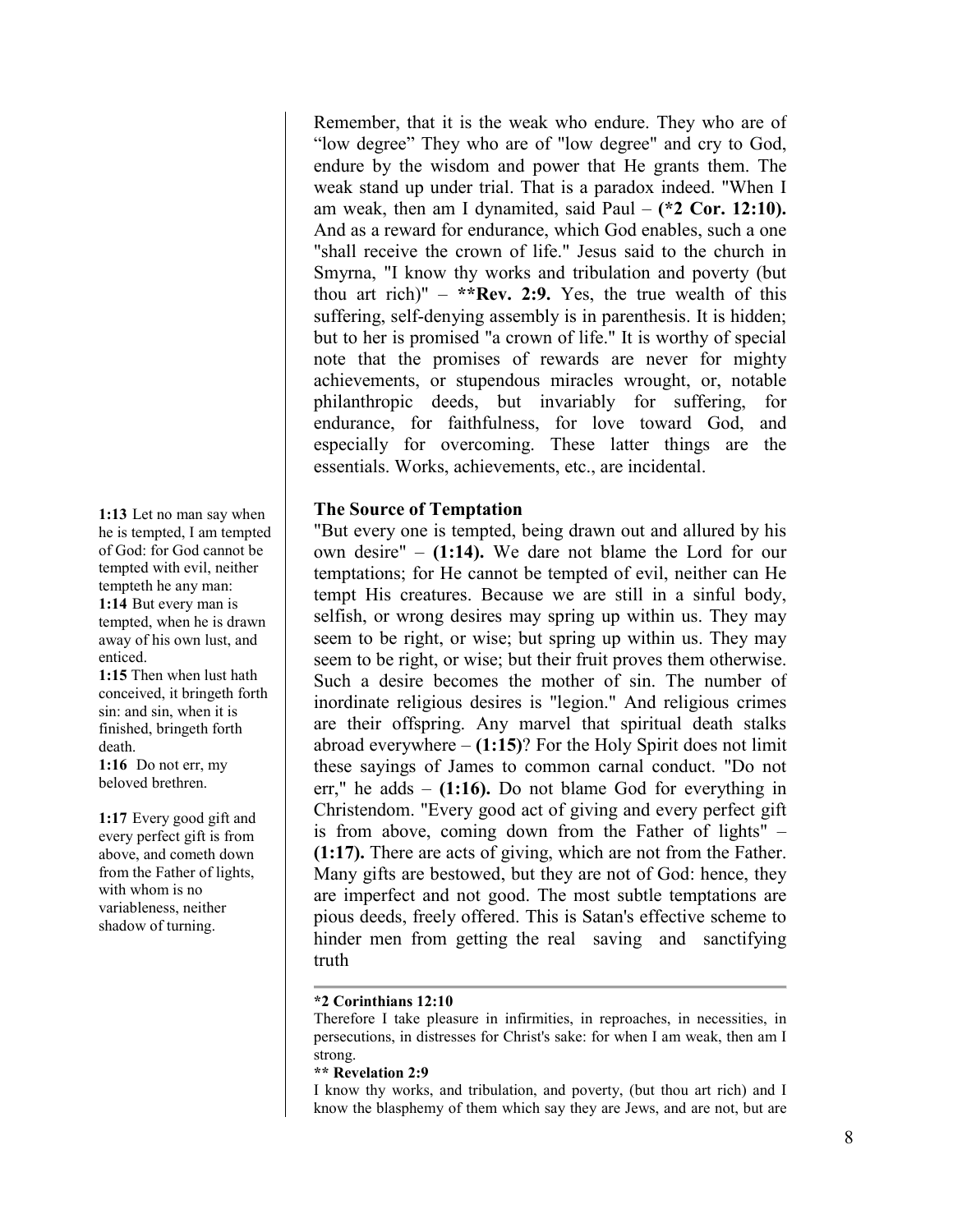the synagogue of Satan.

today. Therefore, James exclaims, "Be not misled." The devil is actually making people liberal with their money and with their destructive literature.

There are many false lights in Christendom today. True, scriptural luminaries are born of God, "the Father of lights;" for saints "shine as luminaries in the world" – **\*Phil. 2:15**. False lights are variable, turning to suit the occasion, producing the color most conducive to their purpose, like a chameleon. Divinely appointed luminaries are like God Himself, "with whom is no variation, nor shadow of turning" – **(1:17).** They remind me of the street lamps in Grand Rapids, Mich., which are electric chandeliers of perhaps half a dozen lamps, suspended about 150 feet high, each one giving light to several blocks. They never turn, but steadfastly hang there and perpetually illuminate the city.

# **Israel's Place on The Program**

"Of His own will begat He us with the word of truth, that we should be a kind of first fruits of His creatures" – **(1:18).** God's sovereign dealings with men is overlooked continually. People think that they seek the Lord, when He comes to their aid. They do not know that "Jesus came to seek and to save that which was lost:" that is, that God is the first seeker. "Noah found grace" with God, not because he was better than other men, but because God showed him grace. Abraham was sovereignly chosen of God and called out of idolatry for a distinct purpose. Israel were in His mind before they were in existence. If you doubt my word, slowly read Deut. 32:7 to 14, and verse 8 in particular. Hence, James writes, "Of His own will begat He us"  $-$  (1:18). The natural birth is by the will of man; but the supernatural is not by the will of man, "but of God" - John 1:12. And thank God, "by the word of truth." The Holy Spirit is the power of the new birth; the Word is the instrument of the new birth. Calvary is the provision for the new birth, because it is God's will to save all who will believe. Dispensationally, "Israel is holiness unto the Lord, the first fruits of His increase" (Jer. 2:3): that is, the first product of redemption; and those saved from the Gentiles will be the after-fruits, or last fruits. "To the Jew first and also to the Gentiles," is the divine order. The mighty Pentecostal wave swept first over Israel (Acts 2 to 9); then it fell upon the Gentiles in the house of Cornelius - Acts 10.

## **\*Philippians 2:15**

That ye may be blameless and harmless, the sons of God, without rebuke, in the midst of a crooked and perverse nation, among whom ye shine as

**1:18** Of his own will begat he us with the word of truth, that we should be a kind of firstfruits of his creatures.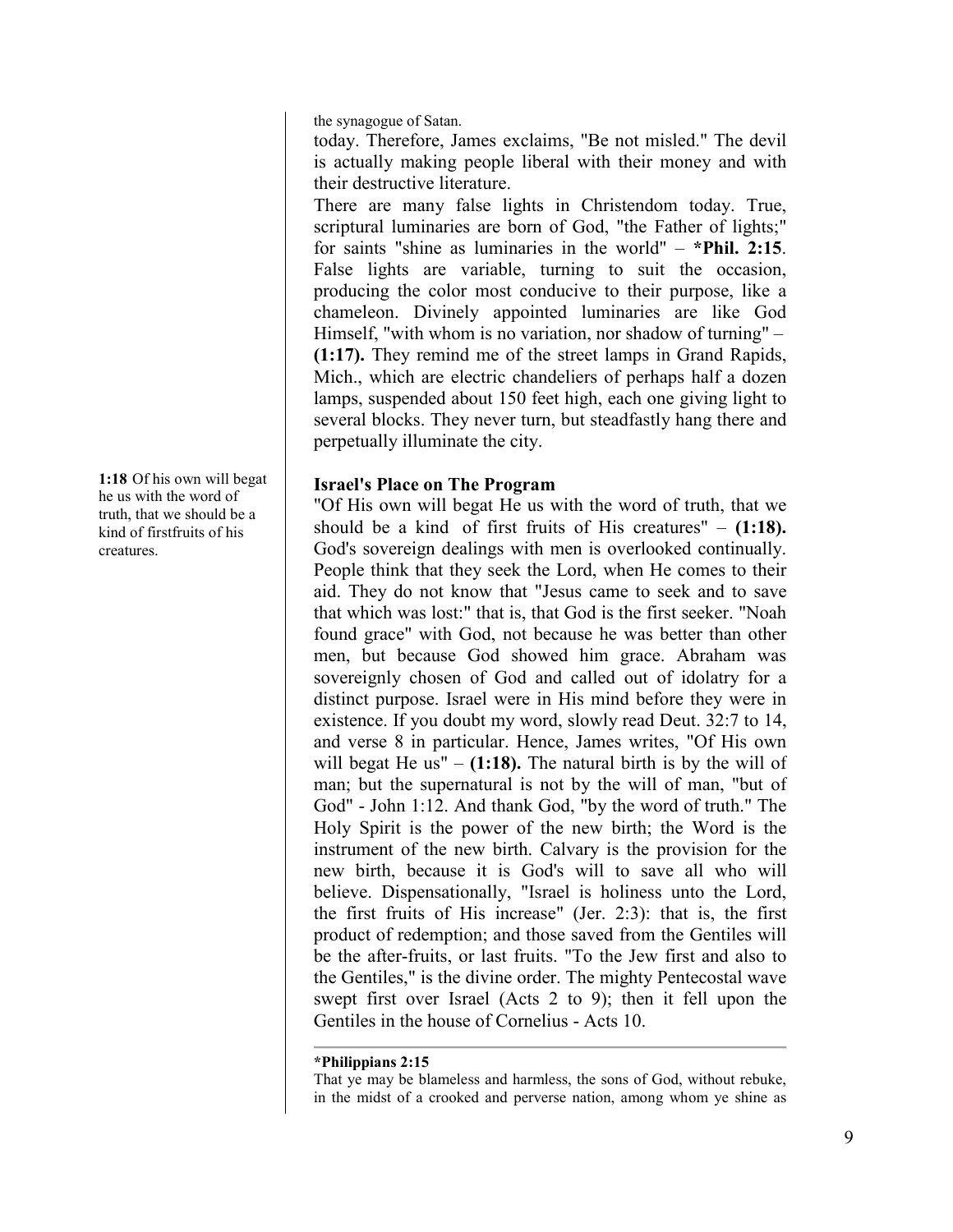lights in the world;

And yet those of Israel, who will share in the translation, will be the last company seen at the marriage supper. Comp. **\*Rev. 14:4** with **\*\*Matt. 25:10**. Jesus also declared that "the first (Israel) shall be last; and the last (the Church) shall be first." Because Israel nationally refused to accept Christ and the Holy Spirit, they were broken off and the Gentiles came in. But God will graft them in again in the closing days of this age.

"Wherefore, my beloved brethren, let every man be swift to hear, slow to speak, slow to wrath" – **(1:19).** Because of such sovereign grace, such wonderful deliverance out of temptation and such a great reward, the following exhortations are exceedingly befitting. Men should be swift to hear God's Word of grace and receive it with meekness; for that Word alone is able to save the soul  $-$  (1:21). Let the tongue be used for God's glory and let all the conduct be as becometh a righteous man. Neither should the Word be accepted as a theory only. Many hear the Word and are convinced of their wrong, seeing themselves in God's mirror, but turn away to live after the flesh still – **(1:22-24).**

There is no blessing for them. "But he that looks into the perfect law of the freedom and continues in it (and takes not a side glance simply), he being not a forgetful hearer, but a doer of the work; this man shall be blessed in his doing" – **(1:25).** Do you perceive how James emphasizes the importance of God's Word? For His Word of grace is that "perfect law of liberty." It is the mirror, looking into which gives us a clear, full view of the old creation, from which we turn away forever. On the other hand, by gazing perpetually into the same divine mirror, we behold the Christ, like unto whom we are fashioned, and we become changed from glory to glory. That "perfect law" makes a perfect people – **(1:25).** The glorious Image, Christ, makes a glorious people. After saints stand before God's looking glass awhile, they become so entranced by the gracious and glorious Person which it mirrors, that they sit down before it forever. This is the effective way to heed the exhortations, which James enjoins. Thereby we imbibe the life that lived and walked perfect once on earth.

## **\*Revelation 14:4**

These are they which were not defiled with women; for they are virgins. These are they which follow the Lamb whithersoever he goeth. These were redeemed from among men, being the firstfruits unto God and to the Lamb. **\*\*Matthew 25:10**

And while they went to buy, the bridegroom came; and they that were ready went in with him to the marriage: and the door was shut.

**1:19** Wherefore, my beloved brethren, let every man be swift to hear, slow to speak, slow to wrath: **1:20** For the wrath of man worketh not the righteousness of God. **1:21** Wherefore lay apart all filthiness and superfluity of naughtiness, and receive with meekness the engrafted word, which is able to save your souls. **1:22** But be ye doers of the word, and not hearers only, deceiving your own selves. **1:23** For if any be a hearer of the word, and not a doer, he is like unto a man beholding his natural face in a glass:

**1:24** For he beholdeth himself, and goeth his way, and straightway forgetteth what manner of man he was.

**1:25** But whoso looketh into the perfect law of liberty, and continueth therein, he being not a forgetful hearer, but a doer of the work, this man shall be blessed in his deed.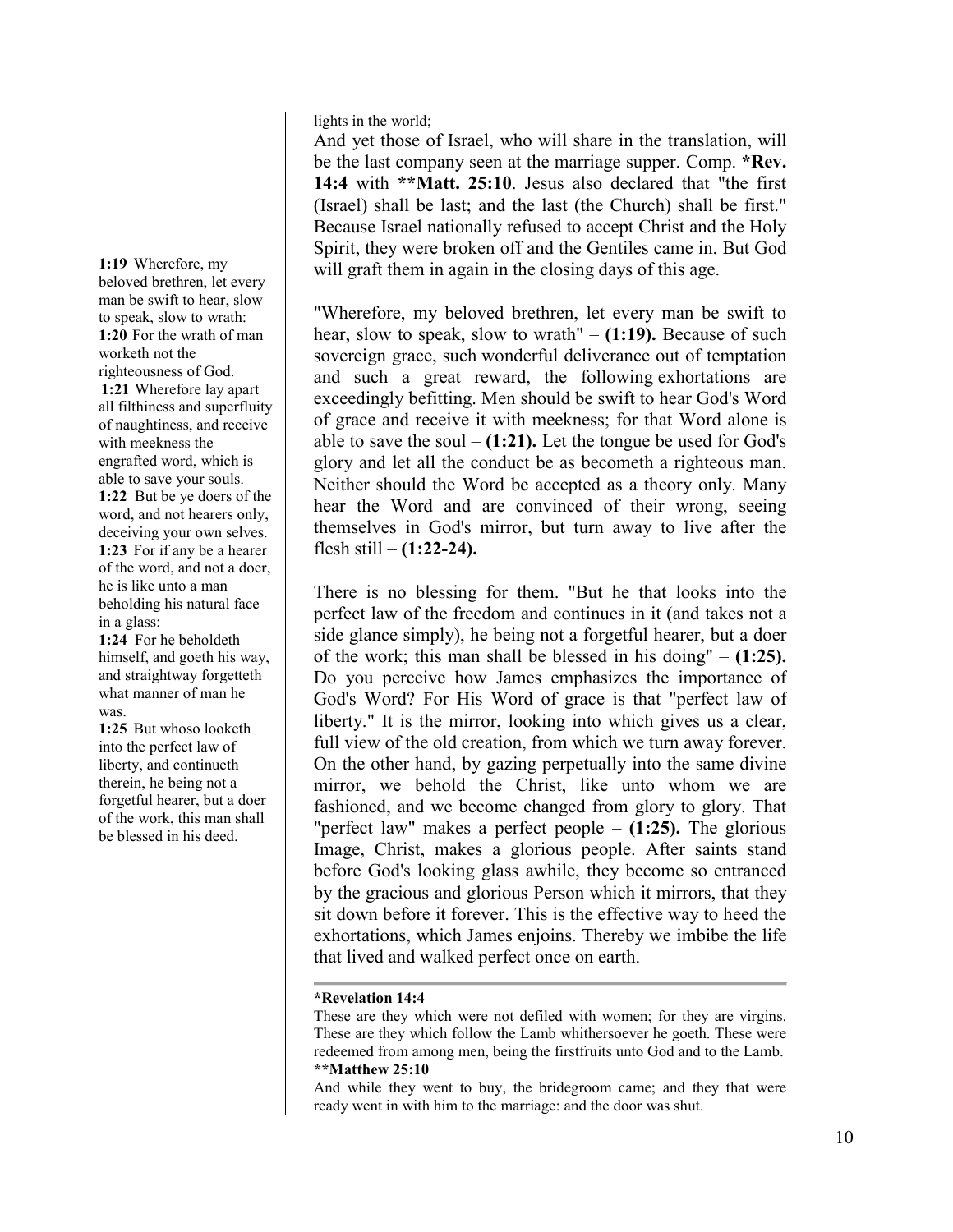**1:26** If any man among you seem to be religious, and bridleth not his tongue, but deceiveth his own heart, this man's religion is vain.

**1:27** Pure religion and undefiled before God and the Father is this, To visit the fatherless and widows in their affliction, and to keep himself unspotted from the world.

## **Chapter 2**

**2:1** My brethren, have not the faith of our Lord Jesus Christ, the Lord of glory, with respect of persons. **2:2** For if there come unto your assembly a man with a gold ring, in goodly apparel, and there come in also a poor man in vile raiment;

**2:3** And ye have respect to him that weareth the gay clothing, and say unto him, Sit thou here in a good place; and say to the poor, Stand thou there, or sit here under my footstool: **2:4** Are ye not then partial in yourselves, and are become judges of evil thoughts?

"If any man among you seemeth to be religious and bridleth not his tongue; this man's religion is vain" – **(1:26).** The Image in the mirror has not yet captured him. "He deceiveth his own heart," by pretending to be pious, the meanwhile he is employing his tongue for his own carnal ends. Christ is not real to him. Finally, salvation by grace through faith produces a "pure religion and undefiled before God the Father" **(1:27),** a religion that is exemplified in good works, ordained of God for us to walk in – **\*Eph. 2:10.** It visits the fatherless and widows in their affliction - not only when they are well to have an enjoyable time together. They who behold Christ effectively as He is, really live as He lived, pouring out their lives for others. Christ is reproduced in them. His life is lived again in this world. Thus, divine grace is proven to be entirely enough to save and keep. Faith is tried and proven to be the only necessary link between need and grace, between man and God, between earth and heaven. Brother, have you caught the vision? Do you see the Image, Christ, in the mirror, the Word? Has the Image seized your heart and blinded your eyes to all but Himself? "Looking unto Jesus, the Author and Finisher of the faith," should be the mainspring of our lives.

# **THE WORKS OF FAITH CHAPTER TWO**

MY BRETHREN, have not the faith of our Lord Jesus Anointed (the Lord) of glory with respect of persons: for if there may have come into your assembly a man with a gold ring, in splendid apparel, and there may have come in also a poor man in vile apparel; and ye may have looked upon him that wears the splendid apparel and may have said to him, Sit thou here comfortably, and to the poor man, may have said, Stand thou there, or sit thou here under my footstool; did ye not also make a difference among yourselves and become judges of evil reasonings?" – **(2:1-4)**. In bringing out the practical side of a believer's life, James sets before us a number of practical, every-day events as illustrations of his meaning. He shows the experimental power of living faith in God. He resorts to this one, because there were men of means, as well as poor people, in the Jerusalem congregation and in others.

#### **\*Ephesians 2:10**

For we are his workmanship, created in Christ Jesus unto good works,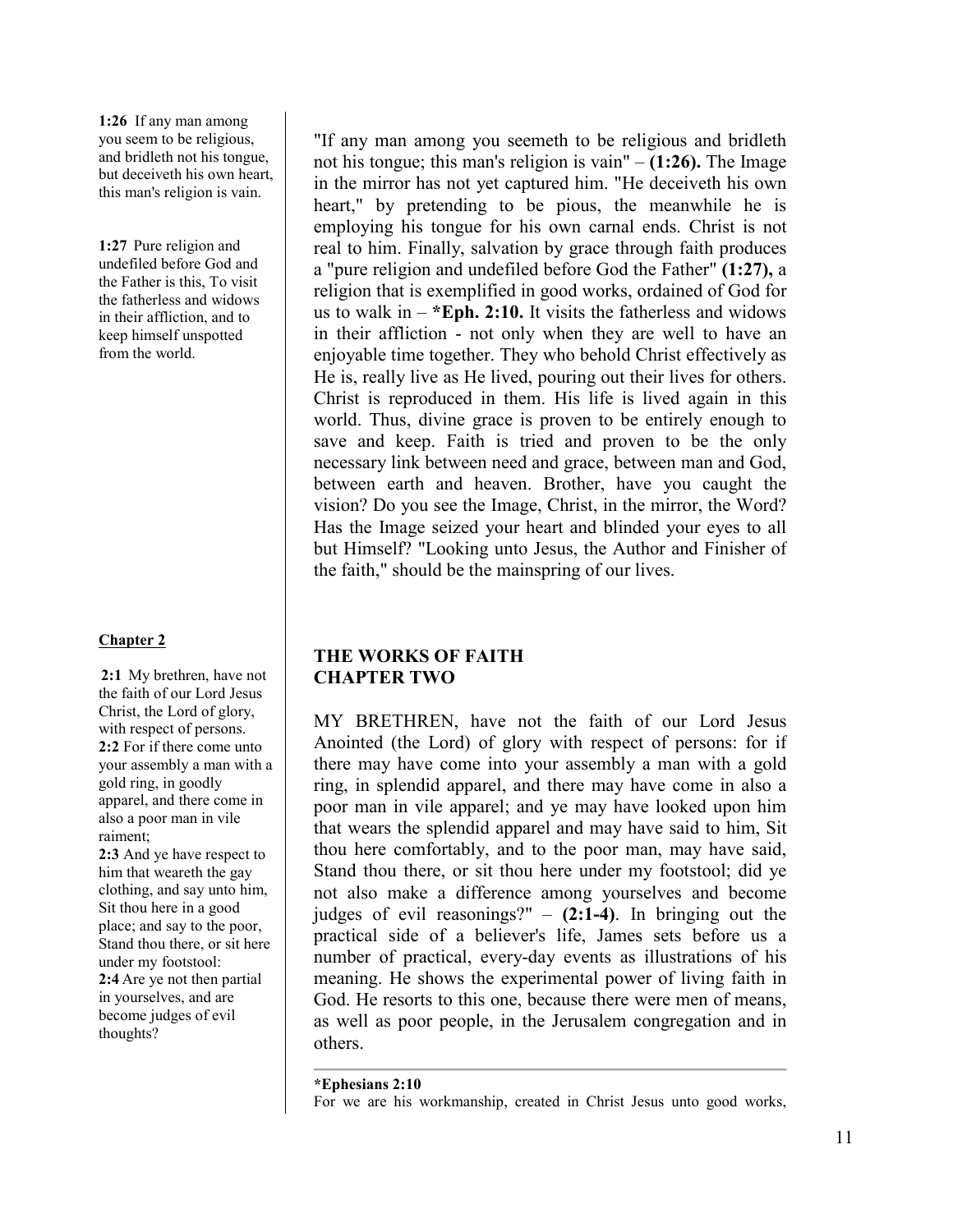which God hath before ordained that we should walk in them.

Barnabas, who became an apostle after Pentecost, was a possessor of houses and lands, which he cheerfully sold (according to Lev. 27) and laid it at the apostles' feet. He took the place of poverty and dependence upon the Lord and was sent out with Paul on his first Gospel journey. Barnabas always fared well thereafter. The faith that dares to pour out all its affluence into God's hands will never come to want; for "there is that scattereth, but increaseth" – **\*Prov. 11:24.** Of course, we need to look deeper here than material wealth only. A man may be a millionaire in the natural; but if he is not born again, he is worth nothing in God's sight. Neither does He care how much men may seem to weigh in moral scales. Or if one is born again, but lean in spirit, weak in faith and love Godward, carnal in his conduct; he is of little value to the Lord, being poor spiritually, notwithstanding all his riches of money, or learning, or influence in this life. On the other hand, people may be poor in the things of this world, but "rich in faith and heirs of the kingdom." These are God's pets. It has been said that "God has no pets." Oh, yes, He has. John was called "the beloved disciple." James informs us **(2:23)** that "Abraham was called the friend of God." Who is "my darling" **(\*\*Psa. 22:20)** if not a choice company of saints? God puts a difference between cattle and cattle, or His "flock" - **\*\*\*Ezek. 34:17-22.** By their talk and walk, they compel Him to do so. Does this not contradict what James is teaching here? Oh, no. Men's ungracious attitude to God's impartiality of grace necessitates Him to give them different rewards. Why does James exhort us to have no respect of persons? He read it in **\*\*\*\*Deut. 10:17**,

#### **\*Proverbs 11:24**

There is that scattereth, and yet increaseth; and there is that withholdeth more than is meet, but it tendeth to poverty.

#### **\*\*Psalms 22:20**

Deliver my soul from the sword; my darling from the power of the dog. **\*\*\*Ezekiel 34:17-22**

<sup>17</sup> And as for you, O my flock, thus saith the Lord GOD; Behold, I judge between cattle and cattle, between the rams and the he goats. <sup>18</sup> Seemeth it a small thing unto you to have eaten up the good pasture, but ye must tread down with your feet the residue of your pastures? and to have drunk of the deep waters, but ye must foul the residue with your feet? <sup>19</sup> And as for my flock, they eat that which ye have trodden with your feet; and they drink that which ye have fouled with your feet. <sup>20</sup> Therefore thus saith the Lord GOD unto them; Behold, I, even I, will judge between the fat cattle and between the lean cattle. <sup>21</sup> Because ye have thrust with side and with shoulder, and pushed all the diseased with your horns, till ye have scattered them abroad;  $^{22}$  Therefore will I save my flock, and they shall no more be a prey; and I will judge between cattle and cattle.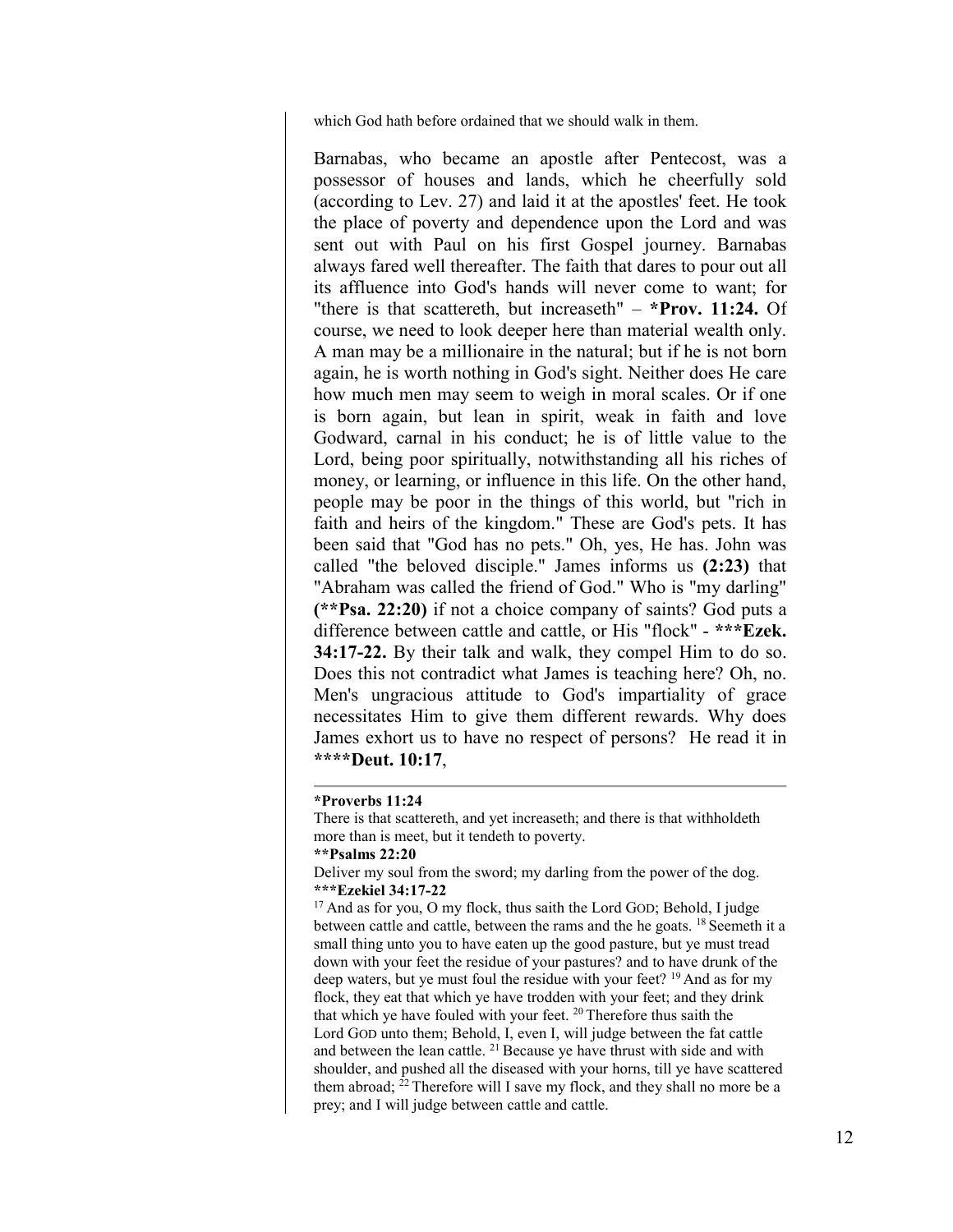#### **\*\*\*\*Deuteronomy 10:17**

For the LORD your God is God of gods, and Lord of lords, a great God, a mighty, and a terrible, which regardeth not persons, nor taketh reward: where Peter also had read and from which he quoted in Cornelius' house, saying, "I perceive that God is no respecter of persons" - **\*Acts 10:34.** He saves whosoever believes. There is another reason. Jesus was poor. You remember our sister preached that superexcellent sermon Thursday afternoon from Paul's words, "Ye know the grace of our Lord Jesus Christ, that though He was rich, yet for your sakes He became poor, that we through His poverty might become rich." Therefore, to show respect to people because they are rich in the things of this world, rich in money, or rich in influence, in position, in learning, or in any natural things; to show respect for people on these accounts is to reflect on the Lord Jesus Christ, who chose to be poor that He might make men rich. As James says here, we commit sin if we do so. It is as if I would say to a rich man, sit up here on the platform, and to the poor, you sit down there because you are poor. That would be having respect of persons and that would be committing sin.

I am struck with the following question: "Hath not God chosen the poor of this world, rich in faith"  $-$  (2:5)? I tell you that is so. Again, I remark, that the poverty here is not in dollars and cents primarily. The poverty here meant is a sense of need. God blesses people that feel their need, for they are poor in spirit when they come to Him. They acknowledge their helplessness, their need, and cry to Him. It may be that they feel their awful sinfulness and that their need is great. It may be that they are sick in body, down and out, and they need a touch from the hand of the Divine Healer. It may be that they are financially in need. Whatever their condition, there is a sense of need and they come to the Great Supplier, Jesus Christ. They keep on believing and become "rich in faith." God looks upon our faith. He acts and answers according to our faith. "When Jesus saw their faith," He healed the afflicted one. Thank God! He does not look at our clothes, or adornment. Maybe it never dawned on you that He beholds faith and pays His respects to our believing. Think of it, my friends. It is not a question of whether you are rich in brains, or rich in learning, or money, or talkativeness, etc. Do you believe God? Have you a bank account of faith in God ? Have you sent a lot of believing on ahead? Are the shelves in the corridors on high stocked with faith from your little heart? Faith from a simple, little heart is what counts with God; not self-sufficiency from a supposed big fellow; not any natural gift apart from faith, and thus setting God aside.

**2:5** Hearken, my beloved brethren, Hath not God chosen the poor of this world rich in faith, and heirs of the kingdom which he hath promised to them that love him?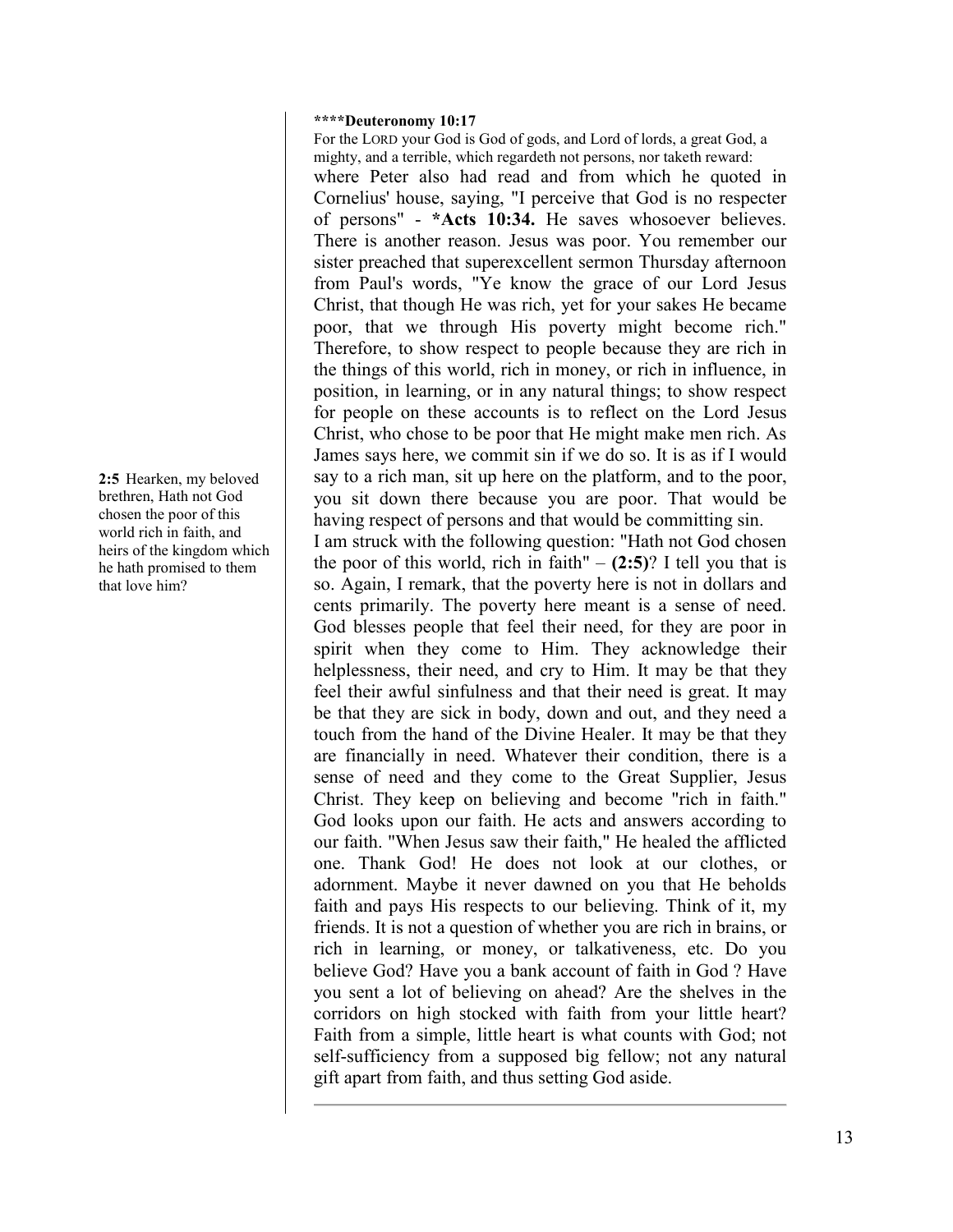**2:6** But ye have despised the poor. Do not rich men oppress you, and draw you before the judgment seats? **2:7** Do not they blaspheme that worthy name by the which ye are called?

**2:8** If ye fulfil the royal law according to the scripture, Thou shalt love thy neighbour as thyself, ye do well:

**2:9** But if ye have respect to persons, ye commit sin, and are convinced of the law as transgressors.

**2:10** For whosoever shall keep the whole law, and yet offend in one point, he is guilty of all.

**2:11** For he that said, Do not commit adultery, said also, Do not kill. Now if thou commit no adultery, yet if thou kill, thou art become a transgressor of the law.

## **\*Acts 10:34**

Then Peter opened his mouth, and said, Of a truth I perceive that God is no respecter of persons:

James continues, as if to ask, Will you despise the poor, who need your love and aid? Will you respect the rich? He points out their arrogance and selfishness, saying, "Do not rich men oppress you and bring you before the judgment seats? Do not they blaspheme that worthy Name by the which ye are called" – **(2:6-7)**? Here the Apostle refers to the rulers and priests, who boasted in their wealth of authority and selfrighteousness. The religious powers did these very things to Jesus and to His followers. However, "if ye fulfill the royal law according to the Scripture -- Thou shalt love thy neighbor as thyself - ye do well" – **(2:8)**. The royal law is the law, or rule of the kingdom of God. Jesus said that on the two commandments - love to God and love to man - hang all the law and the prophets. James here emphasizes the second. He shows that "love is the fulfilling of the law," and that if his Jewish auditors actually do as they claim to do, viz, keep the law, they will "love their neighbors as themselves." He teaches the impossibility of doing God's will without being born again, the very essence of which is love; for the new creation has a nature which cannot sin, because it is born of God. Paul teaches that "what the law (the Mosaic code) could not do, in that it was weak through the flesh (the old creation never can keep a holy law); God sending His Son in the likeness of sinful flesh and as an offering for sin, condemned sin in the flesh, that the righteousness (ordinance, requirement-comp. **\*Luke 1:6**) of the law might be fulfilled in us, who walk not after the flesh, but after the Spirit" - **\*\*Rom. 8:4**. James implies the same doctrine and declares that to show preference is to contradict it, and to be convicted as transgressors, by the very law which they claimed, or sought to observe – **(2:9).** "For whosoever shall keep the whole law, and yet offend (or stumble) in one point, has become guilty of all" – **(2:10).** This is certainly a hard blow at would-be law-keepers. Note exactly

what the Apostle says. One sin, even showing respect of some natural superiority, breaks that holy law. One sin. Think of it. Just one act of sin separated Adam from God and placed him outside of the garden. Keeping all, but breaking one ordinance of the law, is like breaking one link of a chain; for God's law is one great chain of requirements. If you break one link of the chain, the chain is broken – **(2:10-11).**

**<sup>\*</sup>Luke 1:6**

And they were both righteous before God, walking in all the commandments and ordinances of the Lord blameless.

**<sup>\*\*</sup>Romans 8:4**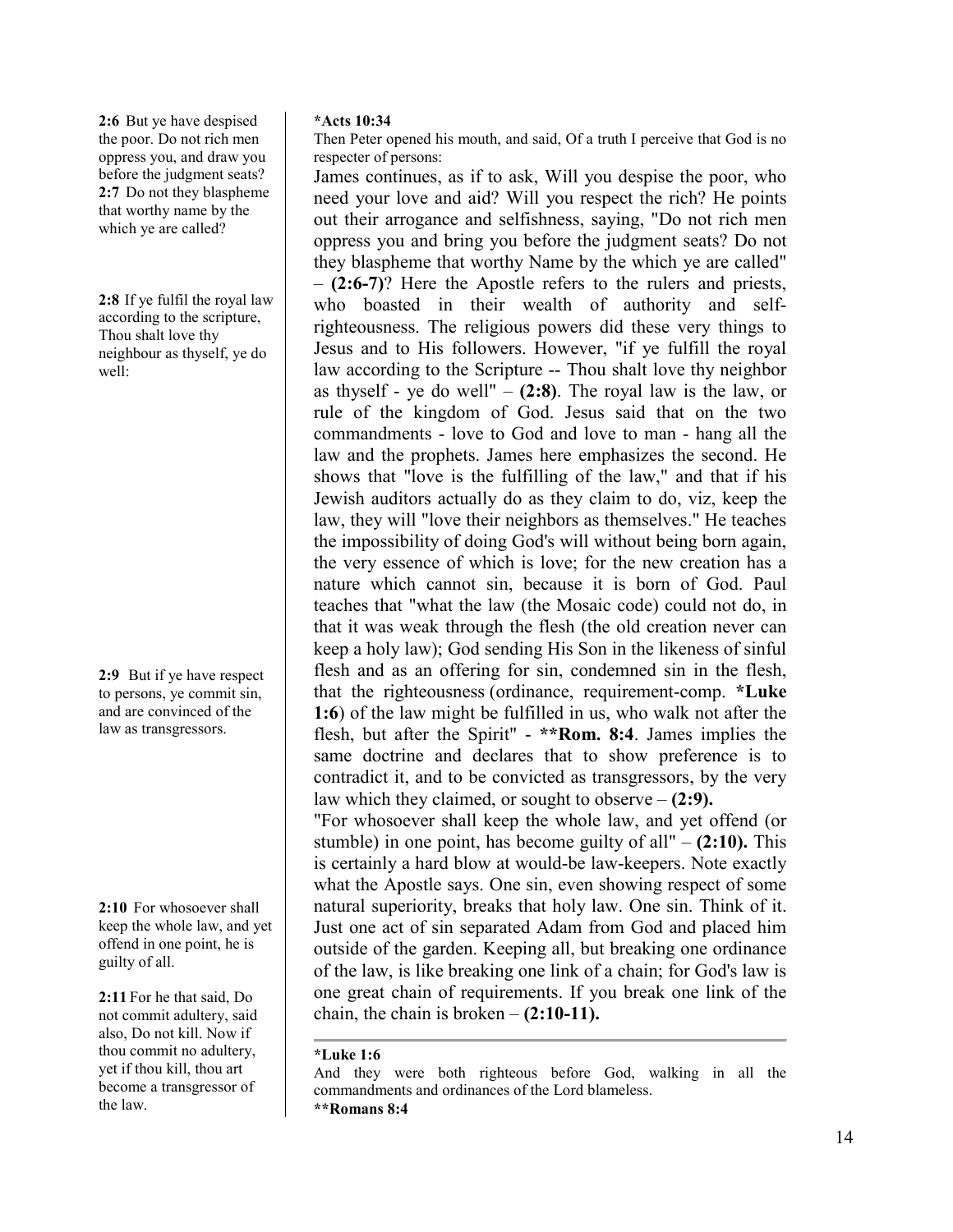**2:12** So speak ye, and so do, as they that shall be

judged by the law of liberty.

**2:13** For he shall have judgment without mercy, that hath shewed no mercy; and mercy rejoiceth against judgment.

That the righteousness of the law might be fulfilled in us, who walk not after the flesh, but after the Spirit.

I was a farmer's boy. My father had some long chains of large links, each chain having a hook on each end. To break any one link rendered the whole chain useless till it was mended, or a new link put into its place. Just so, no matter what pretentions of keeping the law men may make; if they violate one item, they are not keeping the law. All their other good acts are as nothing. We see how fruitless in God's sight is all man's boasted law keeping. Comp. also **\*Rom. 13:8-10.** "So speak and so do as men that are to be judged by a law of liberty" – **(2:12).** Thank God for this exhortation. Though James shows that the law condemns sin; yet he shows also that saints will not be judged by the Mosaic code, but by the Word of grace. See notes on  $-$  (1:25). Even of the sinner, Jehovah does not ask, what are you doing with my law? but what are you doing with Jesus, who is called the Anointed? "What think ye of Christ?" If we accept the perfect law of liberty and become fashioned by its mighty in-workings, we will be happy to be judged thereby; for we will be rewarded for living faith, which is daily being demonstrated by good works. If we show our faith by our works here, God will prove our faith by His reward over there. Hallelujah!

"For he shall have judgment without mercy, that hath showed no mercy: and mercy rejoiceth against judgment" – **(2:13).** God showed mercy to all mankind by giving His Son to die for them. They who accept that mercy receive the forgiveness of their sins and deliverance from the power of the devil. And they are expected to show mercy to their fellows by telling them of God's amazing grace. "Have you had a kindness shown? Pass it on. It was not given for thee alone; pass it on." On the cross, mercy rejoiced against judgment, when our sins were made to meet upon Christ, our sin-bearer; for there and then the righteous claims of justice against us were met and satisfied. Mercy triumphed over judgment for all who will believe on Jesus. Mercy shouts in behalf of all who receive her, saying to judgment, "Hush thy voice; thy demands are met. Christ hath died, the Just One for the unjust ones." Therefore, "there is now no condemnation to them which are in Christ Jesus" - Rom. 8:1.

## **\*Romans 13:8-10**

<sup>8</sup> Owe no man any thing, but to love one another: for he that loveth another hath fulfilled the law. <sup>9</sup> For this, Thou shalt not commit adultery, Thou shalt not kill, Thou shalt not steal, Thou shalt not bear false witness, Thou shalt not covet; and if there be any other commandment, it is briefly comprehended in this saying, namely, Thou shalt love thy neighbour as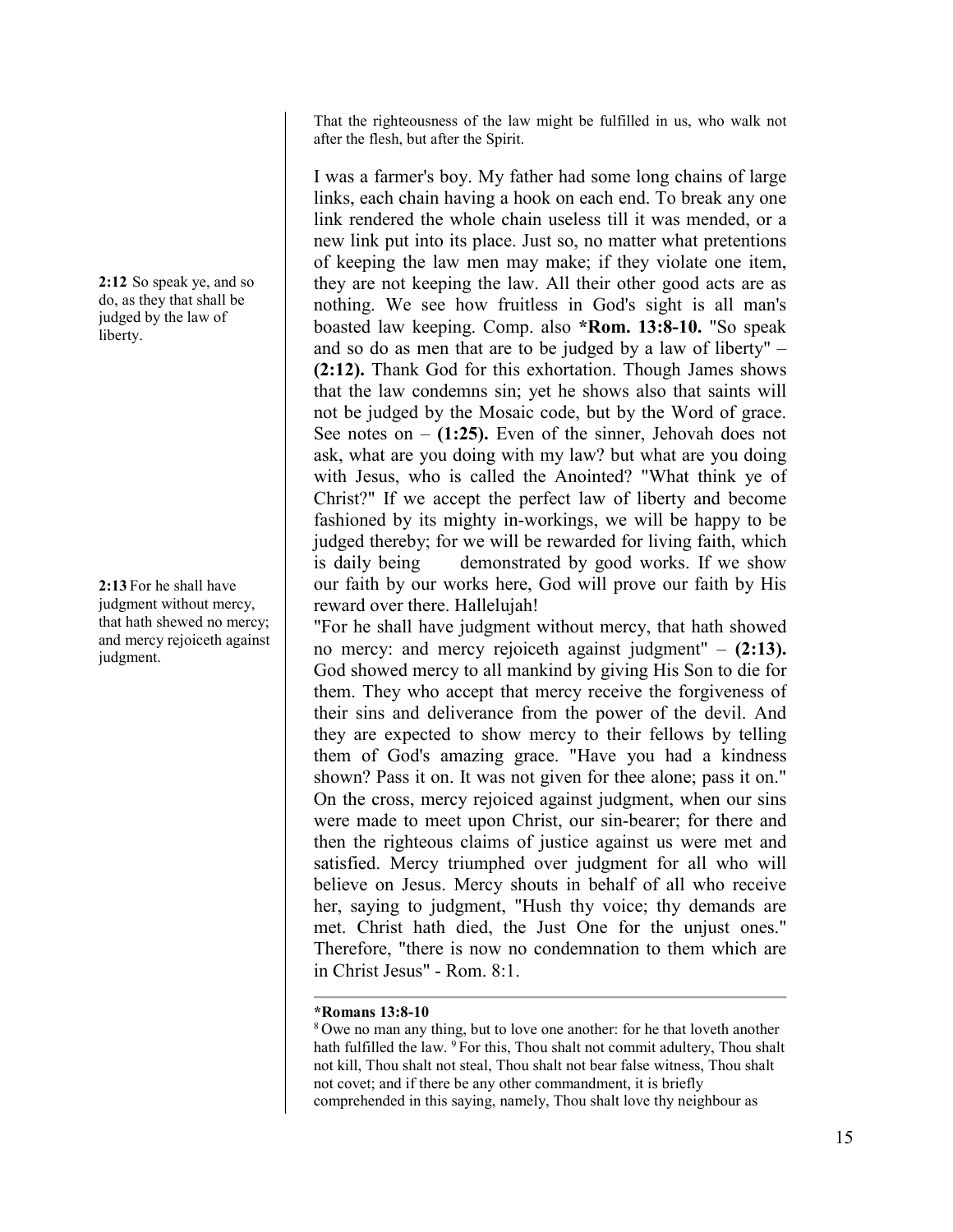thyself. <sup>10</sup> Love worketh no ill to his neighbour: therefore love is the fulfilling of the law.

But they who show no mercy to their fellows, notwithstanding their religious boasts, will have no mercy shown to them in the day of the Lord. They prove by their conduct that they never accepted the judgment of God against their own sins. They really deny the need of a Redeemer and of deliverance from sin. For those who turn away from mercy's stream, now flowing; there will be no mercy hereafter, "but a fearful looking for of judgment and fiery indignation which will devour the adversaries" **\*Heb. 10:26, 27**: for "NOW is the day of salvation." Tomorrow, after this life, will be the Day of Judgment. Let no one deceive you by a false future hope.

# **Faith Demonstrated by Good Works**

"What doeth it profit, my brethren, though a man say he hath faith and have not works? Can faith save him?" – **(2:14).** Someone may exclaim, James here contradicts Paul; for the latter teaches that "by grace are ye saved, through faith; not of works, lest any man should boast" – **\*\*Eph. 2:8, 9.** Nay, there is no contradiction. Paul speaks of initial salvation and of our standing in Christ. James speaks of the progress and proof of salvation by our walk. Paul sees us justified before God. James wants us to be justified before men. "God justifieth the ungodly who believeth on Jesus" – **\*\*\*Rom. 4:5.** Men justify the believers who prove their faith by good deeds. James' illustration is exceedingly practical and needs no explanation. "If a brother, or sister be naked and destitute of daily food, and one of you say unto them, Depart in peace, be ye warmed and filled; notwithstanding ye give them not those things which are needful to the body, what doth it profit" – **(2:15-16)**? Certainly, there is no profit, either to the sufferer, or to him who has it in his power to help. Hence, he adds, "Even so faith, if it hath not works, is dead, being alone" – **(2:17).** In other words, dead faith is no faith – **(2:18).** With this, Paul agrees perfectly, instructing saints to labor with their hands, that they "may have to give to him that is needy" - **\*\*\*Rom. 4:5.** When the kingdom apostles imagined that perhaps brother Paul was

## **\*Hebrews 10:26, 27**

**<sup>26</sup>** For if we sin wilfully after that we have received the knowledge of the truth, there remaineth no more sacrifice for sins, **<sup>27</sup>** But a certain fearful looking for of judgment and fiery indignation, which shall devour the adversaries.

## **\*\*Ephesians 2:8, 9**

**<sup>8</sup>** For by grace are ye saved through faith; and that not of yourselves: it is the gift of God: **<sup>9</sup>** Not of works, lest any man should boast.

**2:14** What doth it profit, my brethren, though a man say he hath faith, and have not works? can faith save him?

**2:15** If a brother or sister be naked, and destitute of daily food,

**2:16** And one of you say unto them, Depart in peace, be ye warmed and filled; notwithstanding ye give them not those things which are needful to the body; what doth it profit? **2:17** Even so faith, if it hath not works, is dead, being alone.

**2:18** Yea, a man may say, Thou hast faith, and I have works: shew me thy faith without thy works, and I will shew thee my faith by my works.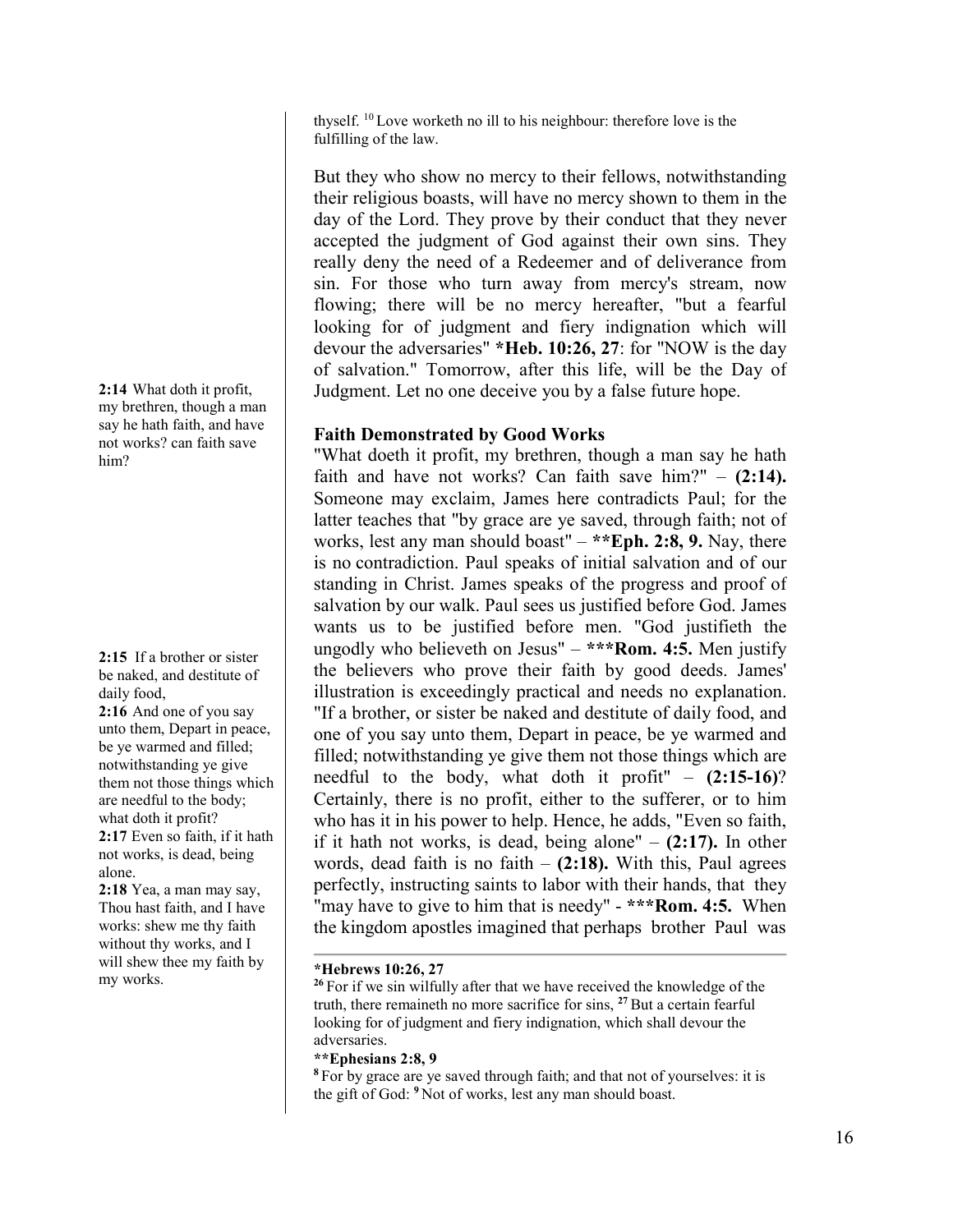**2:19** Thou believest that there is one God; thou doest well: the devils also believe, and tremble. **2:20**But wilt thou know, O vain man, that faith without works is dead?

**2:21** Was not Abraham our father justified by works, when he had offered Isaac his son upon the altar? **2:22** Seest thou how faith wrought with his works, and by works was faith made perfect?

## **\*\*\*Romans 4:5**

But to him that worketh not, but believeth on him that justifieth the ungodly, his faith is counted for righteousness.

neglecting the poor, he declared that he "was forward in remembering the poor" - **\*Gal. 2:10**. He gives two whole, long chapters on unselfish liberality in II Cor. 8 and 9.

The Apostle continues his argument, demanding the proof of faith by works, and adds, "Thou believest that God is one; thou doest well. Demons also believe and shudder; but wilt thou know, O empty man, that faith without works is dead?" – **(2: 19-20).** There is an intellectual assent to the truth, because of conviction, but it affords no practical benefit. You see, friends, that men may believe, and yet not be saved. Christ did not die for demons; hence, there is no salvation for them, though they are convinced and admit that He is the Son of God. Men may do the same and yet never be saved. When men believe with the heart, they obtain salvation, which produces a holy awe, or reverence toward God. Hence, James insists that living faith, even "the faith of God," is intensely practical.

# **He brings forth from the Old Testament two invincible examples to vindicate his doctrine.**

**First,** "Was not Abraham our father, justified by works, when he had offered Isaac his son upon the altar?" – **(2:21).** Yes, of course he was; but he had been justified before God by faith many years prior, even when he believed God, who called him from Ur and started him toward Canaan. Comp. **\*\*Gen. 12:4 and 15:6** with **\*\*\*Heb. 11:8**. Now, remember that Abraham was 75 years old at that time, but 100 years old when Isaac was born. Then add 20 years, the age at least when Isaac was offered, and we find Abraham justified by faith in God's sight for 45 years before James speaks of him being justified by works in man's sight. Do you see it, my friends? James does not hereby teach that the patriarch was saved by offering up Isaac, nor that he was any more righteous before God after so doing, but that "his faith was made perfect" – **(2:22).** Thus "the Scripture - the whole record concerning Abraham - was fulfilled, which saith, Abraham believed God and it was imputed unto him for righteousness; and Abraham was called

## **\*Galatians 2:10**

Only they would that we should remember the poor; the same which I also was forward to do.

#### **\*\*Genesis 12:4 and 15:6**

(12:4)So Abram departed, as the LORD had spoken unto him; and Lot went with him: and Abram was seventy and five years old when he departed out of Haran. (15:6) And he believed in the LORD; and he counted it to him for righteousness.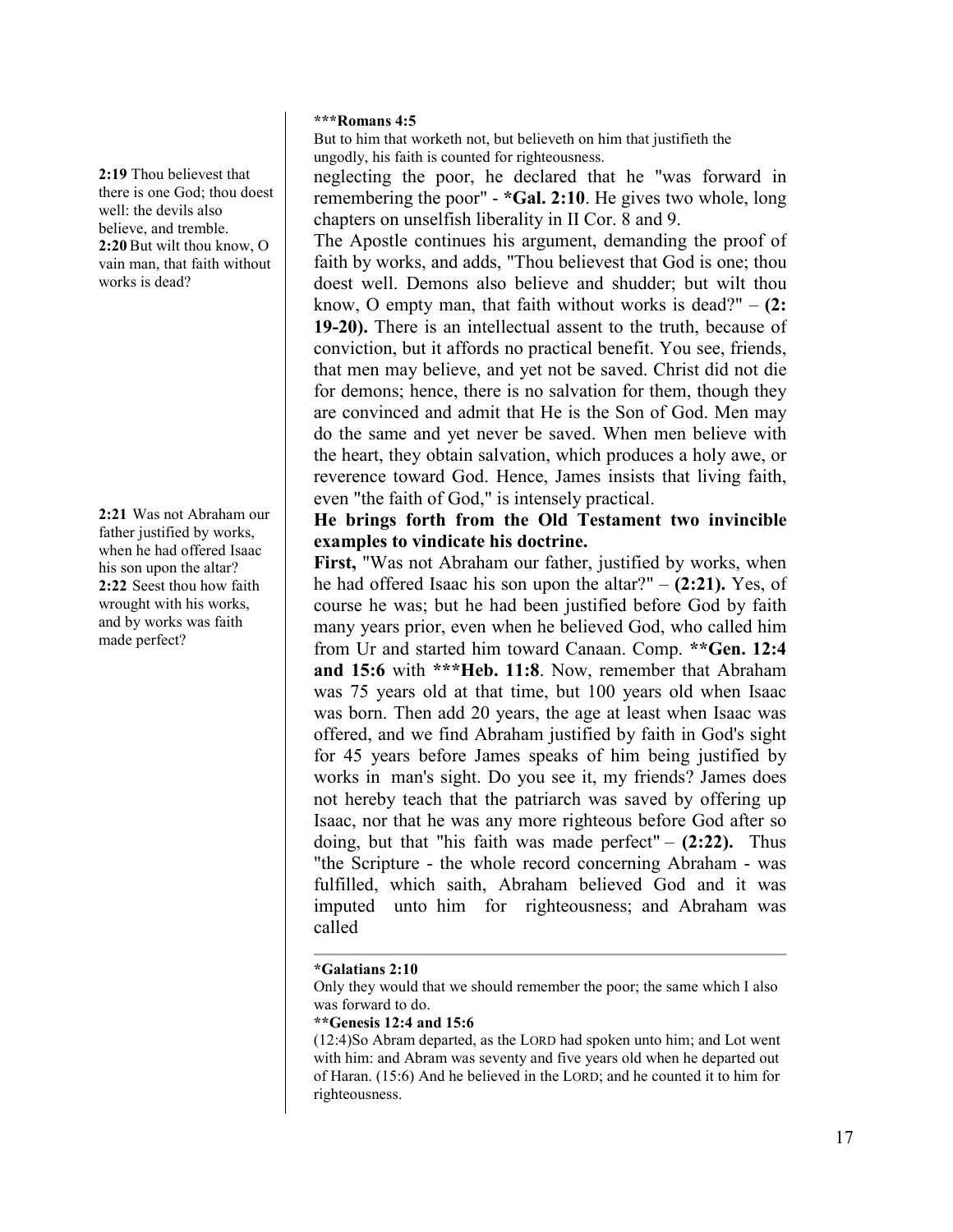#### **\*\*\*Hebrews 11:8**

By faith Abraham, when he was called to go out into a place which he should after receive for an inheritance, obeyed; and he went out, not knowing whither he went.

the friend of God." By his initial faith he was justified from sin and became a child of God; then by his perfected faith he became the friend of God. Comp. **\*II Chron. 20:7** and **\*\*Isa. 41:8.** For 25 years Abraham went on believing the Word of the Lord, walking in the light and learning God's will as it was unfolded to him, so that his faith reached its climax in offering up his son. Beloved, if you wish to become a friend of God, walk in the light as it comes to you. Do not yield to your own carnal thoughts and ambitions. Keep on trusting in the unfailing Arm and keep close to His loving heart. Imitate the patriarch, and never neglect the altar. Worship God and believe His Word continually. That was what Abraham did. You do the same, and your faith also will be perfected in due time – **(2:23-24). Second.** "Likewise also, was not Rahab the harlot justified by works, when she had received the messengers and had sent them out another way?" – **(2:25).** Paul declares that "by faith, Rahab received the spies with peace" - **\*\*\*Heb. 11:31**. Who is right? Both are right without contradiction, each statement strengthening the other. As to her acceptance before God, she was justified by faith; hence, "she perished not." The scarlet line in the window was a symbol of the blood, by which all are provisionally justified – **\*\*\*\*Rom. 5:9**. Doubtless she had heard that Israel were delivered out of Egypt by blood. Study **\*\*\*\*\*Josh. 2:9-11**. God counted her faith to her for righteousness and saved her and her house. But James shows that Rahab's faith was not a dead faith, but a living, active faith. She showed her faith by her good works.

## **\*II Chronicles 20:7**

Art not thou our God, who didst drive out the inhabitants of this land before thy people Israel, and gavest it to the seed of Abraham thy friend for ever? **\*\*Isaiah 41:8**

**\*\*\*Hebrews 11:31**

By faith the harlot Rahab perished not with them that believed not, when she had received the spies with peace.

#### **\*\*\*\*Romans 5:9**

Much more then, being now justified by his blood, we shall be saved from wrath through him.

#### **\*\*\*\*\*Joshua 2:9-11**

<sup>9</sup> And she said unto the men, I know that the LORD hath given you the land, and that your terror is fallen upon us, and that all the inhabitants of the land faint because of you.<sup>10</sup> For we have heard how the LORD dried up the water of the Red sea for you, when ye came out of Egypt; and what ye did unto

**2:23** And the scripture was fulfilled which saith, Abraham believed God, and it was imputed unto him for righteousness: and he was called the Friend of God. **2:24** Ye see then how that by works a man is justified, and not by faith only.

**2:25** Likewise also was not Rahab the harlot justified by works, when she had received the messengers, and had sent them out another way?

But thou, Israel, art my servant, Jacob whom I have chosen, the seed of Abraham my friend.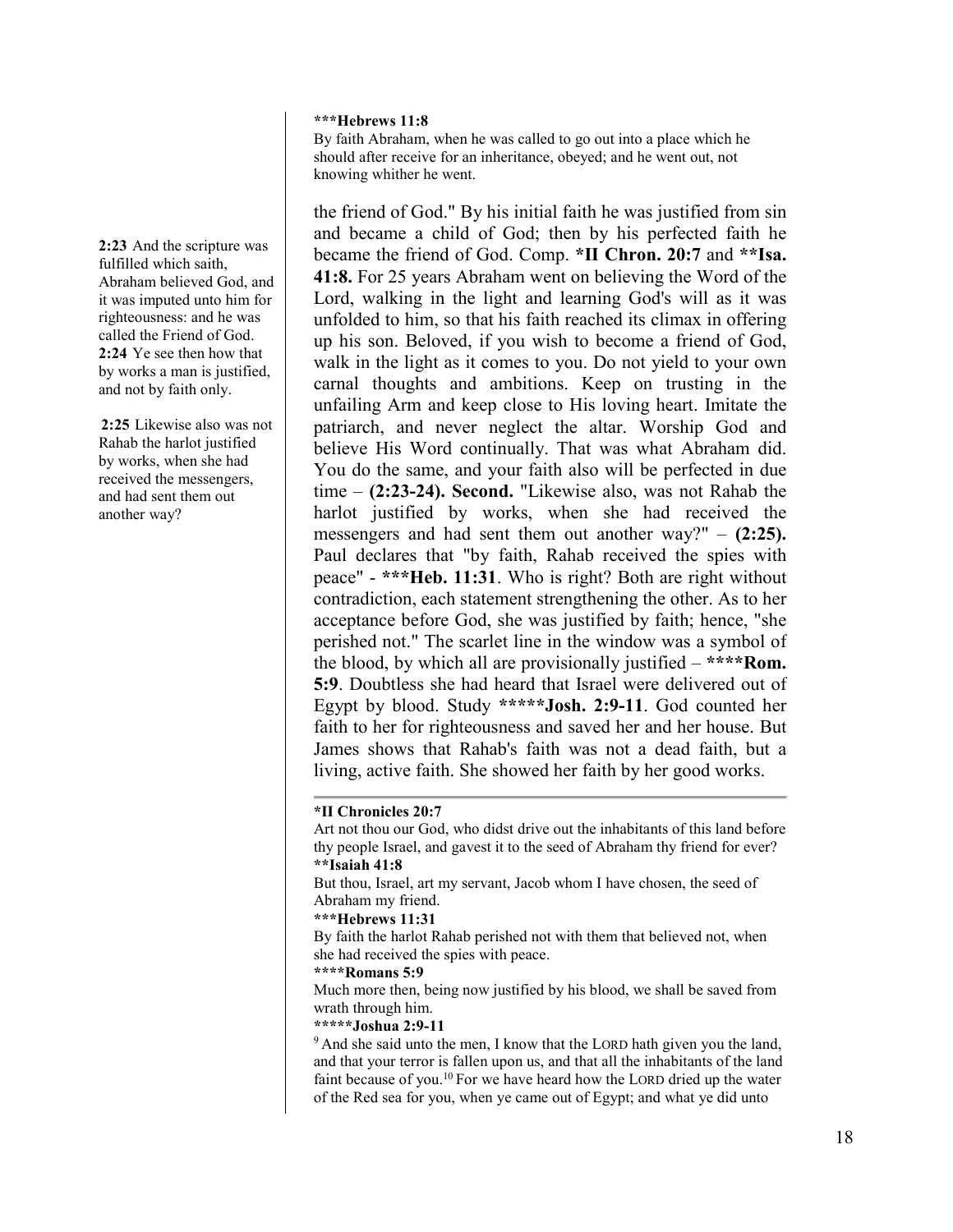the two kings of the Amorites, that were on the other side Jordan, Sihon and Og, whom ye utterly destroyed.  $11$  And as soon as we had heard these things, our hearts did melt, neither did there remain any more courage in any man, because of you: for the LORD your God, he is God in heaven above, and in earth beneath.

She proved to the spies that she believed. She was justified by her heroic deed before the people.

# **Consider and Marvel**

Let me startle you. Did you observe that James, who is considered a legalist, here employs two law-breakers to prove his point? They who use James to prove salvation, not by faith alone, but by works, overlook this fact. Abraham had two wives, which was a violation of the law, afterward given to Israel. He was guilty of adultery in the eyes of that law. Furthermore, the patriarch was guilty of murder in the sight of that law; for it said, "Thou shalt not kill." What do you think of an apostle using an adulterer and a murderer to demonstrate the faith of God by works? Ah, he simply proves what Paul boldly declares, that salvation is by faith apart from works. He shows that the Ten Commandments were not given to save men, nor as a rule by which saints are to walk. "The law was not made for a righteous man, but for the lawless and disobedient, etc." – **\*I Tim. 1:9**. "The law entered that the offence might abound" – **\*\*Rom. 5:20.** "It was added (to the promise to Abraham, 430 years after), because of transgression," that is, to expose it by provoking sin to the full – **\*\*\*Gal. 3:19.** Then, "where sin abounded (that is, on the cross), because of the intervention of the law, grace did much more abound" through the death of Christ for us. Therefore, salvation is by grace through faith, wholly apart from works. From a legal point of view, Rahab was no fit illustration. She was a harlot. She lied to the city authorities; for she hid the messengers in the loft of her house but informed the authorities that they had left the city. How could God justify a harlot and a liar? This is how. He justifies the ungodly who believeth; and every man is ungodly until he believes. We all were sinners and ungodly until we believed on Jesus, no matter how amiable, how sweet, how kind we may have been in the natural. "All have sinned; there is none good, no, not one." All men need a Redeemer, a Savior. God delivered Rahab from death, not because she "quit her meanness," but because she

#### **\*I Timothy 1:9**

Who hath saved us, and called us with an holy calling, not according to our works, but according to his own purpose and grace, which was given us in Christ Jesus before the world began,

#### **\*\*Romans 5:20**

Moreover the law entered, that the offence might abound. But where sin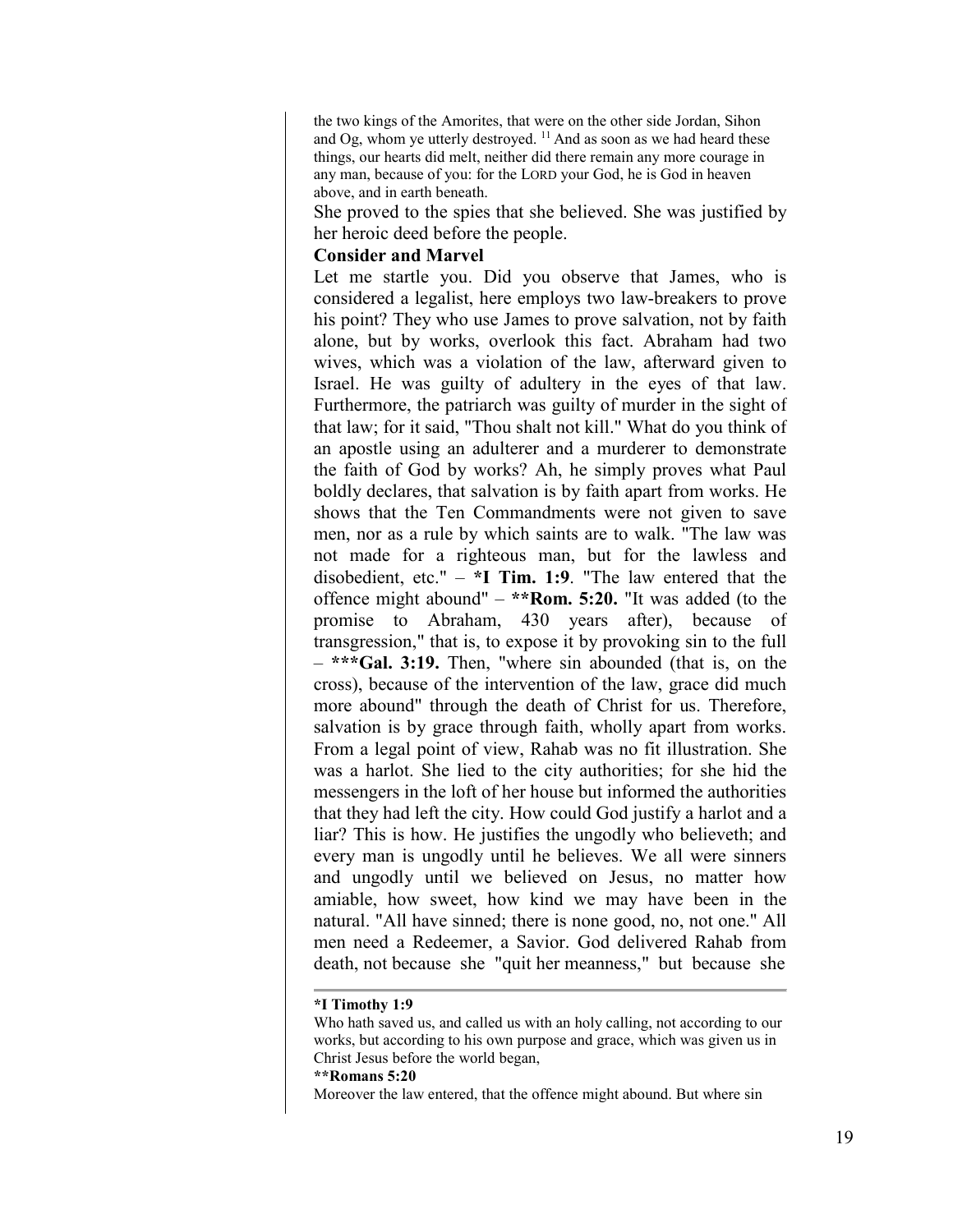abounded, grace did much more abound: **\*\*\*Galatians 3:19**

Wherefore then serveth the law? It was added because of transgressions, till the seed should come to whom the promise was made; and it was ordained by angels in the hand of a mediator.

believed in the God of Israel. Though' she prevaricated, yet she believed God; and James declares that she showed her faith by her works. James also teaches by these examples of faith that what men call good is not always good; and what men call evil is not always evil with God. The Lord authorized Abraham to slay Isaac and He allowed him, at least, to take Hagar, because those things "happened unto them for types" for our instruction - **\*I Cor. 10:6, 11**. The same is true of Rahab. Because of ignorance concerning the Bible way of salvation and God's dealings with His people, men set up false standards of righteousness and seek to bring others under their "yoke," or rule of rectitude. Hence, there are scores of religious beliefs and all under the name of "Christian religion." God's Word to Abraham, who is "the father of all them that believe" **(\*\*Rom. 4:11)**, is indeed our rule of action - "I am the Almighty God (the One all-sufficient); walk before me and be thou perfect" – **\*\*\*Gen. 17:1**. Abraham was under grace and grace alone; and so are we. They who see the grace of God and believe it as did Abraham, "our father," do not abuse their liberty in Christ, "using it for an occasion to the flesh, but in love serve one another" – **\*\*\*\*Gal. 5:13.** They appropriate God's grace to do for His glory what He requires, but they do not take advantage of it for selfish ends.

"For as the body apart from spirit is dead; so the faith apart from works is dead" – **(2:26).** Again, observe that the Apostle James does not deny the wholesome doctrine of righteousness by faith, nor aim to teach salvation by self-effort. He seeks to shut the mouths of those who boast of their supposed faith, but really have none. Our spirit is the living, active energy in our body, the proof of life therein. Good deeds are the living, active proof of the presence of faith. If we believe that God heals the sick, we will not resort to medicine and doctors. If we believe that we should "live by every word of God"

#### **\*I Corinthians 10:6, 11**

## **\*\*Romans 4:11**

And he received the sign of circumcision, a seal of the righteousness of the faith which he had yet being uncircumcised: that he might be the father of all them that believe, though they be not circumcised; that righteousness might be imputed unto them also:

**\*\*\*Genesis 17:1**

**2:26** For as the body without the spirit is dead, so faith without works is dead also.

<sup>&</sup>lt;sup>6</sup> Now these things were our examples, to the intent we should not lust after evil things, as they also lusted.

And when Abram was ninety years old and nine, the LORD appeared to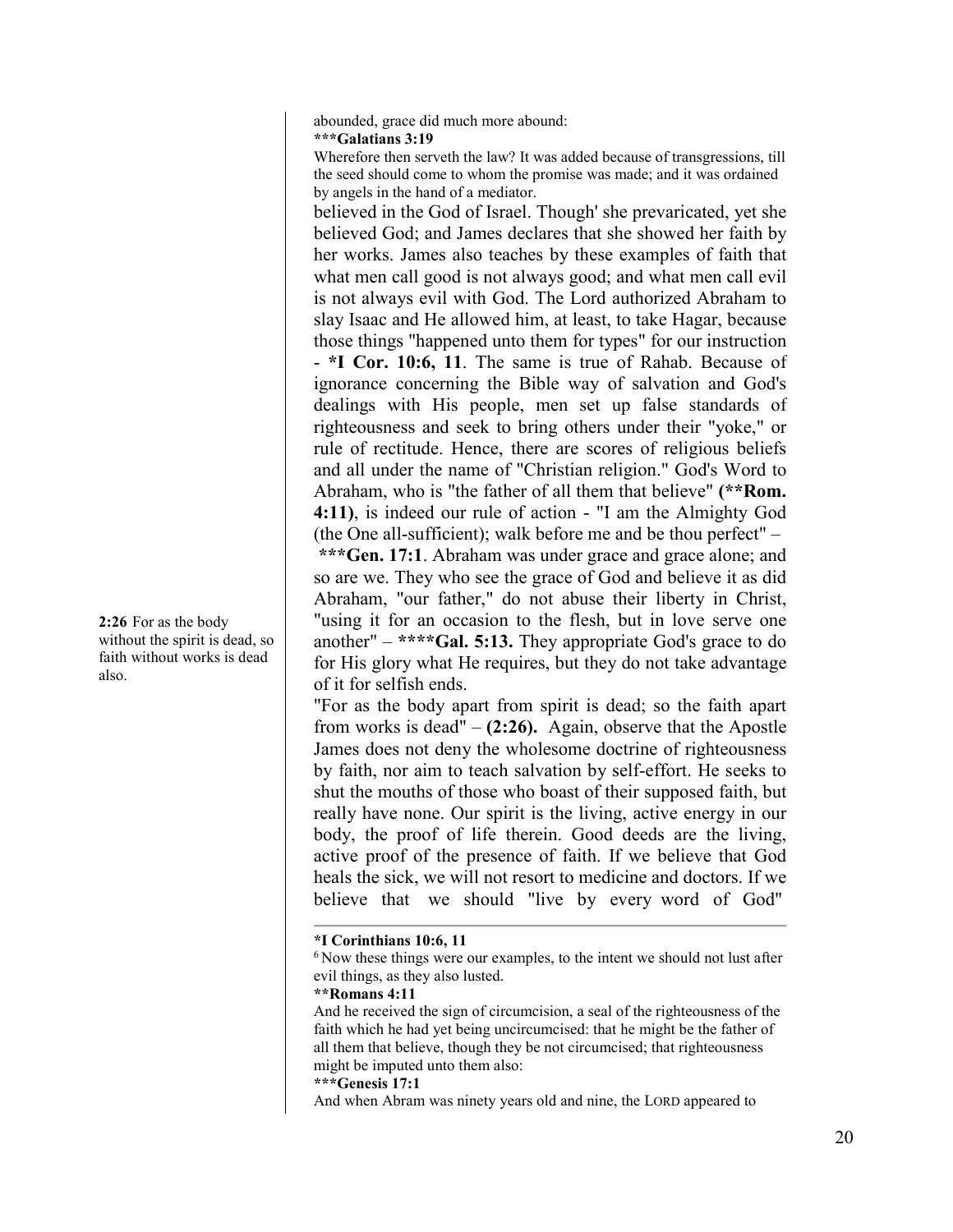Abram, and said unto him, I am the Almighty God; walk before me, and be thou perfect.

**\*\*\*\*Galatians 5:13**

For, brethren, ye have been called unto liberty; only use not liberty for an occasion to the flesh, but by love serve one another.

**(\*Luke 4:4),** we will be diligent in studying it. If we believe that God is our all-sufficient source and recourse of supply for all things, we will not "go down to Egypt for help," nor "lean upon the arm of flesh," but we will trust God absolutely and always.

# **THE VICTORY OF FAITH CHAPTER THREE**

"Be not many teachers, my brethren, knowing that we shall receive greater judgment"  $-$  (3:1) There is nothing popish in this epistle. The Apostle addresses his readers fifteen times as "brethren, or my brethren," thus taking them on his heart as one with them. Accordingly, he begins this chapter with, "My brethren." Teachers (didaskaloi) is the correct word here. Teachers have graver responsibility than others; because they are in the place of Christ, the Great Teacher. If they teach error; if they mislead the people, they will suffer the greater loss. If they teach the truth and build up the people, they will obtain greater reward - "for we all (believers) shall receive for the deeds done in the body, whether they be good or bad." (Observe that the holy writers never discourage service. They never say, Be not many servants. Indeed, "he that is servant is greatest of all." If a teacher renders the best service in lowliness, he will receive the best reward.

"For in many things, we all stumble" – **(3:2).** The word here for offend (ptaio) means to strike the foot, make a misstep, stumble, blunder, fall. This is not skandalizo, which means to cause offence, or make one to offend, as in **\*\*Matt. 15:12** or **\*\*\* I Cor. 8:13**. In this chapter, James teaches victory and shows that the main channel of failure is the tongue. Therefore, he adds at once, "If any one stumble not in word, this one is a perfect man, able to bridle also the whole body" – **(3:2).** Oh, what a useful, or harmful member is the tongue. That is why so much is said in the Proverbs about the use and misuse of the tongue. James shows that the tongue is the index to our inward condition.

## **Luke 4:4**

And Jesus answered him, saying, It is written, That man shall not live by bread alone, but by every word of God. **Matthew 15:12**

# **Chapter 3**

**3:1** My brethren, be not many masters, knowing that we shall receive the greater condemnation.

**3:2** For in many things we offend all. If any man offend not in word, the same is a perfect man, and able also to bridle the whole body.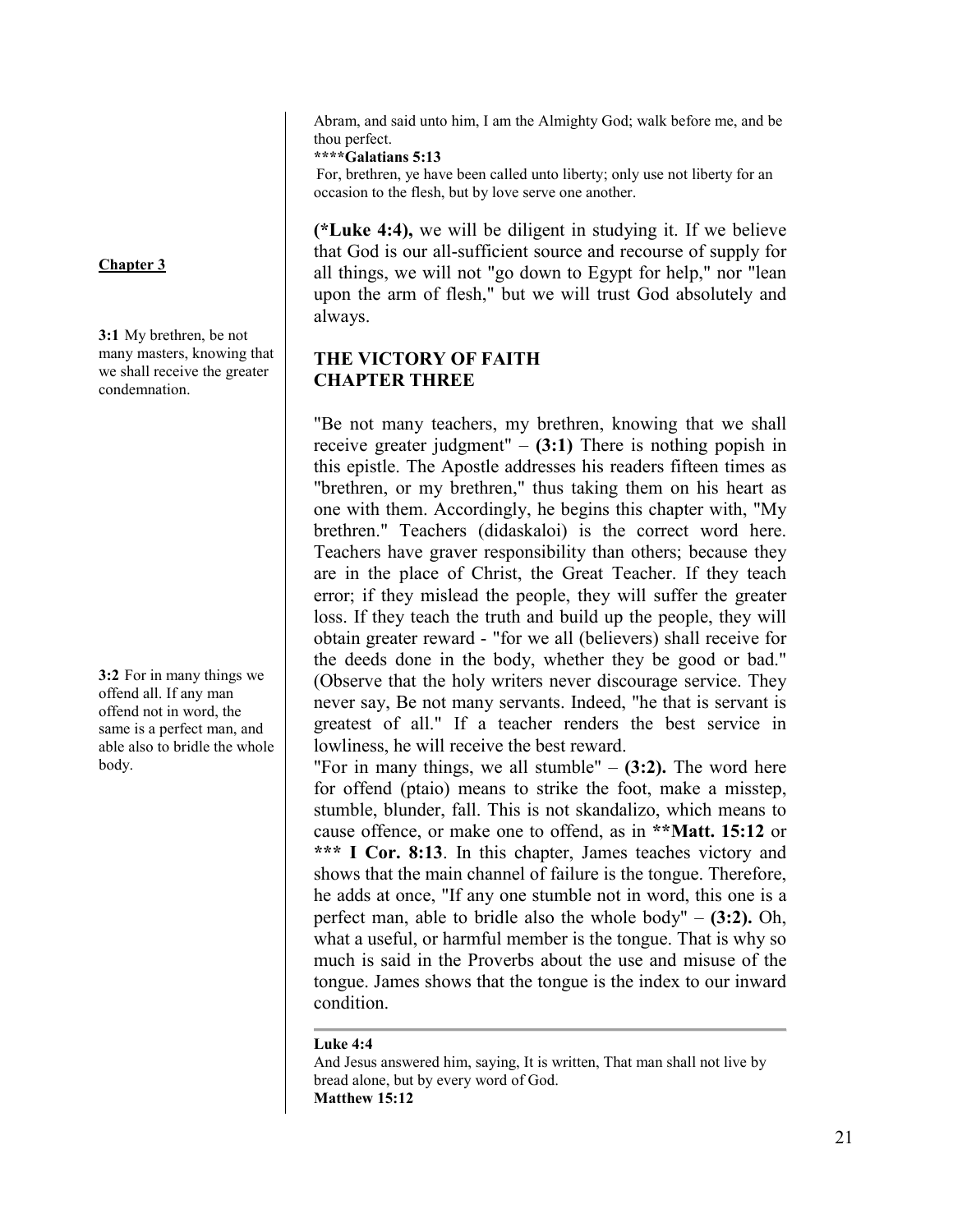**3:3** Behold, we put bits in the horses' mouths, that they may obey us; and we turn about their whole body.

**3:4** Behold also the ships, which though they be so great, and are driven of fierce winds, yet are they turned about with a very small helm, whithersoever the governor listeth. **3:5** Even so the tongue is a little member, and boasteth

great things. Behold, how great a matter a little fire kindleth!

**3:6** And the tongue is a fire, a world of iniquity: so is the tongue among our members, that it defileth the whole body, and setteth on fire the course of nature; and it is set on fire of hell.

Then came his disciples, and said unto him, Knowest thou that the Pharisees were offended, after they heard this saying?

#### **I Corinthians 8:13**

Wherefore, if meat make my brother to offend, I will eat no flesh while the world standeth, lest I make my brother to offend.

If we have victory within, we will talk victory. If we are doubting and defeated, we will express it through this little member, in case we do speak. The victory gained also by controlling the tongue is declared in the following illustrations -- The bit in the mouth of the horse and the rudder in the stern of a ship – **(3:3).**

With a bit and bridle, a boy can govern a strong horse, making him turn to the right or left at will. A man may pull a horse backward and make him sit down, by means of simply a bit and bridle. Thus, we should make our own bodies obey us by the right use of our tongues. The ship, which is tossed by a tempest and rocked on billows of the sea yet obeys the impulse of the steers - man as he turns the rudder at his will. Oh, think of it, my friends. Our safety is in the power of our own tongues. The perfection of our walk is dependent upon this little member – **(3:5-6).**

"Even so the tongue also is a little member and boasteth great things. Behold, how large a matter a little fire kindleth; and the tongue is a fire, the world of the wickedness" – **(3:6).**

Ah, the power of this member does not stop with the individual. Neither blessings, nor cursings go single-handed. Doubtless that is why the Greek word for stumble was translated "offend" in the Authorized Version. It either blesses, or curses others. If it boasts great things; if it teaches error with vehemence, its hearers are influenced to go wrong. One match may ignite a whole forest or set on fire an entire city. Thousands of acres of western prairie have been set ablaze by one spark from a passing locomotive. God alone can know the incalculable harm and destruction wrought by one word of wrong teaching. Hence, there is a hidden meaning to the Apostle's words here - "able to bridle also the whole body" – **(3:6).** Paul wrote that "a little leaven leaveneth the whole lump" - Gal. 5:9. All the assemblies in Galatia, planted by his ministry, were afterward poisoned by the devilish doctrine of salvation by works, and thus they were plunged into bondage and darkness and falling away from grace. What was the instrument of scattering that leaven? The tongue of phariseeism, of course. A flame of evil doctrine was kindled, which has not died out to this day. But, on the other hand, thank God; by the pure Word of grace, set forth in the sweetness and power and wisdom of the Holy Spirit, we may "bridle the whole body" of Christ. Each pastor has it in his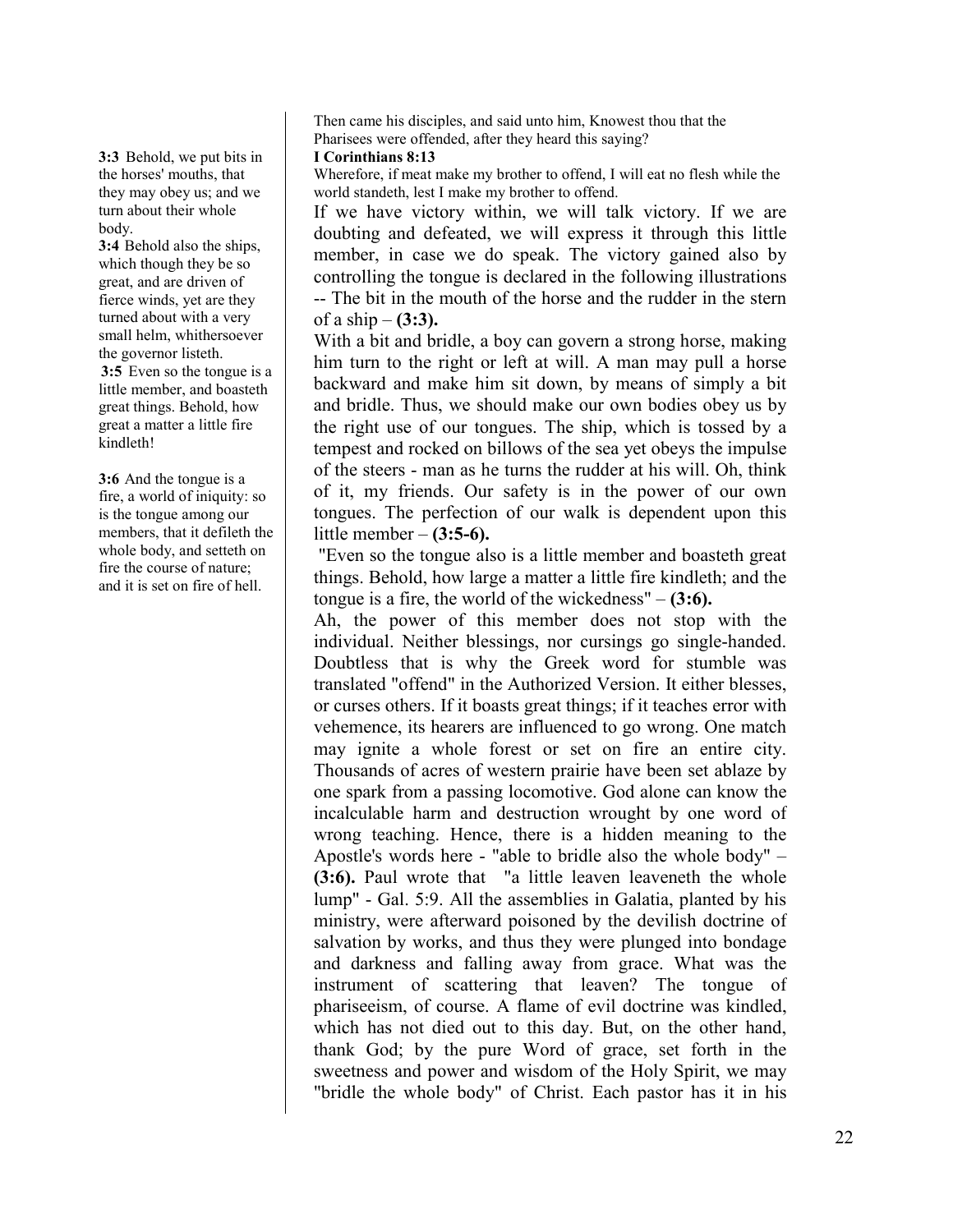power to guide his own flock in the right way. And to the extent that the shepherds everywhere bridle their own individual bodies by the correct use of their own little member, and thus, direct their own flocks; to that extent the whole Church, or Body of Christ, will be guided and governed and landed finally into the glorious haven on high. The tongue may be a fire, flaming out good to mankind and blazing forth glory to God. If a little fire kindleth a great wood, or forest; this ought to encourage us to push on in our small spheres, giving out that Jesus Christ is the Great One, never slacking in telling forth the marvels of His grace. Each of us is starting a conflagration, which can never be extinguished. Your testimony to the truth is one small spark. The woman of Samaria gave one word of witness, and the whole city turned out to hear the Great Prophet, many of whom believed on Him. Hallelujah! If in the flesh we speak, we speak in vain. If in the Christ we speak, a reward we gain.

By saying that in many things we all stumble, the Apostle expressed the prevailing condition of believers; but he did not mean that there were none who do not stumble. He declared that the one who does not stumble in word, that one is a perfect man. He contrasts the "all" with the "one." The latter indicates the very small minority who use their tongue for the glory of God. Reader, to which do you prefer to belong? The uncontrollable little member is the one chief instrument of distributing wickedness throughout the world. James calls it, indeed, "The world of the wickedness" **– (3:6).** What a statement! When saints misdirect the tongue, they imitate the world; they move in the flesh. Not only does this apply to worldly things; but it applies to religious matters also. Men presume to speak forth spiritual things, not in the Holy Spirit, but in the flesh. Their carnal minds control their tongues. If anyone here does not believe in speaking in tongues, he surely has the proof positive before him that the speaking in other tongues is of God; for when the Holy Spirit gets absolute control of this unruly member it shows He has control of us for the time being. This is why the speaking in tongues is such a signal evidence, or the distinctive sign of the indwelling of the Holy Spirit. It is the last part of our body to be surrendered to God. People surrender their knees and get down to an altar, but they are mum. After a while they surrender their mouth and begin to pray. Then they surrender their heads and raise them up. Maybe they surrender their backs, relax and take an easy position with the head on a pillow. By and by the Holy Spirit gets control of the uncontrollable member and turns it about wheresoever He will and makes it speak in a language it never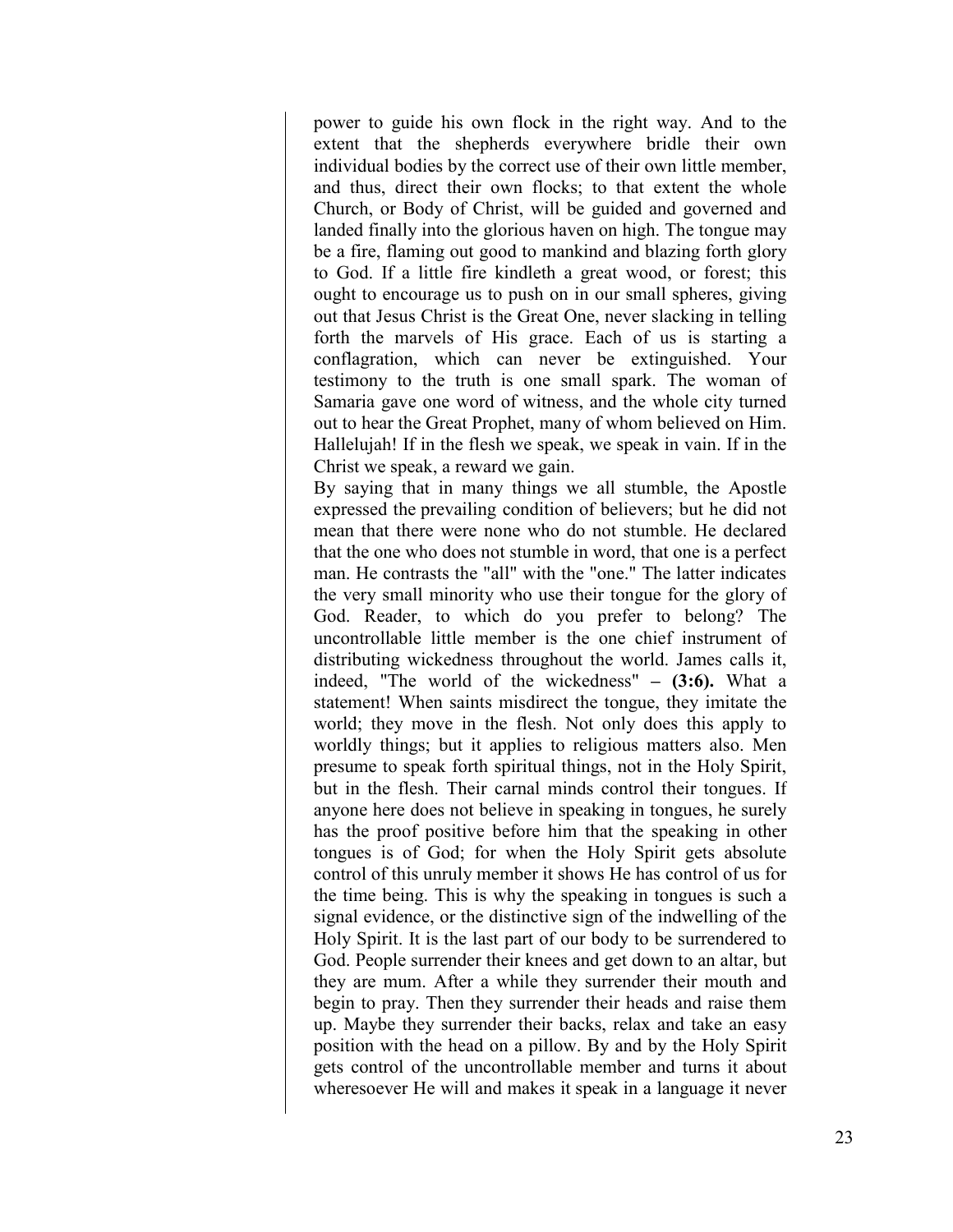learned. We never know how unruly a member we have in the mouth until we endeavor to yield it wholly to the Holy Spirit.

# **What is The Bridle?**

What is the bit and bridle which the Holy Spirit uses in our behalf? We find the answer in the 32nd Psalm. "Be ye not as the horse, or as the mule, which have no understanding, whose mouth must be held in with bit and bridle" – **\*Ps. 32:9.** The Bible is the bridle. Each particular portion is a bit. The Lord says, "I will teach thee; I will instruct thee; I will guide thee with mine eye" – **\*\*Ps. 32:8.** The horse has no understanding. You cannot teach him the Bible, though' you might teach him some funny carnal tricks. We have understanding. We can learn the Bible. It checks us up. The Word speaks to our hearts and turns us to the right, or left, or turns us back, if need be. One "bit" of truth spurs us on; another slows us down. Let us take God's truth into our hearts. The Holy Spirit will hold the reins and guide us unerringly. The Word will be to us a rudder and the Holy Spirit the Steersman, guiding our ship all our days over life's ocean. Multiplied times the Holy Spirit has whispered one little word into my heart, which turned my course of action. One "bit" of His guiding hand kept me from great trouble, or danger. Another "bit" started me in the direction of increased happiness, or enlarged usefulness, or broadened my vision of divine things. Thank God for the bit and bridle of His precious Word. Multiplied numbers of saints are defeated today and fail in their walk and in their service, because they do not yield to the Hand that seeks to check them up or turn them in the right way.

"The tongue defileth the whole body and setteth on fire the course (or wheel) of nature" – **(3:6).** The damaging force of the tongue is like a wheel of eleven spokes; for eleven evil things are said about it in this lesson. Indeed, the tongue misdirected defiles the whole company of saints. If one person begins to gossip in a meeting, presently someone else picks up that gossip and passes it on. Presently the entire assembly is more or less defiled. If one introduces error, soon that pervades the entire body and it is doctrinally defiled. The whole meeting will need a fresh dip into the laver of cleansing - only the pure Word proclaimed in the unction of the Spirit or read, will cleanse it. If the unruly member is the inlet of disease into the physical body; if the very motions of the body are set aflame by an evil tongue: how terrible and far-reaching may be the operations of a tongue of strife and of heresy. One wrong word from one person may corrupt every department of an entire

**<sup>\*</sup>Psalms 32:9** Be ye not as the horse, or as the mule, which have no understanding: whose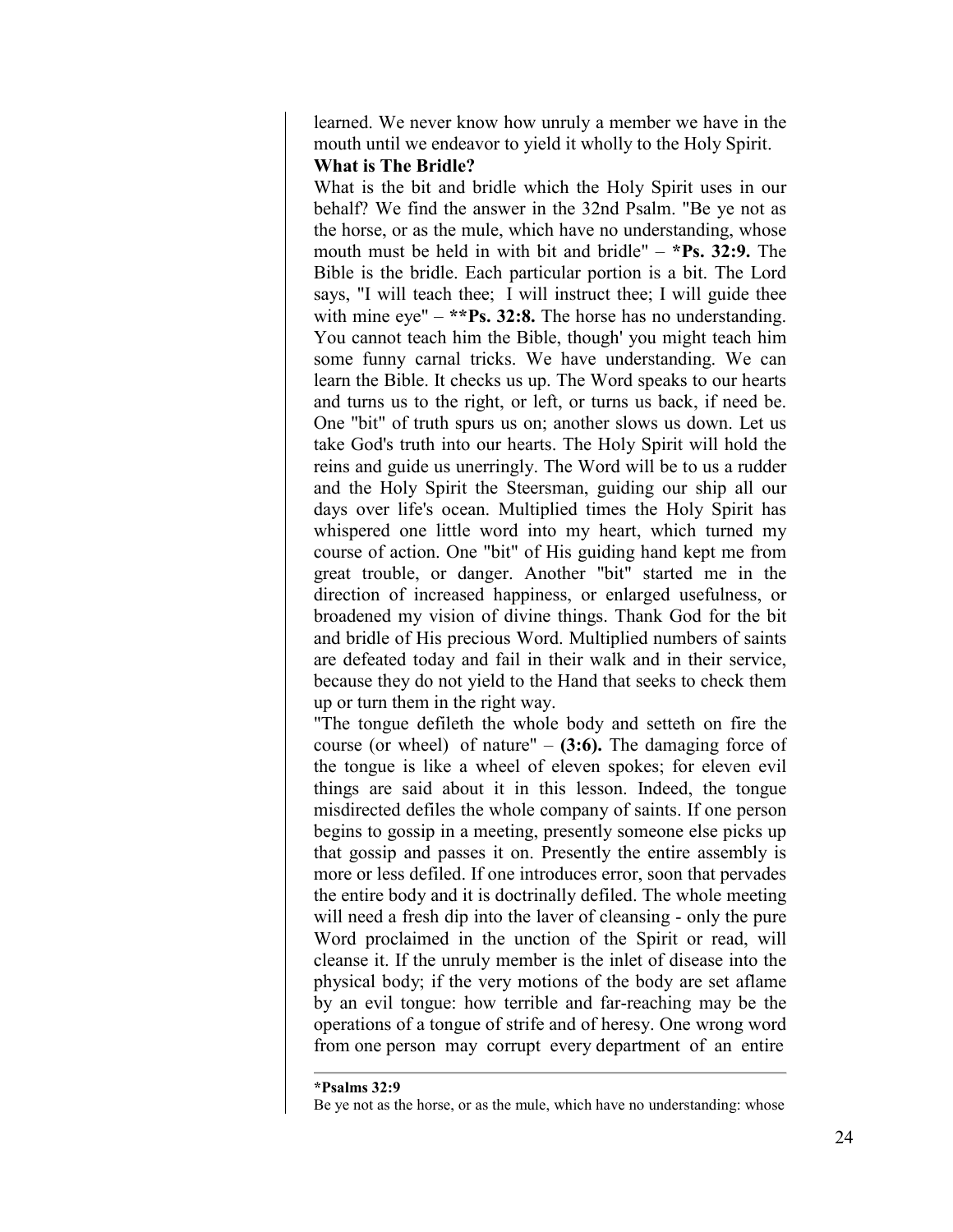mouth must be held in with bit and bridle, lest they come near unto thee. **\*\*Psalms 32:8**

I will instruct thee and teach thee in the way which thou shalt go: I will guide thee with mine eye.

religious system. When we meet with some religious people, with whom we may have much teaching in common, there may be a conscious difference, perhaps not to be accounted for by the majority. Why this? The one meeting has become saturated with error in doctrine, or practice, so that the spirit of defilement prevails, with which the pure, modest spirit of truth has no fellowship. It has to retire into its own sphere of moving on alone with its Author, God.

## **The Source of Evil Speech**

"It is set on fire of gehenna" – **(3:6).** The word "hell" occurs at least 21 times in the New Testament. Ten times it is from the Greek word, "hades," and eleven times from the Greek word, "geenna," which is a transliteration from the Hebrew word "gehenna," meaning the valley of Hinnom in which the corpses of the worst malefactors were burnt. They who deny the eternal punishment of the wicked, endeavor to confine the word gehenna to this physical meaning. Even a casual reading of all its uses in the Gospels and here by James, proves such an attempt to be silly and futile. For instance, Jesus did not mean that men should pluck out the offending eye, or cut off the offending hand, literally, physically, but inwardly. No more did He mean that the disobedient would land in the valley of Hinnom – **\*Matt. 5:29, 30.** Men might kill and cast others into the valley of Hinnom, but not into the gehenna of which Jesus was speaking. Did Jesus mean that the Pharisees made a proselyte "twofold more the child" of the valley of Hinnom than themselves? – **\*\*Matt. 23:15**. Were the Pharisees born of the valley of Hinnom? Nay, yet such is the logic of some. Candidly, my friend, could a tongue be set on fire with error, or strife, or immorality from a burning of dead human bodies? Such a thought is preposterous. Therefore, there remains but one explanation of these citations where hell (geenna) is mentioned. The burning valley of Hinnom was used to illustrate the eternal burnings of Satan and rejected mercy. James means that an evil tongue is from the devil. Oh, how terrible is this.

#### **\*Matthew 5:29, 30**

<sup>29</sup> And if thy right eye offend thee, pluck it out, and cast it from thee: for it is profitable for thee that one of thy members should perish, and not that thy whole body should be cast into hell.<sup>30</sup> And if thy right hand offend thee, cut it off, and cast it from thee: for it is profitable for thee that one of thy members should perish, and not that thy whole body should be cast into hell.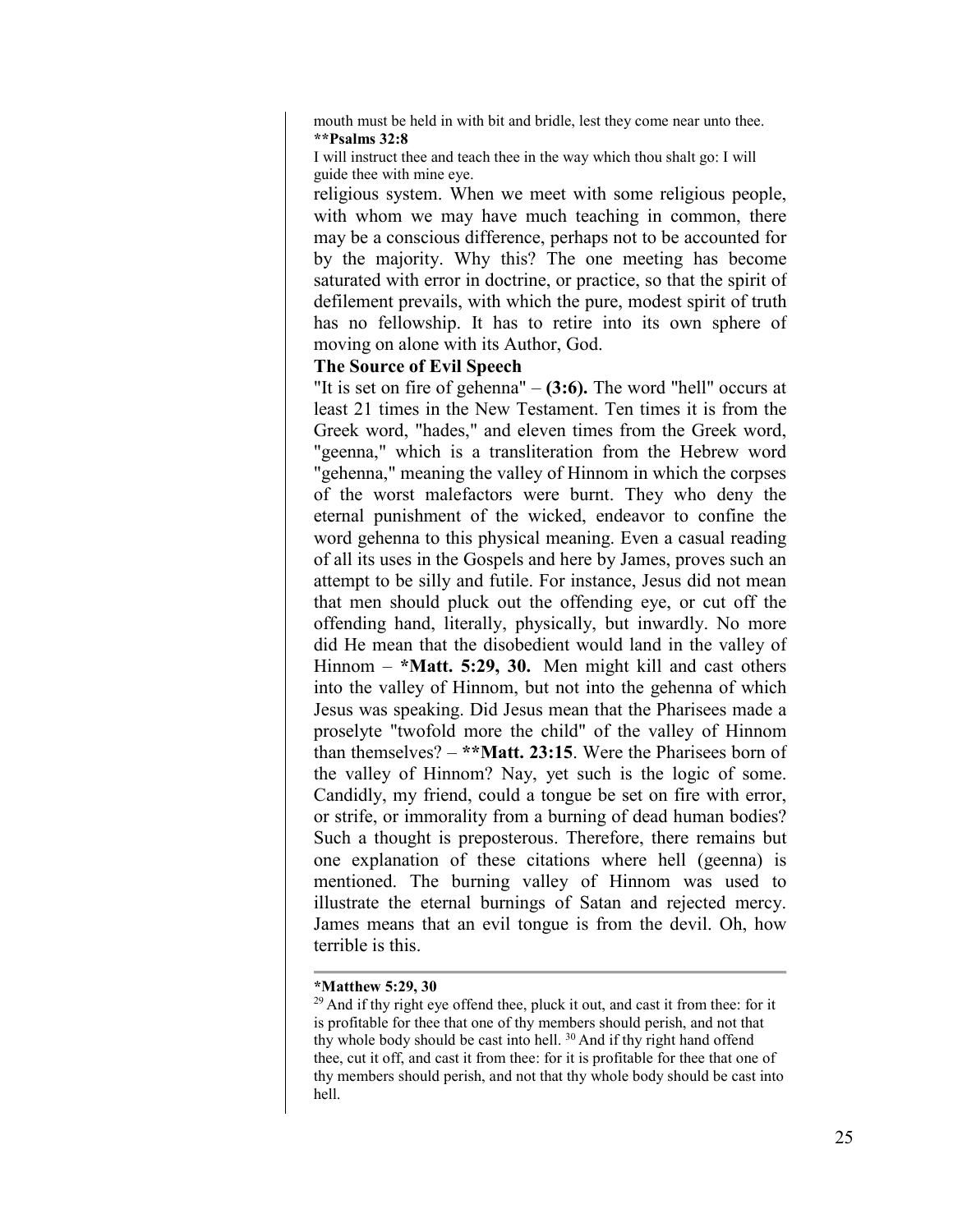#### **\*\*Matthew 23:15**

Woe unto you, scribes and Pharisees, hypocrites! for ye compass sea and land to make one proselyte, and when he is made, ye make him twofold more the child of hell than yourselves.

All error, all strife, every destructive word flows from the father of lies. How eager we should be to know the truth and be filled with the Spirit of truth, that we may communicate burning words of living truth with flaming tongues, set aflame from heaven. Why not?

"For every species of beasts and of birds and of creeping things and things of the sea, is subdued and has been subdued by the species of the human; but the tongue no man is able to subdue"  $-$  (3:7,8). What a contrast. Men have great menageries of various kinds of animals tamed and under their control. Men attempt to conquer their own tongue, but all in vain. Men declare in the morning that they will not swear that day. Nine o'clock has scarcely come, when they break forth in hotter rage than before. A new creation is the only remedy for a bad tongue. It has been said that the path to hell is paved with good resolutions, that is, with efforts to tame the unruly member. Man is a sinner. His nature is evil. A new creation only will produce a good tongue. Wild beasts may act devilish; but they do not have a devilish nature. Satan controls them and makes them do his bidding. Hence, when Satan and his hordes of demons shall be cast into the bottomless pit, then the lion will eat straw like the ox; the lion and the bear will lie down together and a little child shall lead them; the child also will play over the cockatrice's den. The ferocity of the lion will be gone. The cockatrice will be no more dangerous than a canary bird. They will be absolutely harmless; for the devil will not be here to control them. Yet, their natures will not be changed. But Satan has poisoned man's nature. He has ejected evil into our very being. Through redemption and salvation, God offsets that wicked nature by giving us a new nature, which is holy. The tongue of the new man never can speak wrong. Praise God! He can do what man cannot do. He can subdue the unsubduable member.

What, then, is the use of talking reform? What folly to preach a do-better religion, or turning over a new leaf? What have saints to do with reformatory schools? They may be necessary to prevent outlaws from harming other folk, but they never change the outlaws. All schemes and movements to change outward conditions belong to the world. God's people should not take part therein. "Let the dead (dead in sins) bury the dead" (physically dead), said Jesus – **\*Luke 9:60.** Let the world look after its own.

**3:7** For every kind of beasts, and of birds, and of serpents, and of things in the sea, is tamed, and hath been tamed of mankind: **3:8** But the tongue can no man tame; it is an unruly evil, full of deadly poison.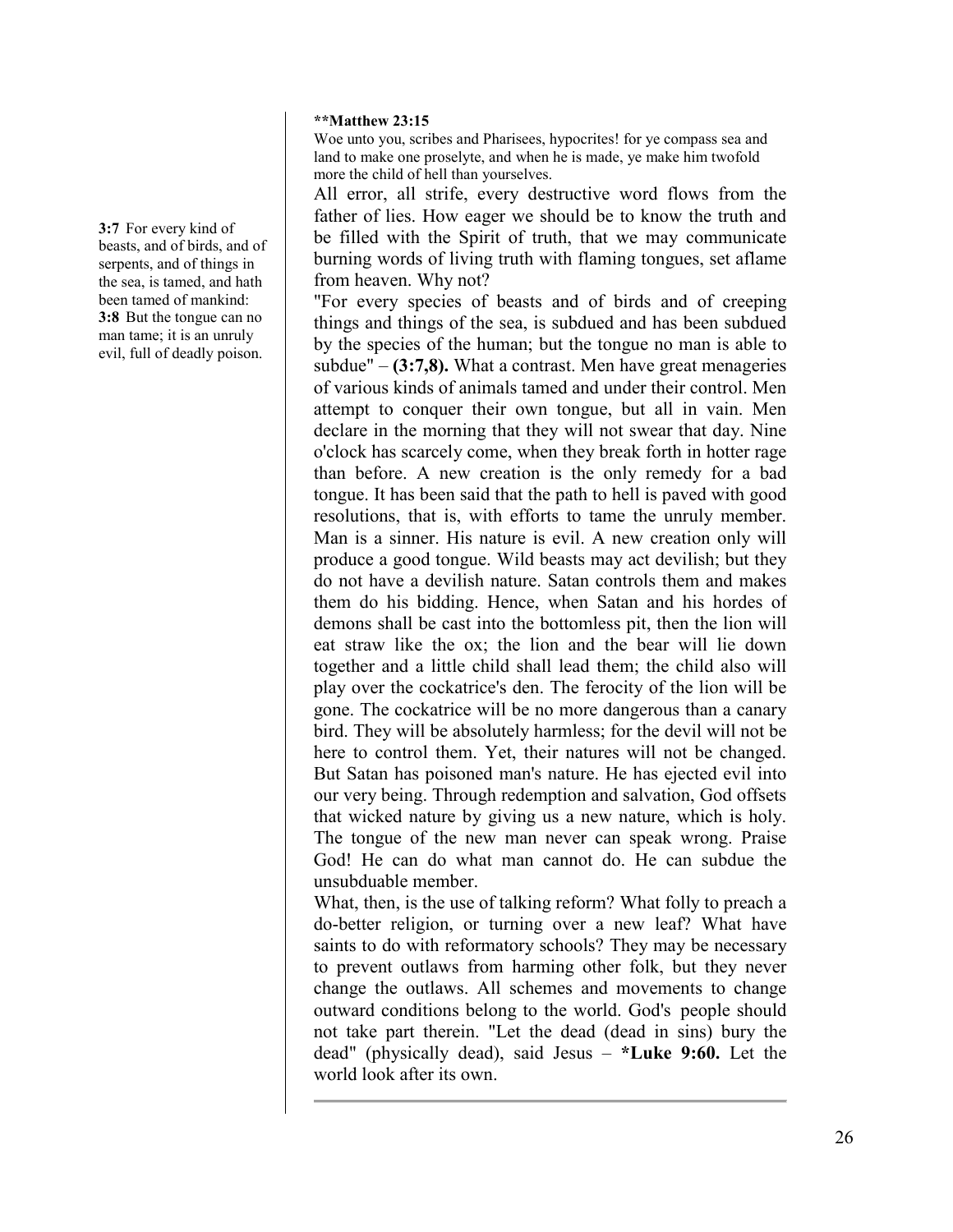#### **\*Luke 9:60**

Jesus said unto him, Let the dead bury their dead: but go thou and preach the kingdom of God.

"Go thou and preach the Gospel" – \***Mark 16:15.** Ours is to tell men that they may have a new nature, a new tongue. No marvel that James speaks in his first chapter, verse 18, of the new birth.

"Therewith we bless our God and Father and therewith we curse the men, who are made according to a likeness of God" – **(3:9).** Here again, the Apostle teaches the two natures in a believer. With the same member, believers bless and curse. Saints get saved and filled with the Spirit. Then they exclaim, I am so happy; I am so free; oh, what peace and rest! I did not know that one could be so blessed. Of course, that is the new life. It now has control of the same tongue that the day before perhaps was cursing. But that life is not yet in a glorified and sinless body. It is still in a body of humiliation, which is more, or less subject to earthly surroundings. Possibly within a week, the above mentioned wonderfully blessed soul becomes ruffled, speaks harshly, being offended, or injured. Then probably the devil informs him that he never was saved, nor filled with the Spirit. His joyful experience was an illusion; it was all in his imagination. Of course, he is down and has no testimony. Others hearing him and not knowing the Scriptures, agree with the devil and exclaim, how can a man be saved and anointed with the Spirit and act like that? Oh, if the doctrine of the two creations were clearly taught, thousands of helpless saints would be kept on their way with the Lord: for they would soon understand themselves and the cause of their own contradictory experiences. Believers would have pity one for another and be able to help one another. James here shows the two creations and the need of a remedy. He declares that "these things ought not so to be;" but he does not set forth the remedy – **(3:9).** We must call on Bro. Paul to help us out. We turn to the sixth pocket of his golden Roman handbag, where we learn that "our old man was crucified with Christ;" **(\*Rom. 6:6)** hence, those old habits have no rights about our new spiritual premises. As we reckon, or count, that is, agree with God, the members of our body and mind yield to the "new Man," even to Christ, who is our life. We actually find ourselves in a new realm of divine grace, where "sin shall not have dominion over us" **(\*\*Rom. 6:14).** We can boldly shout, "Sin shall not, SHALL NOT have dominion; for we are not under law, but

**\*Romans 6:6**

**3:9** Therewith bless we God, even the Father; and therewith curse we men, which are made after the similitude of God.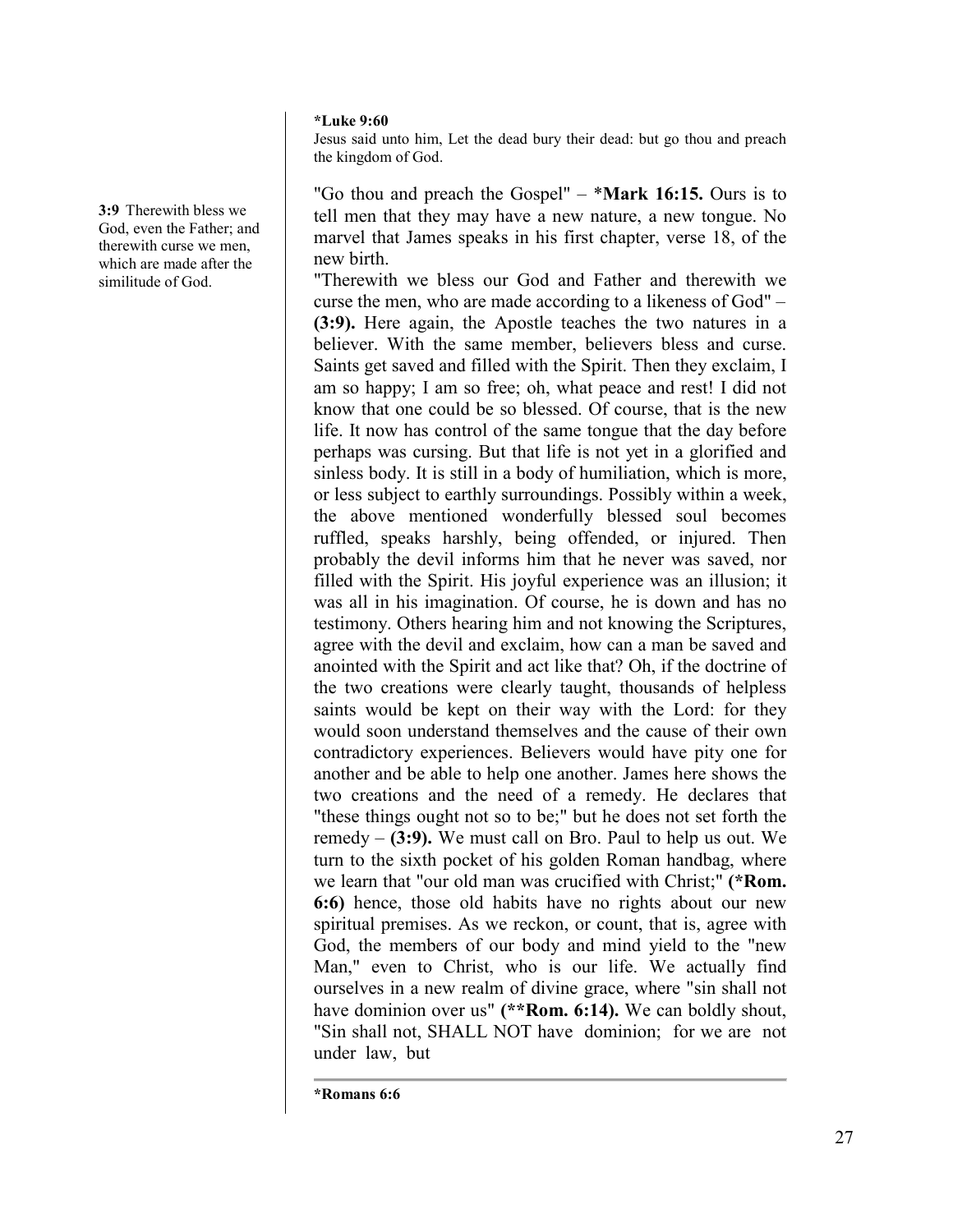Knowing this, that our old man is crucified with him, that the body of sin might be destroyed, that henceforth we should not serve sin.

**\*\*Romans 6:14**

For sin shall not have dominion over you: for ye are not under the law, but under grace.

under grace." Instead of the little compass wagging for the world and the flesh, it warbles for God and His glory. Instead of the tongue being "an unruly evil, full of deadly poison," **(3:8)** it becomes a ruly and ruling good, full of living food. It becomes a continual instrument of blessing to others and of giving glory to God. It ceases to be said of us, "Therewith we bless God and therewith we curse men;" for we bless only and curse not. That is victory. That is an overcoming life. Above James said, "That is a perfect man."

We can hardly emphasize too much the need of knowing this doctrine of the two natures in believers. No matter who we are, nor how far we have gone on with Jesus; we have an old nature that does not love God, nor His Word. The old man, "the carnal mind, or mind of the flesh," is not subject to the law of God, neither indeed can be. It is subject to death only; that is why we must count it dead. But in being saved, we have deposited within us, by the Holy Spirit, a new life, a life sent from heaven, a heaven-bound life, which loves God and His people. That is the new creature, which, unlike the beasts, "has understanding" and is teachable by the Lord. Let us put it in practice. Because we are in this unmanageable body of humiliation, we need the "bit," or "rudder" of the Word to guide us. The new man responds to the truth; the old man does not – **(3:10).** If you say "No," to the call of the Scripture, when you read it, or hear it read; that is the flesh, or old man. If you say, "Thank God," or "Yes, Lord, that is the truth though it hurts me;" that is the new man. If a new ray of light strikes you and it seems that it would kill you, or at least strip you, and you say "Amen, praise God, I take it;" that is the new man gaining the ascendancy over the old man. You are growing in grace. If it comes into your mind to say something against someone, and a voice speaks within you, not to say it; that is the Spirit addressing your new man. Obey and you gain a victory. Christ is growing up in you. By and by your tongue will become a flaming instrument of richest and choicest blessing to mankind, for which you will obtain an eternal reward.

"Doth the fountain pour forth out of the same opening both sweet and bitter?" – **(3:11).** "Well, Bro. Copley, I thought that you were reading about the tongue." So I am; but the tongue reaches clear down to the heart, the fountain of our being –

**3:10** Out of the same mouth proceedeth blessing and cursing. My brethren, these things ought not so to be.

**3:11** Doth a fountain send forth at the same place sweet water and bitter? **3:12** Can the fig tree, my brethren, bear olive berries? either a vine, figs? so can no fountain both yield salt water and fresh.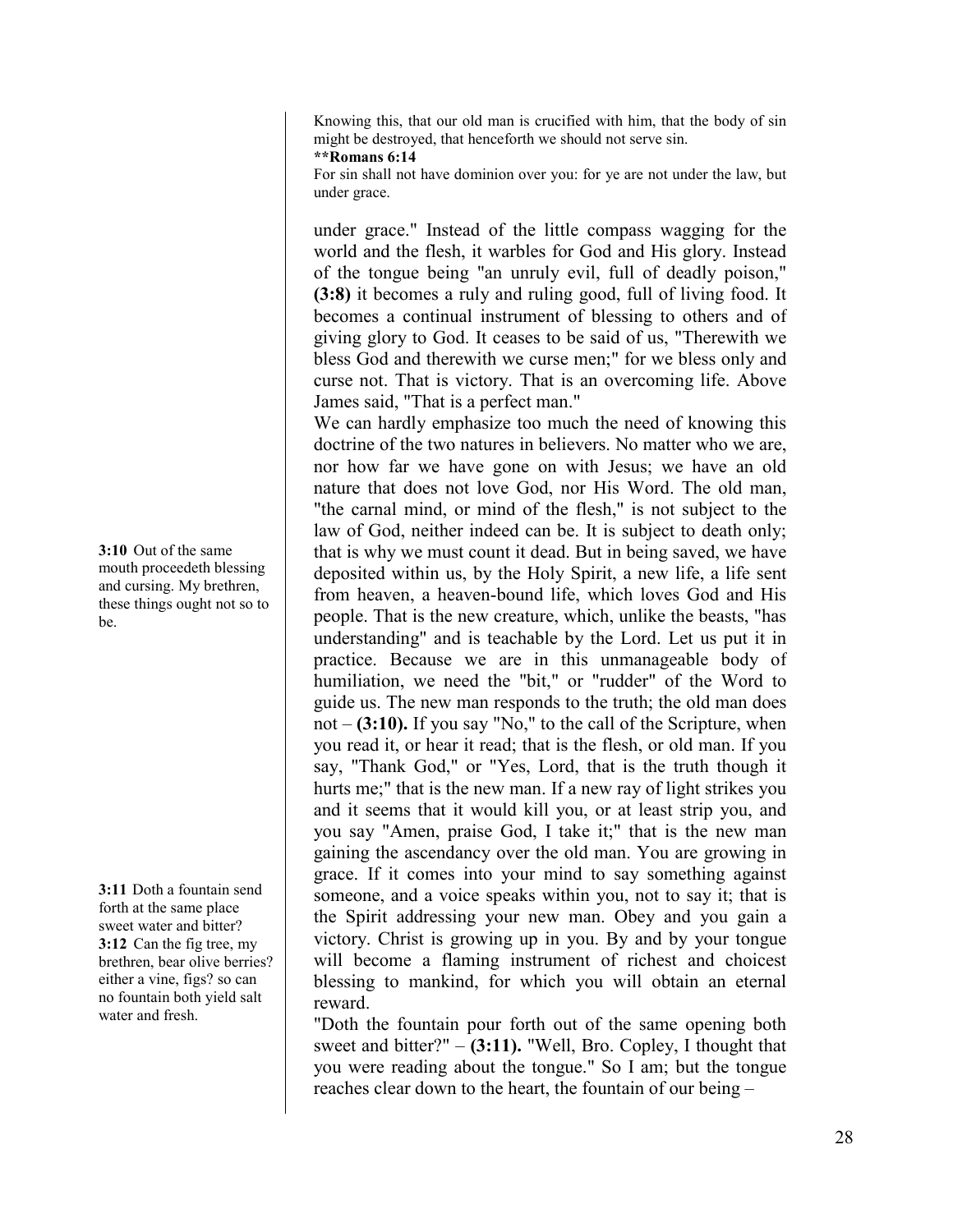**(3:12).** Jesus said, "Out of the abundance of the heart, the mouth speaketh" – **Matt. 12:34.**

## **\*Matthew 12:34**

O generation of vipers, how can ye, being evil, speak good things? for out of the abundance of the heart the mouth speaketh.

There is no poison, no fire, no life, no death in the tongue itself. It is only the outlet for the fountain, the heart. "As a man thinketh in his heart, so is he;" **(\*Prov. 23:7)** and as he speaks, so is he too. The spigot, or faucet, is simply the instrument of conducting the water from the reservoir, which is supplied from the river, or lake. Our tongues communicate the contents of our hearts, which are supplied from the inexhaustible Reservoir, Infinite Jehovah, as we trust Him and reckon with Him. The day of Pentecost is a powerful illustration of the communicative possibilities of the tongue. 120 men and women were filled with the Holy Spirit. Upon their heads, were seen sitting divided tongues as of fire, the indices of the new dialects with which they spoke as the Spirit gave them utterance. With burning words, those disciples spoke of the marvels of grace and the wonderful works of God. From the reservoir, the fullness of God on high, flowed down upon Israel the mighty Holy Spirit, "floods upon the dry ground;" **(\*\*Isa. 44:3)** and out from the mouths of those quickened saints, flowed streams of unspeakable blessing to the multitudes gathered there. Likewise, our tongues should be similar means of constant blessing; and they will be if we yield them to the Spirit of God is a splendid remedy against the wrong use of the tongue. "My son, give me thine heart and let thine eyes observe my ways" **(\*\*\*Prov. 23:26).** That was not addressed to the wicked. That is no text from which to preach to sinners, as I often heard it used. A sinner is not a "son," until he becomes such through a new birth. The son is invited to commit his heart into the keeping of Almighty Love; then the tongue will never fail. As a brother remarked, When I feel weak and trust God I never fail.

# **Resultant and Concluding Exhortations**

"Who is wise and understanding among you! let him show out of the good conduct his works in meekness of wisdom" – **(3:13).** The direction the ship goes, indicates the utility of the rudder. Likewise, our conduct indicates the use we have made of the tongue. Bitterness, envy and strife may be considered wise by the world; but such wisdom is not from above, not

**\*Proverbs 23:7** For as he thinketh in his heart, so is he: Eat and drink, saith he to thee; but

**3:13** Who is a wise man and endued with knowledge among you? let him shew out of a good conversation his works with meekness of wisdom.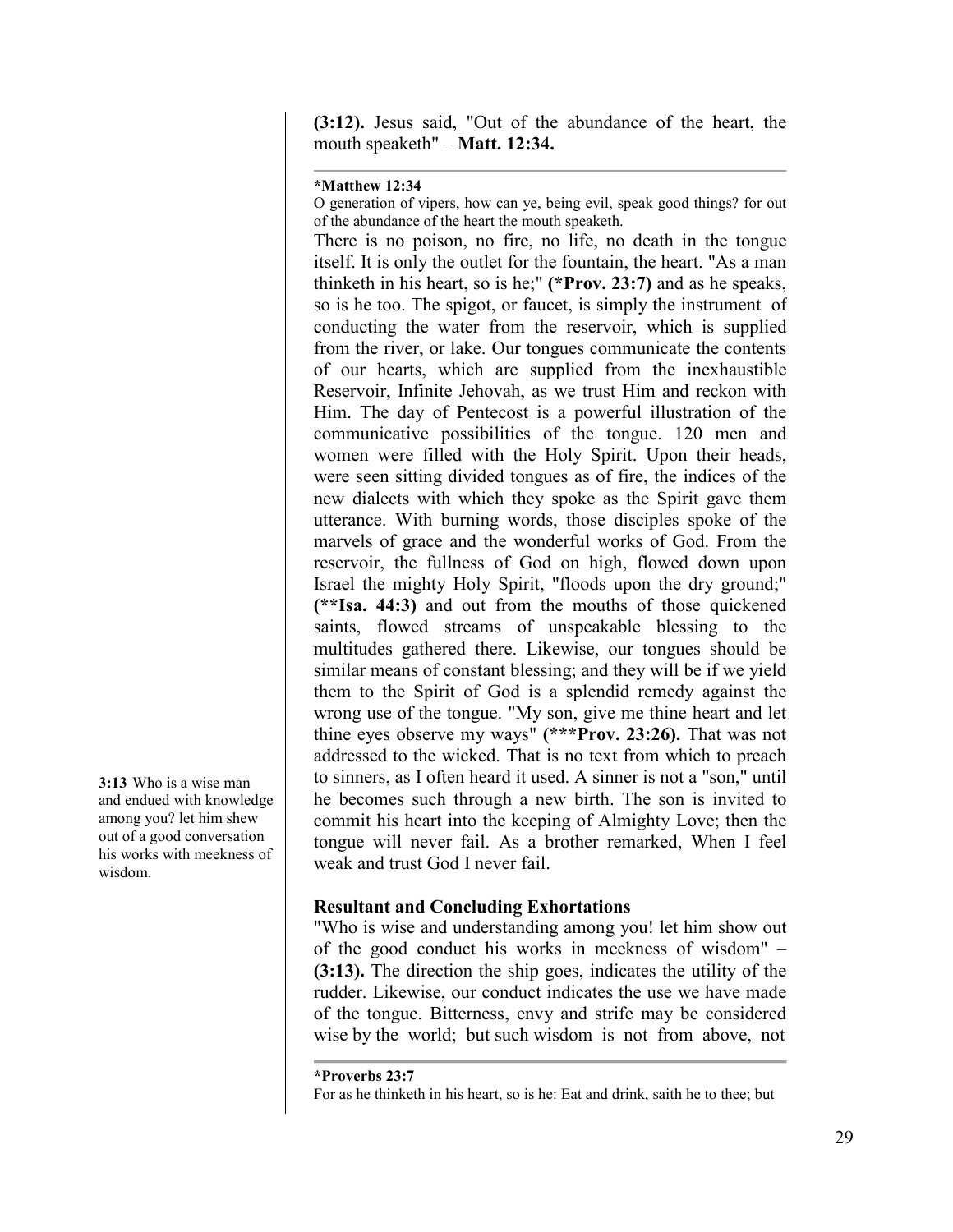**3:14** But if ye have bitter envying and strife in your hearts, glory not, and lie not against the truth. **3:15** This wisdom descendeth not from above, but is earthly, sensual,

devilish. **3:16** For where envying

and strife is, there is confusion and every evil work.

**3:17** But the wisdom that is from above is first pure, then peaceable, gentle, and easy to be intreated, full of mercy and good fruits, without partiality, and without hypocrisy.

his heart is not with thee.

#### **\*\*Isaiah 44:3**

For I will pour water upon him that is thirsty, and floods upon the dry ground: I will pour my spirit upon thy seed, and my blessing upon thine offspring:

## **\*\*\*Proverbs 23:26**

My son, give me thine heart, and let thine eyes observe my ways.

from God. Instead, He says, it is "earthly," and can find no place in heaven – **3:14,15.** Only sweetness, meekness and harmony obtain there. The same are found also in a heavenly heart, though on earth. "Sensual," or soulish, or natural, is opposed to spiritual and supernatural. Spiritual people never strive, are never envious, nor bitter, even against their foes. "Devilish," or demoniacal, the ultimate source of bitterness, emulation and contention, is Satan himself. He is the parent of all evil – **3:16.**

Every evil work, though it appears ever so religious, is from Satan. Finally, with what a beautiful octet the apostle closes this chapter -- "But the wisdom from above is first pure, then peaceable, gentle, yielding, full of mercy and of good fruits, impartial and unfeigned" – **(3:17).** The wisdom from beneath may be tactful, sagacious, cunning, catchy; but it is not "pure." Wisdom from above has nothing satanic, or carnal in it. It is transparent and innocent, straightforward and guileless. It is not corrupt, nor corrupting. Of course, it is peaceable, or easy to get along with. It seeks peace; it pursues peace; it makes peace if possible. Purity and peaceableness are two happy p's in one pod.

"Gentle" and "yielding" with "peaceable" are triplets. They form a triangle of heavenly disposition, which only God can produce. Some folk are given to make disturbance. Some are hard on others, always sitting in judgment upon their actions. Some refuse to be taught or influenced by other saints. Certainly, such traits are carnal. They are foreign to the new man. These first five qualities overflow into the next - "full of mercy," a state of mind standing ready to bless the undeserving who are in any need. To show love to the unlovely and unlovable, to bestow kindness upon the unthankful and incorrigible, requires divine mercy indeed. That can only be of God. Any wonder that this characteristic is coupled with "good fruits?"

"Impartiality" is the sixth quality of the Christ spirit. This was emphasized in the second chapter. The wisdom from above allows no preferences to be shown to the wise and wealthy of this world. "God is no respecter of persons;" **(\*Acts 10:34)** neither is the life of Christ in saints. The tongue of divine wisdom speaks just as gently to the poor as to the rich. It reproves the wealthy in the same scathing terms as it does the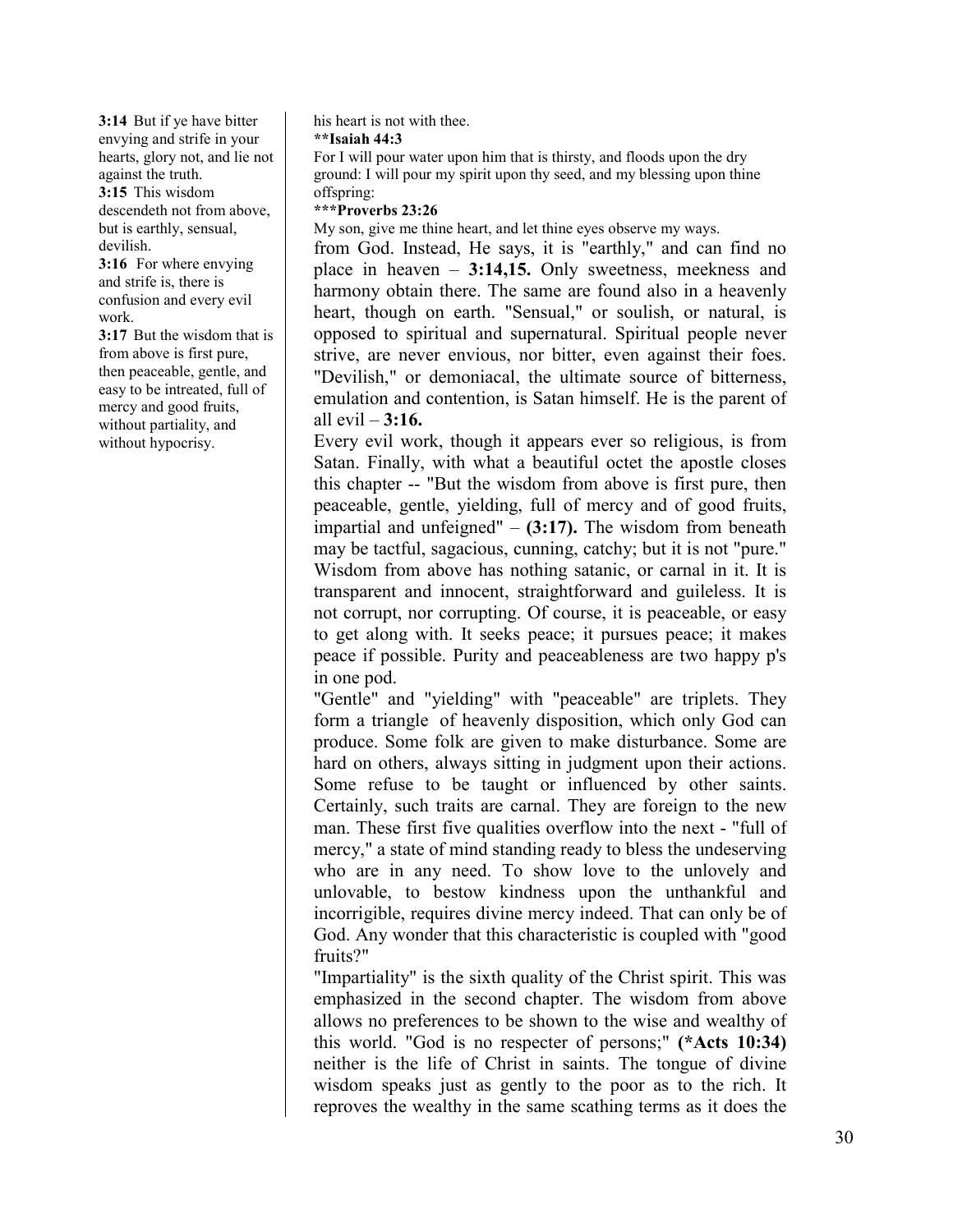poor. It speaks instruction to the ignorant, whether they are in poverty or in affluence.

#### **\*Acts 10:34**

Then Peter opened his mouth, and said, Of a truth I perceive that God is no respecter of persons:

It speaks help to the needy, comfort to the oppressed, healing to the sick and deliverance to the captives, whatever may be their condition. The wisdom from above cannot dispense with the poor, nor is it dependent upon the rich of this world. And finally, this divine wisdom is "Unfeigned." Oh, the pretenses among some religious people. Oh, how men pose as pious. What sanctimonious airs they exhibit. What faith they pretend to have. Their fabulous results are all on paper, or in their own tongue. But their disguised boasting captures and carries away the untaught in divine things. As James intimates, "they boast great things;" but really never do anything else. They do not possess "unfeigned faith;" for they talk about believing God, but by begging and hinting for help, they prove their unbelief toward Him. They advertise their needs instead of advertising Jesus Christ as the Supply. The wisdom from above is unfeigned as to its purity (for there is a make-believe purity), as to its peaceableness, as to its gentleness, as to its yieldedness, as to its mercy and fruitfulness and as to its impartiality. Unfeignedness is the crowning virtue of them all. Oh, thank God, some saints are transparent. Their countenances are indices to their inner man.

## **A Final Sweet Verse.**

"And the fruit of righteousness in peace is sown by those who are making peace"  $-$  (3:18). Bear in mind that the Apostle has been dwelling upon the misuse of the little indoor member. He showed the baneful consequences of envy, bitterness and strife, and that the tongue is the effectual instrument thereof. Now he closes this interesting and needful chapter by pointing out the possibility and blessed results of divine mastery over the tongue. Jesus said, "Blessed are the peacemakers; for they shall be called the children of God" - **\*Matt. 5:9.** Imagine a large western ranch and a few men walking forth and back with grain sacks on their shoulders, scattering the grain broadcast, and you have a material picture of what James says. In a little while, hundreds of acres of land are covered with a rich carpet of green, without any weeds or grass. A few months later, those acres are proud of high standing, waving, golden grain, which invite the husbandman's reaping and gathering into the garner. Just so do those who proclaim the peace of God already made by Christ for men. Just so do those who endeavor to quell strife by sowing the Word of God.

**3:18** And the fruit of righteousness is sown in peace of them that make peace.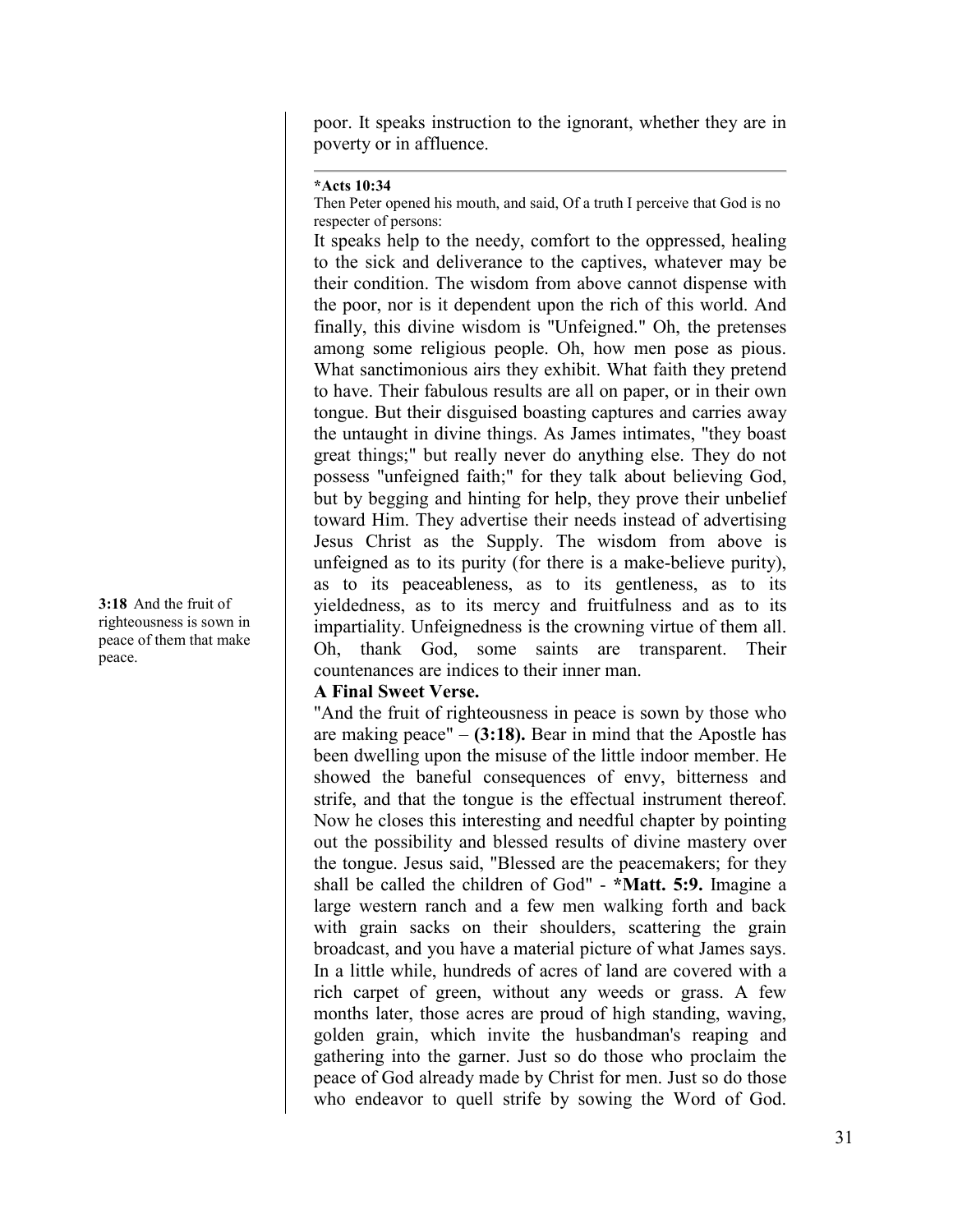Peace and quietness are maintained, even though at times a wagging tongue may operate.

## **\*Matthew 5:9**

Blessed are the peacemakers: for they shall be called the children of God.

As Elisha cast some meal into the pot of poisoned pottage and allayed all harm; so, by casting the pure meal of divine truth amidst contention, both gossip and strife are made to flee. By making peace, we sow peace; and for sowing peace, we reap a bountiful harvest of peace. "Deceit is in the heart of them that imagine evil; but to the counselors of PEACE is joy. When a man's ways please the Lord, He maketh his enemies to be at PEACE with him" - **\*Prov. 12:20 and 16:7.**

## **THE BURNING TRUTH**

Discouraged? Yes, disheartened did I feel, Because the truth, so wonderful, So poorly to the saints did we reveal. I ne'er again this world would tell, But burning truth, no man can quell.

Discouraged? Yes, disheartened was my soul, Because this message glorious, So few would join in faith and might to roll. O, who would dare the ranks to swell, Whose burning message none can quell?

Discouraged? No! no more perplexed I feel, Because the Grace and Glory band Increases with the Master's fiery Seal. With one accord we will repell All wrong. God's fire no man can quell.

## **THE DEPENDENCE OF FAITH CHAPTER FOUR**

WHENCE come wars and fightings among you? Come they not hence of your lusts that war in your members? Ye lust and have not; ye kill and are emulous, but cannot obtain" – **(4:1,2).** The root-remedy for all ills is the dependence of faith, as proven by this fourth chapter. The first three verses express the prevailing state of believers to whom James is writing, even the religious people today, if I may so say  $- (4:3)$ . Verses four and five show the Church flirting with the world. Verse six indicates that this condition is not necessary; for God "giveth

## **Chapter 4**

**4:1** From whence come wars and fightings among you? come they not hence, even of your lusts that war in your members? **4:2** Ye lust, and have not: ye kill, and desire to have, and cannot obtain: ye fight and war, yet ye have not, because ye ask not. **4:3** Ye ask, and receive not, because ye ask amiss, that ye may consume it upon your lusts.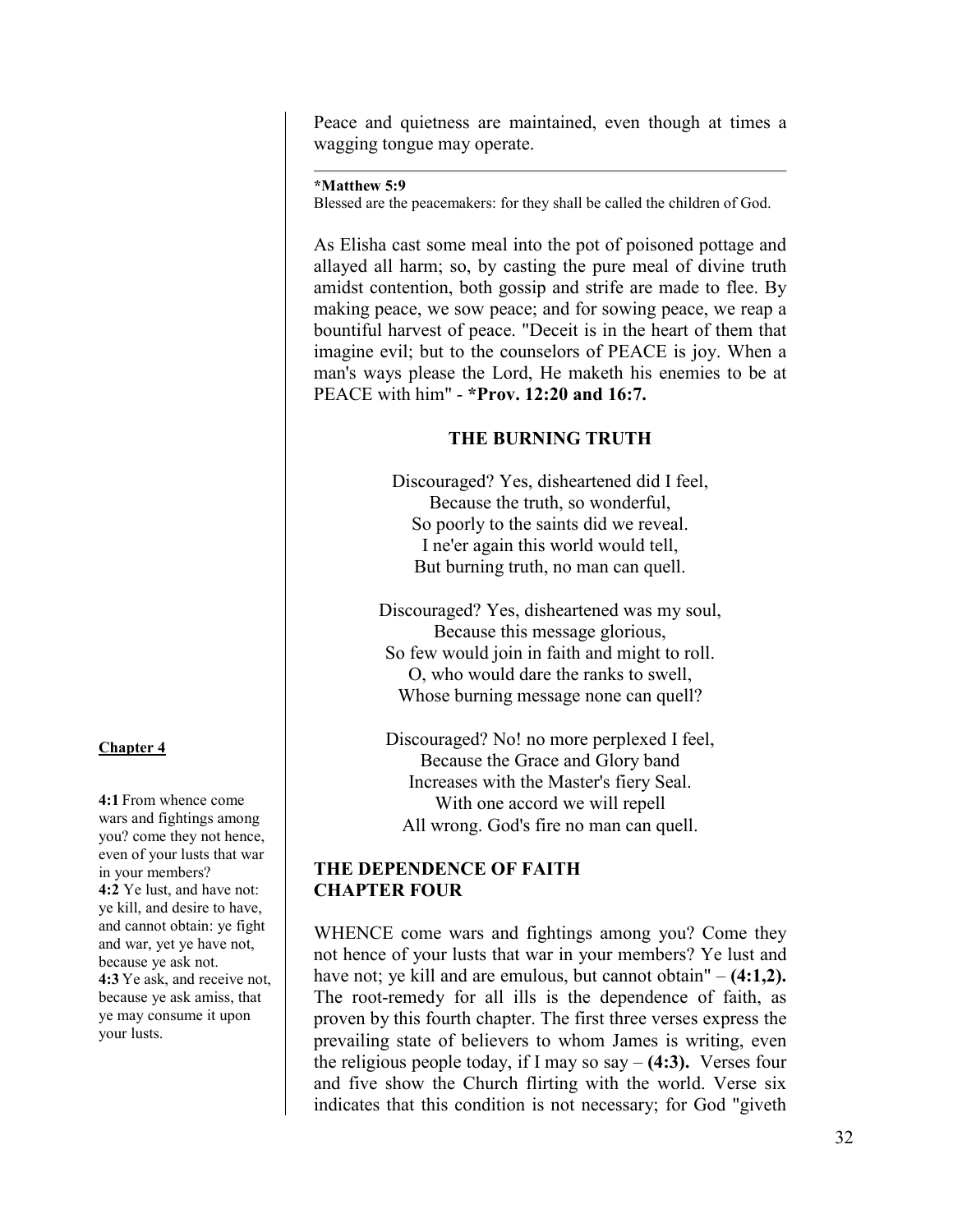**4:4** Ye adulterers and adulteresses, know ye not that the friendship of the world is enmity with God? whosoever therefore will be a friend of the world is the enemy of God. **4:5** Do ye think that the scripture saith in vain, The spirit that dwelleth in us lusteth to envy?

**4:6**But he giveth more grace. Wherefore he saith, God resisteth the proud, but giveth grace unto the humble. **4:7** Submit yourselves therefore to God. Resist the devil, and he will flee from

you.

more grace."

#### **\*Proverbs 12:20 16:7**

12:20 Deceit is in the heart of them that imagine evil: but to the counsellors of peace is joy. **16:7** When a man's ways please the LORD, he maketh even his enemies to be at peace with him.

Thus, the Apostle admits that the grace message alone can set matters right. One phrase - "double minded" (verse 8) - clearly declares what is taught throughout the chapter, viz, the two natures in a believer. Even in the sixth verse, he refers to the "proud" old man and the "humble" new man; for the old creation cannot be humble; nor can the new man be proud. Finally, from the seventh to the seventeenth verses we find ten exhortations whereby these conflicting conditions may be remedied.

It will help us, if we bear in mind continually, that the doctrine that Paul taught and the doctrine that James taught supplement each other. They are not contradictory of each other. Paul emphasized God's side of salvation, the divine provision for our salvation and the way to come into possession and into the enjoyment thereof. Then James writes to people that profess to enjoy the salvation of God and exhorts them to bring their state up to their standing, to walk according to their talk and talk according to their standing. This view simplifies the relation of James' writings to the writings of the Apostle Paul. Another thing will help us, friends, when we read this book, or hear it preached from, to bear in mind that it is not the writing of a man, or of men, but of the Holy Spirit. Now customarily we say that Paul wrote so and so, and John and James spoke so and so. That is true; but they were only the mouth pieces of God. John the Baptist said, "I am the voice of one crying in the wilderness" **(\*John 1:23),** If that were not so, then we could not say that the Bible is inspired; but if this is the inspired Word of God, and if as Peter said, "Holy men of God spake as they were moved by the Holy Spirit" **(\*\*2 Pet. 1:21),** we need to regard these writings as the writings of holy men of God, who wrote as they were moved by the Holy Spirit. The disciplines and theological works of all the orthodox denominations exclaim, "The Bible is inspired."

Timothy gives us one verse which proves that "all Scripture was God breathed, and is profitable for doctrine, for reproof, for correction, for instruction in righteousness" **(\*\*\*2 Tim. 3:16).** Why is it that men are getting away from God? It is because they are denying the inspiration of the Scriptures; they

**\*John 1:23**

He said, I am the voice of one crying in the wilderness, Make straight the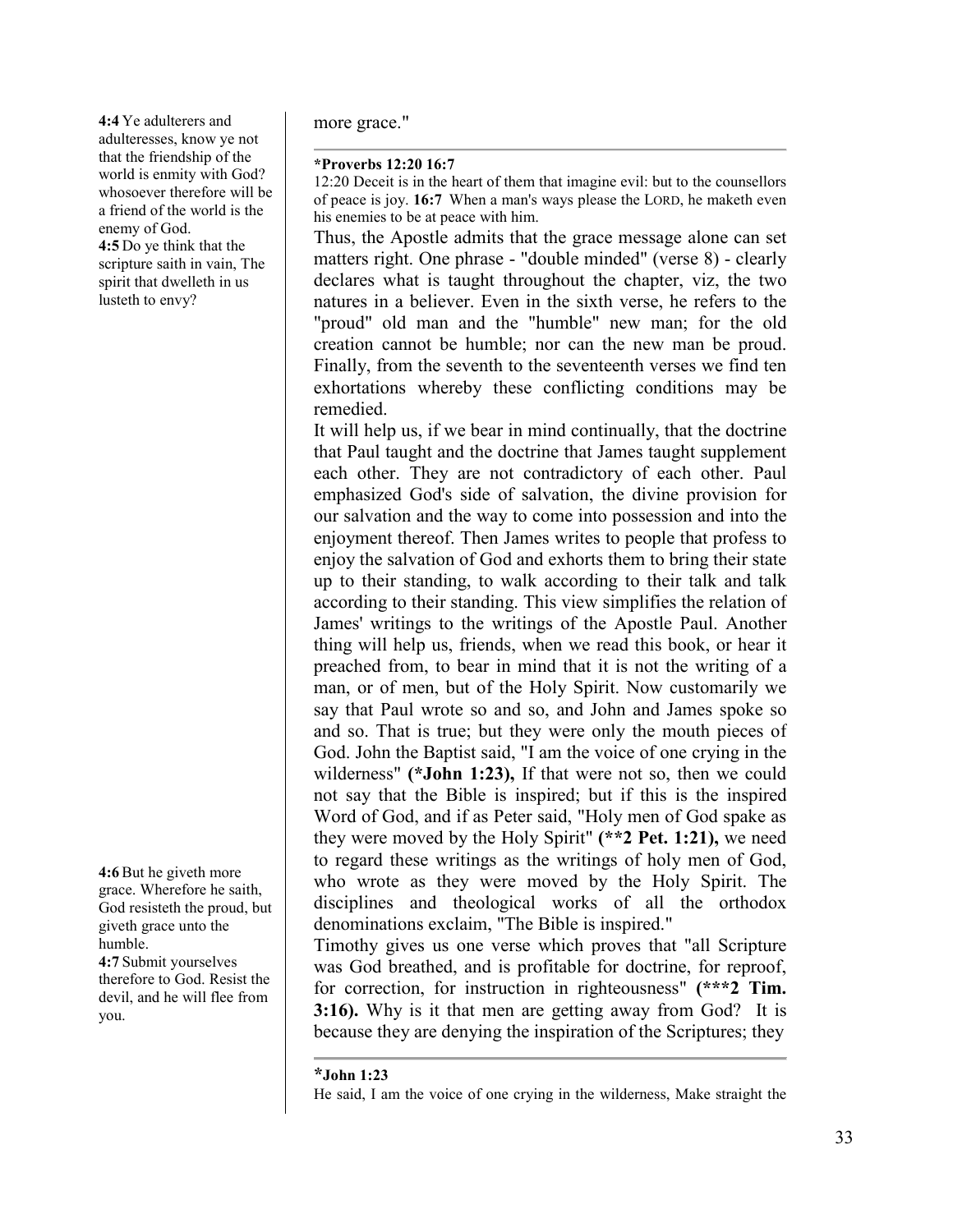way of the Lord, as said the prophet Esaias.

**\*\*2 Pet. 1:21**

For the prophecy came not in old time by the will of man: but holy men of God spake as they were moved by the Holy Ghost.

**\*\*\*2 Tim. 3:16**

All scripture is given by inspiration of God, and is profitable for doctrine, for reproof, for correction, for instruction in righteousness:

are bringing them down on a level with other writings. Men want to get rid of the supernatural. They deny the miraculous conception and birth of the Lord Jesus Christ; and of course, the resurrection of Jesus Christ is a myth in their eyes. If that were true, we would have nothing but a strange book of fiction; that is all. If we burn the fiction and read the truth, we get something that will do us good for time and for all eternity. Thank God for the Apostle James. He was one of the 12 apostles that Jesus Christ chose to stand with Him, and Jesus said to James and the other 12 apostles, that they should sit on 12 thrones and judge the 12 tribes of Israel. Then also remember that James was a Pentecostal man. He was filled with the Holy Spirit on the day of Pentecost, in the same fashion that the folks get filled now. He spoke with other tongues as the Spirit gave utterance. If there is anybody here tonight that does not like the tongues people, you better go home, because I am going to read a letter from a man that spoke with other tongues. Oh, that gives me courage. I am about to read a portion of a letter that a brother of mine, a brother in the Spirit, in the truth, wrote nearly 2,000 years ago, and God in His infinite goodness has seen to it that the devil was never able to destroy the little letter that James was moved by the Spirit of God to write.

James was writing to two classes in this chapter. He calls them "Brethren"  $-$  (2:1). This first verse sounds as if they were anything but brethren  $- (4:1)$ . James was writing especially to Israel, the 12 tribes scattered abroad. The conduct of the people to whom he wrote, is expressed in this eighth verse, in which he addressed them as sinners and double minded. They were all professors of faith in Jesus Christ; but some of them were only professors; hence, he called them sinners. They had a profession without the possession; others made a profession because they had a possession; but they had not all learned the way of victory, over sin in the flesh; consequently, he called them double minded, or two-souled, as we saw in the second chapter **(4:8).** Now a sinner is not double minded. A sinner is single-minded. He has only one mind, and that is carnal and sinfu1. He is minded to do, as he pleases; he is minded not to yield to God; he is minded not to seek the Lord. But a double minded man has a new life, and there are times when the old life, which he also has, gets the ascendancy over the new life.

**4:8** Draw nigh to God, and he will draw nigh to you. Cleanse your hands, ye sinners; and purify your hearts, ye double minded.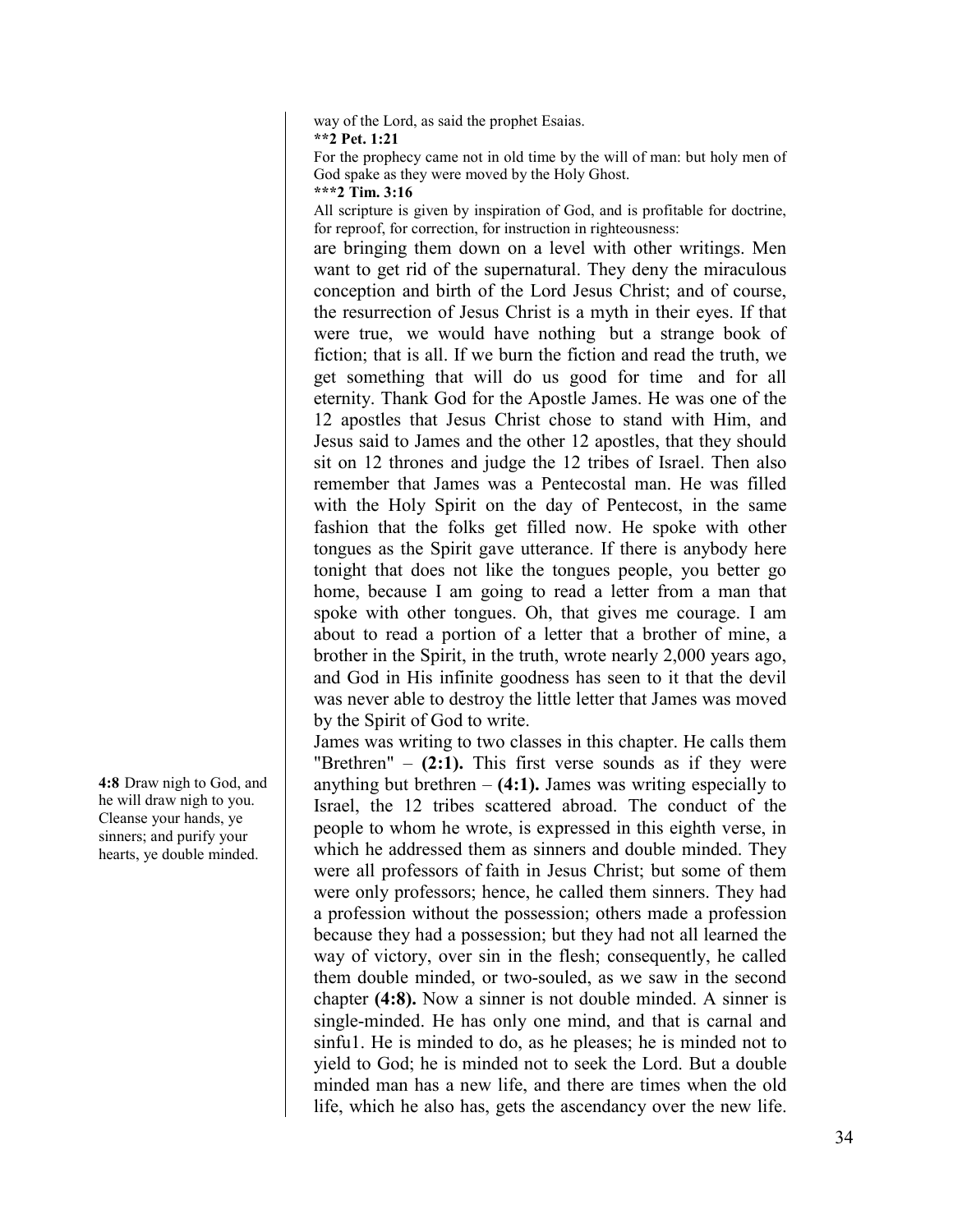In the fifth chapter of Galatians, we read, "For the flesh lusteth (or desireth) against the Spirit, and the Spirit against the flesh; and these are contrary the one to the other; so that ye may not do the things that ye would" – (Gal. 5:17).

That is, a double minded man has a fleshly mind and a spiritual mind, the old man and the new man in one body. Notice that the cause of this state is given in the first verse - "From whence come wars and fightings among you? come they not hence even of your lusts that war in your members?"**(4:1)** That word "lusts" means desires that operate in our members. Our feet want to go in forbidden paths; our hands want to steal; our tongues want to curse (the tongue is full of deadly poison); our eyes seek to see wrong objects. Oh, what things tempt the optic nerve. Our stomachs are tempted to eat more than is needful, and our ears to listen to things fleshly. We go in the direction of the sounds that attract our hearing. Jesus went right to the root and said, "Out of the abundance of the heart, the mouth speaketh" **(\*Matt. 12:34).** We read in the Old Testament, "As a man thinketh in his heart, so is he" **(\*\*Prov. 23:7).** That is, the conduct of our members has its roots in the depth of our being and that is the old creation. All the above-named evil flows out of the old creation. James is showing here that the conduct of the old creation in a believer, if it is uncurbed by the Spirit of God, is just as bad as in an unbeliever, and sometimes people act worse after they are saved than they did before. Why? because the Lord lets them act up and show off their old nature, that they may learn by experience how exceedingly sinful and weak is the old man.

Some years ago, a woman came to our meetings, who was a very beautiful specimen of ladyhood. She was nice and sweet and lovely and amiable and pleasing. It seemed that nothing ever disturbed that serenity. After she received the Holy Spirit, she began to do somethings which she herself did not understand. Those things made her ashamed. The woman could hardly believe that she was ever guilty of such things. When the truth was preached that the old man is the same in everybody, that we are all "chips out of the old block," and God sees no difference, but we are all the offspring of the one bad lump; that woman did not want to believe it. Therefore, God had to let her experience it. Well, so here now there is fighting and warring, envying and lusting, desiring everything, contending, all springing out of the old creation; for the new man never acts that way. Do you not remember how the last verse of the preceding chapter ended? "But the wisdom that is from above is first pure, gentle, easily to be entreated, full of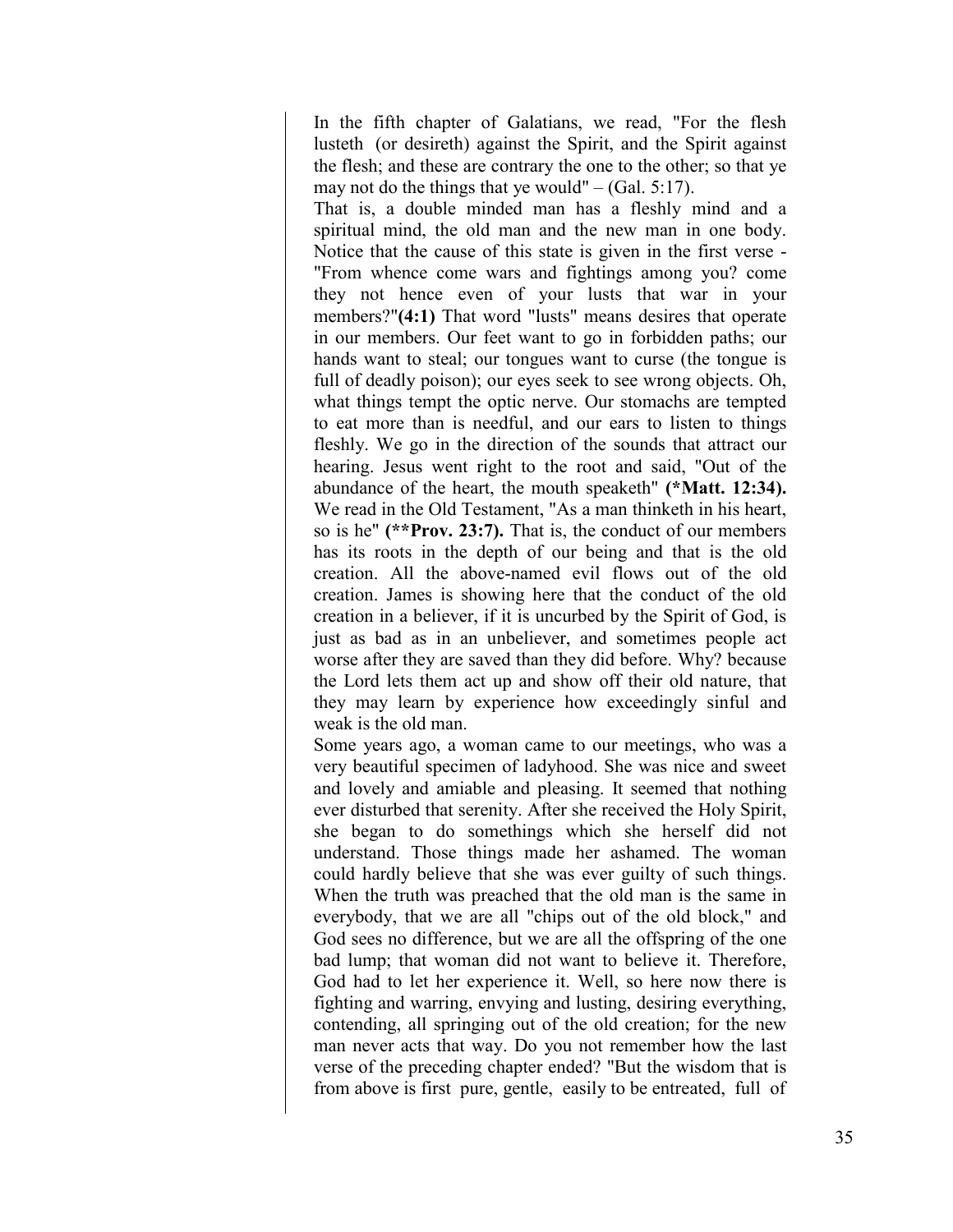#### **\*Matthew 12:34**

O generation of vipers, how can ye, being evil, speak good things? for out of the abundance of the heart the mouth speaketh.

**\*\*Proverbs 23:7**

For as he thinketh in his heart, so is he: Eat and drink, saith he to thee; but his heart is not with thee.

full of mercy and good fruits, without partiality, and without hypocrisy; and the fruit of righteousness is sown in peace of them that make peace." That is a description of the inner man, the new man that is born from above **(3:17,18).**

Now notice that all of this evil spring out of "the desires in our members." It is "sin in the flesh." Then the people who yield to those desires, James calls "adulterers and adulteresses," not physical adulterers necessarily, but spiritual adulterers. The verse itself is self-explanatory. It goes on to say, "Know ye not that the friendship of the world is enmity with God" **(4:4)**? So, to be a friend of the world is to be an adulterer in God's sight. If you want an extensive commentary on spiritual adultery, just open your Bible to the sixteenth chapter of Ezekiel. There God upbraids His ancient people Israel and charges home to them the terrible crimes of failing in love with the nations round about them and leaning on the arm of flesh. This chapter is fittingly given the heading of the dependence of faith, because true love depends upon its lover in whom it believes. But see the background of all this in the seventh verse. Friendship with the world is of the devil, whom you should resist. He will steal a march on you if he can **(4:7).** If you have unwarranted desires after the things of this world, it is because the devil is working through your members. If you are wanting anything out of the will of God, the devil is using that to get you away from the Lord and get your mind off of Jesus and cause you to walk in the flesh. You will resist the leadership and the power of the Holy Spirit. You will be a friend of the world.

Then the Apostle points the way out, thank God forever! First, he says, God "giveth more grace" **(4:6).** If you think you do not have grace enough to get the victory, "He giveth more grace." You may think James is a legalist; yet he talks about grace and "the law of liberty" (chap. 1); and then he speaks about faith and here he teaches that "grace" is the only remedy against sin. He proves it from the Old Testament by quoting, "God resisteth the proud, but giveth grace unto the humble" **(4:6).** That reminds me of another point. Spiritual adulterers are proud; because pride is the nature of the old creation. That is, the way the chapter ends. Men glory in their vauntings, that they are having their own way and having a good time. They throw off the restraint of the Spirit and truth of God and go at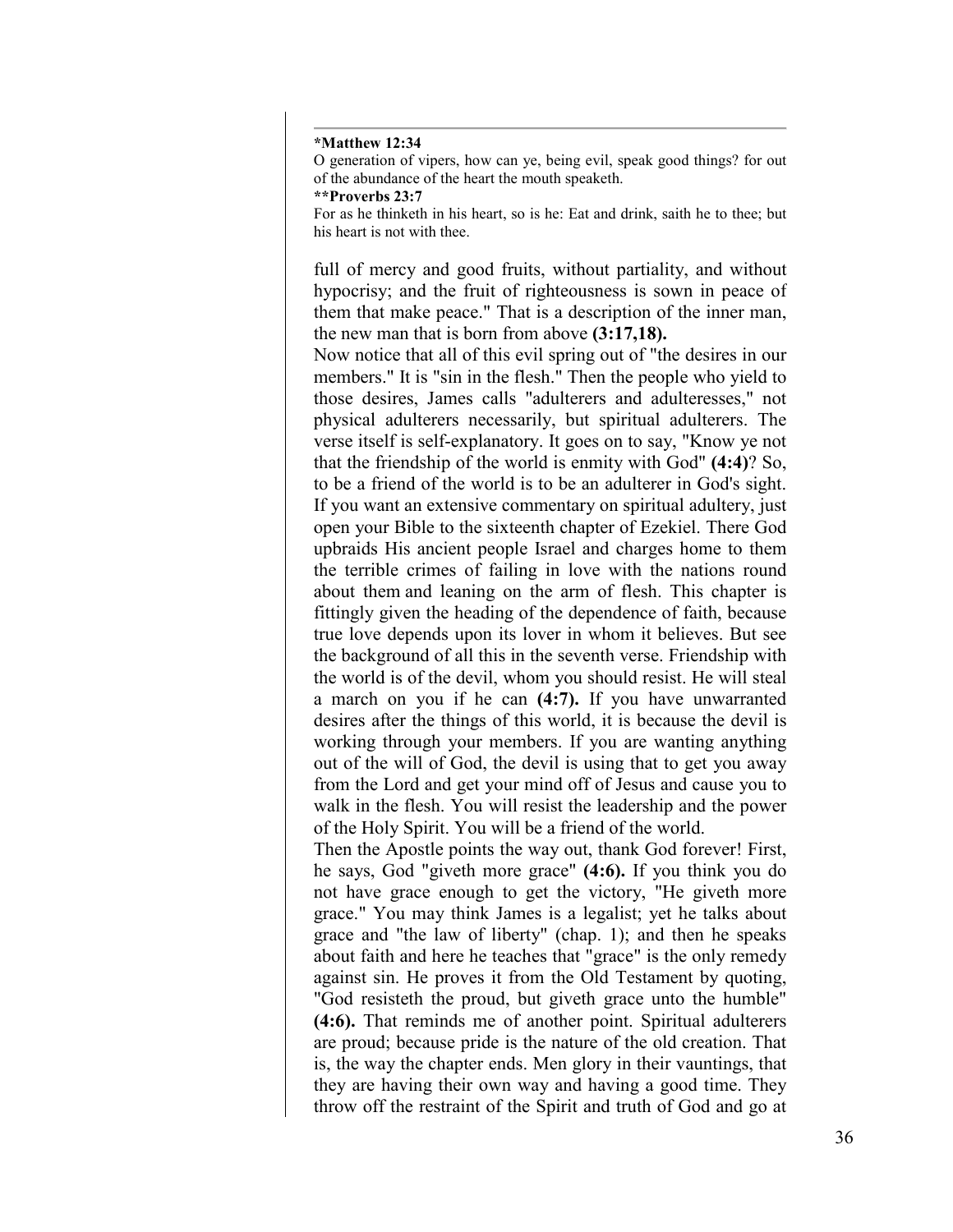loose reins, and then boast in their vauntings; but the new creation is always humble, humility being its nature. James adds, "Submit yourselves therefore to God." When people yield to the Holy Spirit, they are always safe; for when people are yielding to God, they are resisting the devil and they are separated from the world. They are going in the way of the truth. They are bound to have the victory, because men cannot yield to the devil and yield to God at the same time. No one can serve two masters at the same moment.

"Draw nigh to God" **(4:8).** Those people who are away from God in experience are exhorted by James to draw nigh to Him. Here again we see the difference between the apostle Paul's provisional teaching and James' experimental teaching. James says we are to draw nigh to God by the blood of the cross. Paul says, Lay hold of this provisional grace, make the promises yours. We are near to God in Christ. Let us believe it. We were made nigh by the blood of the cross - Eph. 2. Many religious professors do not really believe. There may be two men in one pew, both professing Christ; one possesses Him, the other has only a profession; the one is a saint, the other is a sinner. The believer may be a full over-comer, or he may be a double minded believer like those to whom James was writing. "Cleanse your hands, ye sinners; and purify your hearts, ye double minded" **(4:8).** He could not say that to the man who is walking in the light. If we are doing the will of God, we cannot get any closer to God than we are. We are as near as we can be. We are not only near provisionally; but we are near experimentally, and we walk and talk with the Lord and have fellowship with Him.

"Be afflicted and mourn and weep: let your laughter be turned to mourning and your joy to heaviness" – **(4:9).** James means the people that have grab-bag socials and necktie parties, etc., to raise money to pay for their synagogues and then have a jollification. They are going so far as to dance in the basement of the churches, tell funny jokes, play pranks on one another. To them James says, let your carnal hilarity be turned to weeping, to mourning and let your carnal joy be turned into an altar of penitence. James was not reproving them for being glad in the Lord. He would be at home with us in our happy meeting, when we are rejoicing and praising the Lord. If we were walking in the flesh, fighting and devouring one another, envious of one another, seeking one another's down-fall, talking evil and endeavoring to make trouble; then he would stand up and read this chapter to us. We read in the Proverbs, "He that humbleth himself shall be exalted and he that exalteth himself shall be abased." Jesus and Paul taught the same thing

**4:9** Be afflicted, and mourn, and weep: let your laughter be turned to mourning, and your joy to heaviness.

**4:10** Humble yourselves in the sight of the Lord, and he shall lift you up. **4:11** Speak not evil one of another, brethren. He that speaketh evil of his brother, and judgeth his brother, speaketh evil of the law, and judgeth the law: but if thou judge the law, thou art not a doer of the law, but a judge.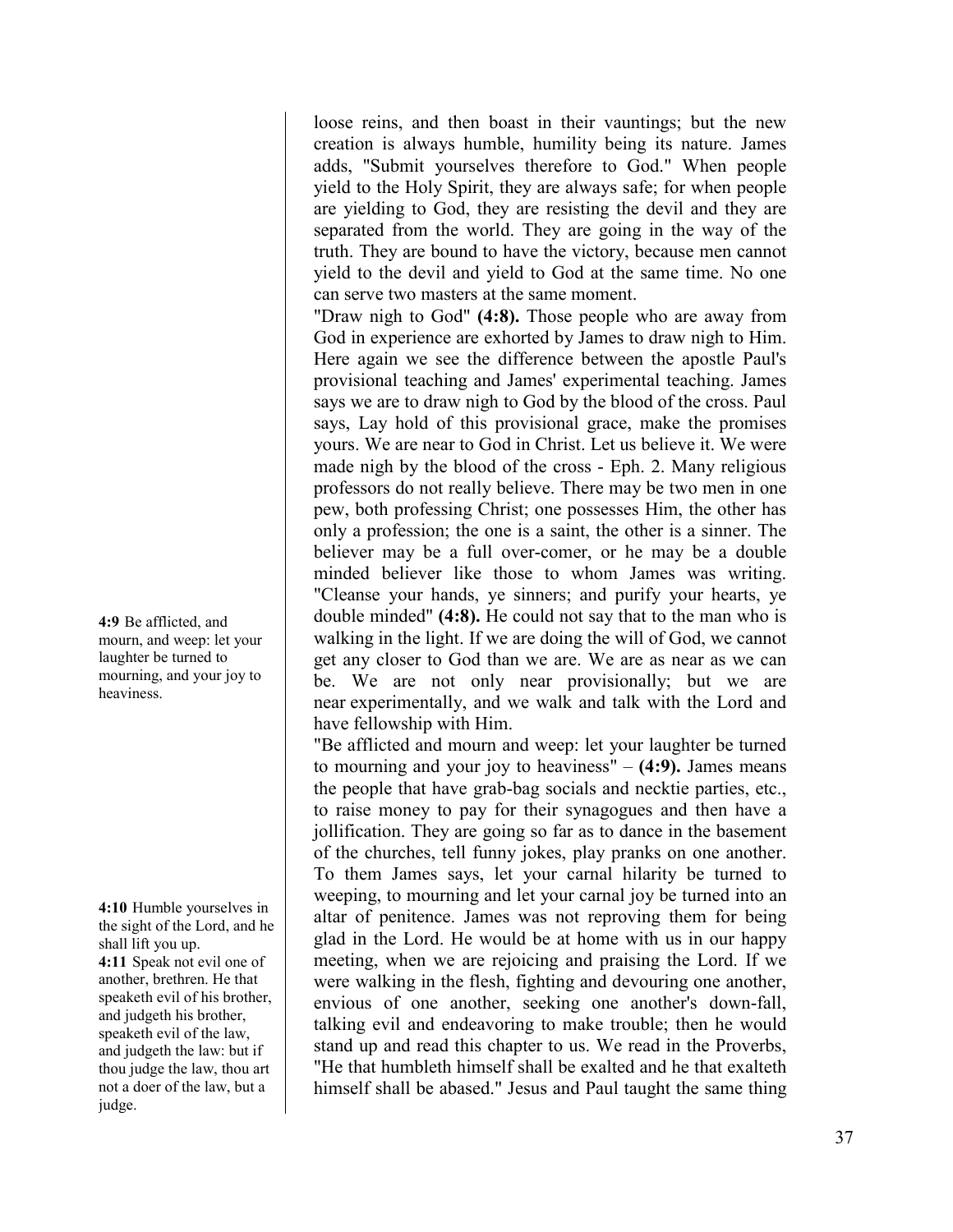**4:12** There is one lawgiver, who is able to save and to destroy: who art thou that judgest another?

## as did Solomon **(4:10).**

"Speak not evil one of another, brethren. He that speaketh evil of his brother and judgeth his brother, speaketh evil of the law and judgeth the law: but if thou judge the law, thou art not a doer of the law, but a judge" **(4:11).** The law justifies the righteous and condemns the guilty. Now if we judge a brother who is righteous, we are judging the law, we are condemning the law and sitting in the place of the Judge and of the Lawgiver. We are not to be judges, but doers, livers **(4:12).** Notice they were yielding to the world, yielding to carnal desires, all of which are against God and cause men to seek one another's discomfort and take advantage of one another. Such a career goes on from bad to worse; then to the worst. Finally, those people say, we are going to St. Louis tomorrow, to straighten up a business there, stay a year and get gain. Have a prospect before me of making \$5,000 and I think it is a fine hit. This is the way saints often talk, never stopping to ask if God is in it, never praying about it and asking Him whether He is leading that way or not. They say, or think, just let me have that \$5,000 and I will be satisfied then. That might be their everlasting ruin.

A minister in Grand Rapids had a brother in Fort Wayne. That minister made a trip on purpose to talk salvation to his brother. He did get him quiet long enough from his maelstrom of business to talk about the Lord. He replied, "Brother, that is the truth; that is right; I know you are right; I am glad you are saved and on this way; but I am in such a maelstrom of business that I cannot get out of it." Why, he had a nightmare, day and night, because of his business. He was in such a terrible whirl that he could not be still long enough to think about God and eternal things and get really saved. Friends, you can thank God that you have been poor and that you have been hindered from getting rich. Your efforts have been defeated and you have been cast on the Lord and compelled to cry out to God in time of distress. Whatever the trouble, family trouble, or otherwise, all have been good for us, it being God's opportunity to help us. Just look at the millionaires today. They are crushed with their wealth. Many of them are on the way to hell because money has gotten them by the throat, and they are going pell-mell down to eternal destruction. The thing that troubles them, the thing that keeps them awake at nights is that they might lose their wealth. We can thank God that we are dependent on Him. Those to whom the Apostle wrote were getting their eyes off of the Lord and were becoming avaricious. They were lusting for better things financially, socially. James was warning them.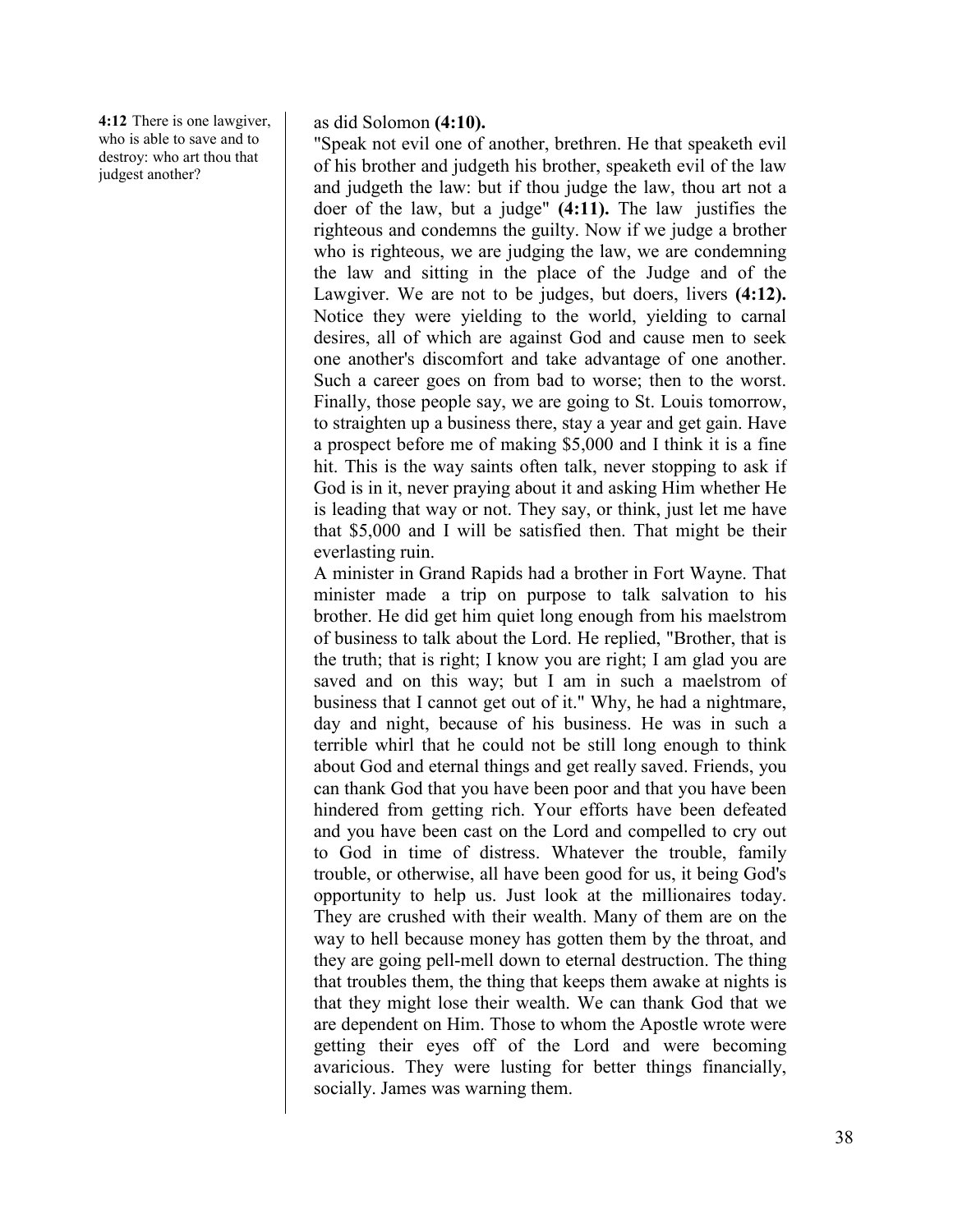**4:13** Go to now, ye that say, To day or to morrow we will go into such a city, and continue there a year, and buy and sell, and get gain:

**4:14** Whereas ye know not what shall be on the morrow. For what is your life? It is even a vapour, that appeareth for a little time, and then vanisheth away.

**4:15** For that ye ought to say, If the Lord will, we shall live, and do this, or that.

**4:16** But now ye rejoice in your boastings: all such rejoicing is evil. **4:17** Therefore to him that knoweth to do good, and doeth it not, to him it is sin. "Go to now, ye rich men, weep and howl for your miseries that shall come upon you" **(5:1).** Though this Epistle was written back yonder, it is to be read today. Do not feel bad if your nose is on the grindstone. Let it grind and keep grinding; you will still have a good nose. Thank God that you are wealthy enough to afford a grindstone. I never was sorry that I was poor. I used to be sorry that I did not have a big library like other preachers, sorry I was poor in that respect. But God opened my eyes to the real need of knowing His Word and being filled with the Spirit. Having a big library now would be to me just like one of these five-year-old children having a book on astronomy. I would not have time to wade through it. If I did, it would not do me any good. When we come face to face with the Lord and we get acquainted with this little Book, this mighty Book, that has been hundreds of years in making, then all these big and great and wonderful and magnificent things of the world, pale into insignificance. They look to us just about like the fellow that sat on a throne and declared his independence, and when it was examined, it was found to be made of soapboxes. That is about how big the world looks to us after a sight of Jesus Christ.

Therefore, James says, "Go to now" **(4:13).** The world says, "Go to it." Here is where they get it. Wicked men are all the time borrowing from the Scripture. They are uttering bright statements which they get from the Bible. The rest of the world does not know where they get them. "Whereas ye know not what shall be on the morrow. For what is your life? It is even a vapor, that appeareth for a little time and then vanisheth away" **(4:13).** This natural life is just like a vapor which is here today and tomorrow it is gone. The Old Testament tells us that our life is as a hand breadth; it is like the weaver's shuttle, which operates today, and tomorrow is silent **(4:14).** "For that ye ought to say, If the Lord will, we shall live and do this, or that." If the Lord will, we shall live for Him; if it is not His will, we will not live **(4:15).** We are dependent upon God absolutely. Put the Lord's will into your purposes. O, it is a beautiful life to say every day and every hour in your heart at least, If the Lord will. If we leave our will out of it except as it is yielded to His will, how much worry we are saved from and how much trouble.

"But now ye rejoice in your boastings; all such rejoicing is evil. Therefore, to him that knoweth to do good and doeth it not, to him it is sin" **(4:16,17).** We are indebted to Paul for teaching us how to get the victory that James tells us we ought to have. This is an old story to some of you; but it is such a precious story, a true story. James shows us that we have sin in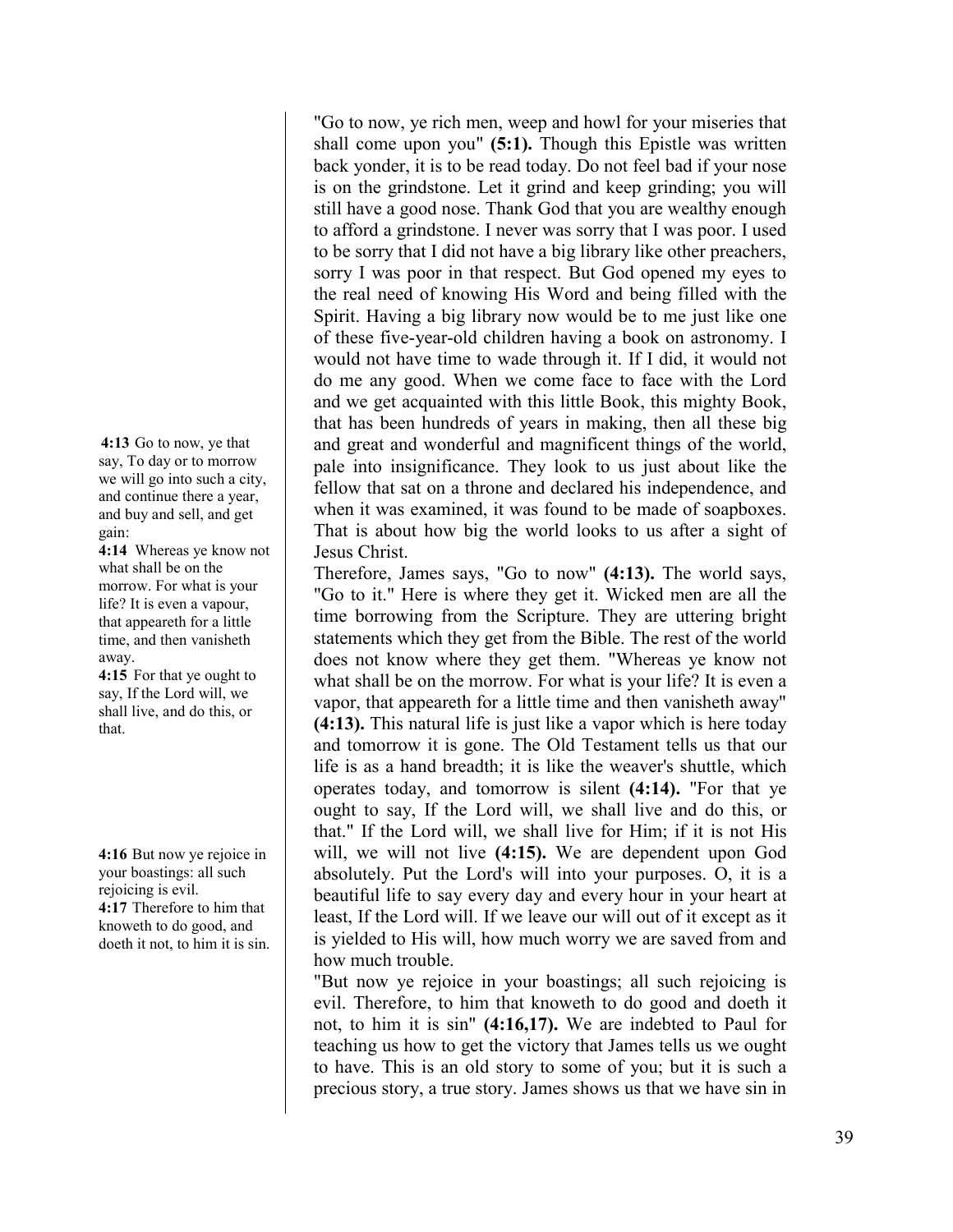the flesh, and Paul adds, "It is no longer I that do it, but sin that dwelleth in me" - **\*Rom. 7:17.** James says that lust is in our members; hence it is not the new creation that does wrong.

#### **\*Romans 7:17**

Now then it is no more I that do it, but sin that dwelleth in me.

"When I would do good evil is present with me," wrote Paul, When I would be sweet, I am ugly. When I would be calm, I am all nervous. When I would hold my tongue, I just spit fire. When I would pray, I scold the children. "The good that I would, I do not; and the evil I would not, that I do." That is the way with the double minded man. He has not learned the way of victory from Rom. 6. But Paul gives the cause and remedy. He explains, by saying, "It is no longer I," that is, the new I, the new man that doeth wrong; "but sin that dwelleth in me;" not in my heart, but in the flesh; "for I know that in me, that is in my flesh, dwelleth no good thing." Then he ends that chapter by saying, "O wretched man that I am. Who shall deliver me from the body of this death?" Finally, he sees the victory in Christ, "I thank God, through Jesus Christ our Lord." I was delivered through Christ's death - **\*Rom. 7:18-25.** Paul carries us back to the cross where our old man, sin's residence, was crucified with Christ. Our unruly members with their lusts and ambitions were all nailed to the cross. We are to agree with God and declare that to be true. That is the way to reckon. We are not to try to put the old man to death but reckon him to be dead. Indirectly, James means the same thing when he says, "Yield yourselves unto God." Paul also says, "Yield yourselves unto God and your members as instruments of righteousness unto God." Make it practical thus - Lord, I yield my hands to you. If you do not take charge of them, I will steal sure enough. I yield my feet, Lord, to you. If you do not control them, they will walk in forbidden paths. If we yield our will to the Lord; if we let Him have control; if we count the old man dead and count Christ to be our life; if we thus reckon with, God, we find ourselves getting the victory and holding the victory and walking on in victory. The Victor dwells within us. The victorious Christ grows up in us. He becomes our life more and more. We find that we are sustained in the victory. We walk every day and every hour in the victory in the will of God.

## **\*Romans 7:18-25**

 $18$  For I know that in me (that is, in my flesh,) dwelleth no good thing: for to will is present with me; but how to perform that which is good I find not.  $19$  For the good that I would I do not: but the evil which I would not, that I do. 20 Now if I do that I would not, it is no more I that do it, but sin that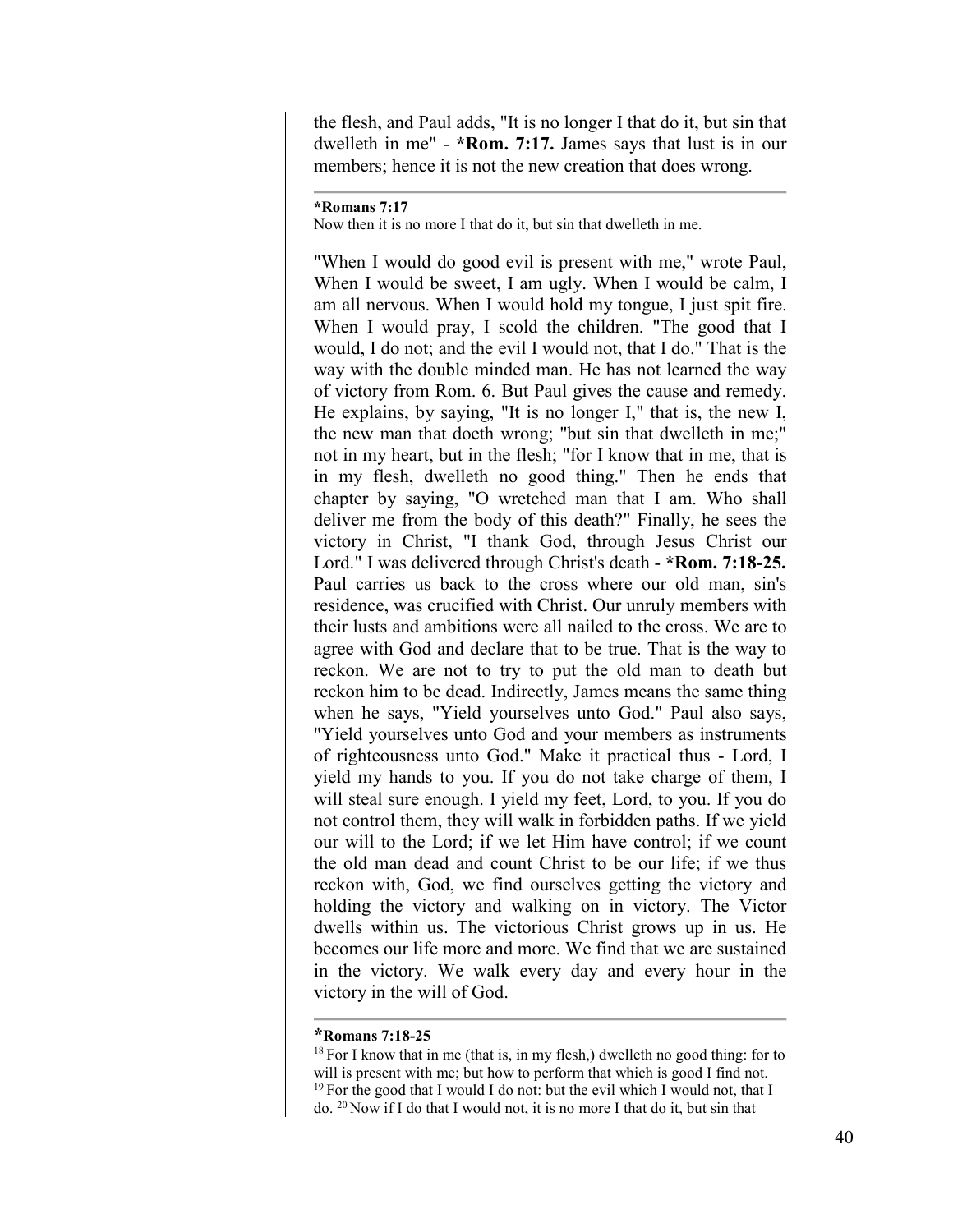## **Chapter 5**

**5:1** Go to now, ye rich men, weep and howl for your miseries that shall come upon you. **5:2** Your riches are corrupted, and your garments are motheaten.

**5:3** Your gold and silver is cankered; and the rust of them shall be a witness against you, and shall eat your flesh as it were fire. Ye have heaped treasure together for the last days.

dwelleth in me. <sup>21</sup> I find then a law, that, when I would do good, evil is present with me. <sup>22</sup> For I delight in the law of God after the inward man:  $23$  But I see another law in my members, warring against the law of my mind, and bringing me into captivity to the law of sin which is in my members. <sup>24</sup> O wretched man that I am! who shall deliver me from the body of this death? 25 I thank God through Jesus Christ our Lord. So then with the mind I myself serve the law of God; but with the flesh the law of sin. As we learn the way of victory over the sin in the flesh; we also get victory over sickness and grow strong. We take Christ for strength and health in our physical frame. The resurrection life of Christ operates in us. Thus, only by following Paul's instruction can we heed the exhortation in James four.

# **THE POWER OF FAITH CHAPTER FIVE**

"Go TO now, ye rich men; weep and howl for your miseries that shall come upon you"  $-$  (5:1). With this address, we complete our series of lessons on the Epistle of James. When we began these lessons, we stated that James wrote, not only to the twelve tribes of Israel, to whom his letter was directly addressed; but that he wrote also to the Israel at the end of this age. This last chapter is a positive proof of that fact. There are three divisions to this last chapter. The first six verses speak to the rich. The next six verses speak of the coming of the Lord. The last eight verses give some instructions concerning divine healing. Is that outline not a miniature picture of the time in which we are living? This is indeed the time in the history of the world, when rich men are abounding and increasing. This is the time when thousands of saints are speaking and writing about the coming of Jesus. And this is emphatically the hour when divine healing is made prominent; for God is preparing those of the "upward calling" for the rapture, and those who will "dwell on earth," for the millennial reign. The chapter begins by addressing the wealthy. There are many rich men, even millionaires, identified with Christendom today. They are Christians professedly at least and claim to be the Israel of God. Therefore, the Lord speaks to them according to their profession, as well as according to His purpose and plan. Hence, this letter was written to sinners in the professed church, rather than to those outside.

"Ye have heaped treasure together IN the last days" **(5:3).** This is an invincible proof that these words are spoken to the present generation. The preposition "for" is "IN" according to the Greek. It does not mean that the rich in the past amassed wealth for these days; but now, "IN the last days," men are piling up riches. The number of wealthy men in Christendom is a fabulous number. The census of millionaires is staggering.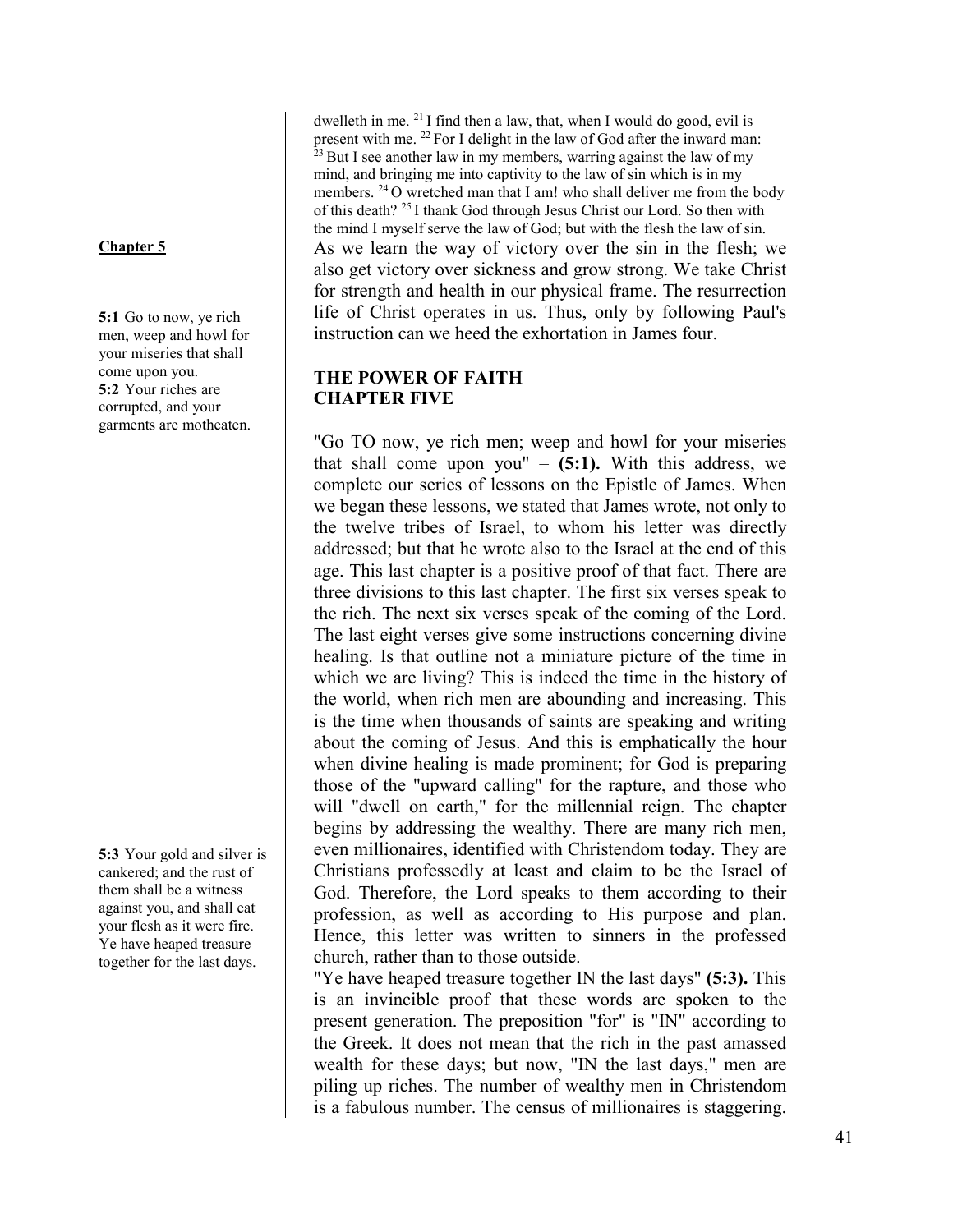**5:4** Behold, the hire of the labourers who have reaped down your fields, which is of you kept back by fraud, crieth: and the cries of them which have reaped are entered into the ears of the Lord of sabaoth.

A poor man is almost out of the question. He has hardly any chance. Hear what God, through the Apostle, says to this wealthy horde. "Weep and howl for your miseries that are coming upon you" **(5:1).** Awful times are coming upon the earth. They who are having the best time now are going to have the worst time when God's judgments fall upon the world. If the rich would use their substance unselfishly, how much suffering and squalor they could alleviate; how much good they could do. I read a statement which illustrates the wealth and the hard-heartedness of some people. Mr. Carnegie made a donation to some benevolent institution. The man who saw him sign the check for \$10,000, said to him, "Mr. Carnegie, you must feel a deep joy and a great thrill in having the privilege of giving this money for such a noble purpose." The millionaire replied, "I feel no thrill whatever. I have simply subscribed my name to a piece of paper and feel just like I did before signing it. It does not affect my feelings a particle." That man was so extremely wealthy that such a sum did not affect his heap. And he was a religious man. God is going to deal with all such religious grafters. He says: "Your riches are corrupted, and your garments are moth-eaten" **(5:2).** Their wealth is ill-gotten gain. It is at the expense of the laboring men and the poor people. "Your gold and silver is cankered; and the rust of them shall be a witness against you and shall eat your flesh as it were fire" **(5:3).** Oh, what a judgment men will have, because they reject Jesus Christ and have not used the opportunity that was in their hands for the betterment of the people and the glory of God. We learn elsewhere in the Scriptures that we are rewarded, not according to what we have not, but according to what we have. God will bring men on the carpet and punish them, not according to the evil they do simply, but because they fail to do the good which they might have done. They might have a reward by surrendering to God and using their substance for His glory. That is, Christians will be rewarded.

"Behold, the hire of the laborers, who have reaped down your fields, which is of you kept back by fraud, crieth: and the cries of them which have reaped are entered into the ears of the Lord of sabaoth" **(5:4).** Kept back by fraud. Why, we are witnessing this all the time. That is why the laboring men rise up in arms and organize. You cannot blame the poor laboring men for organizing unions, if they cannot trust God. The rich men are organized into gigantic combines which nobody can break up but God Himself. No marvel if the poor laboring men, whose life is crushed out of them, rise up and try to better their condition. I do not say that saints should join these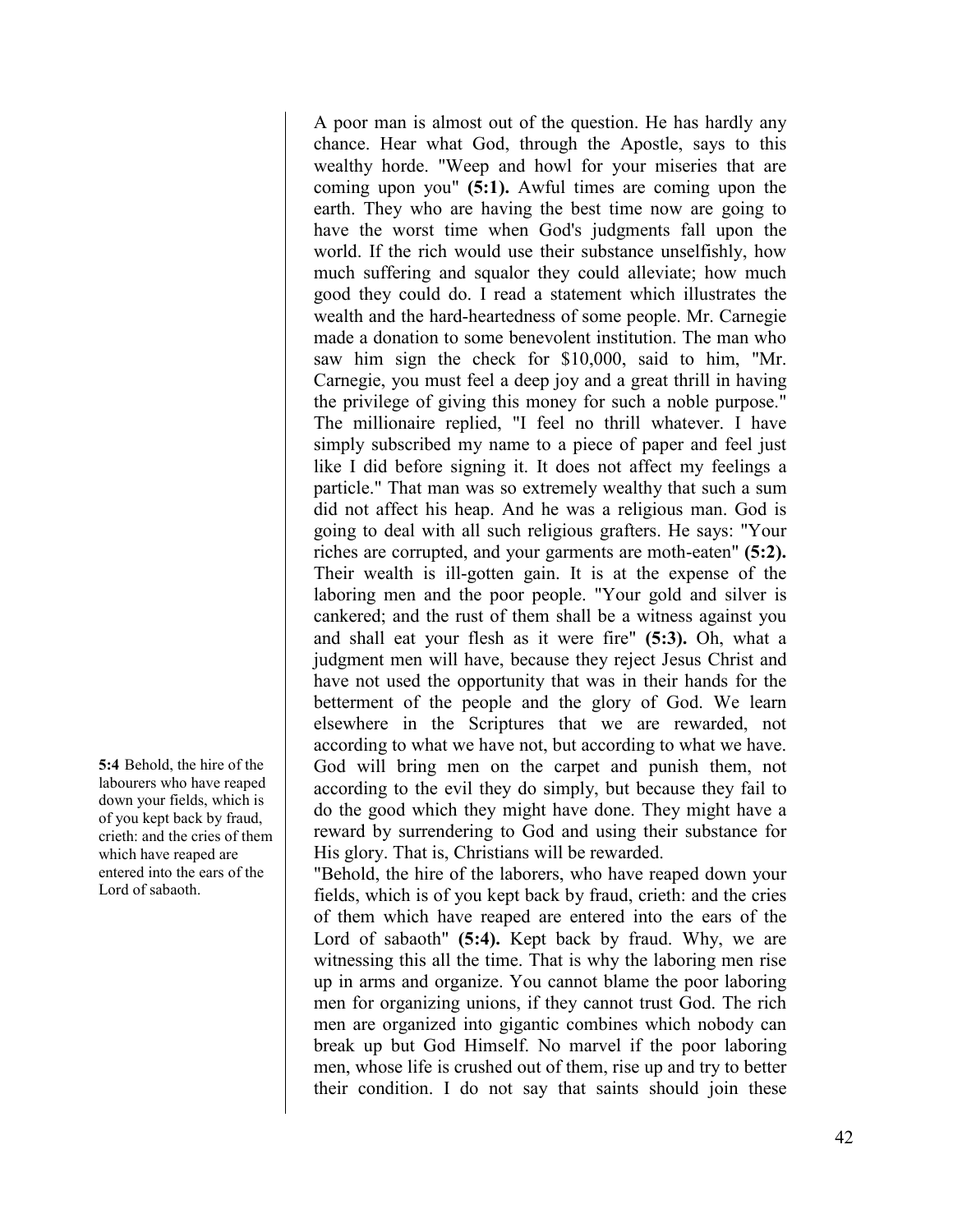**5:5** Ye have lived in pleasure on the earth, and been wanton; ye have nourished your hearts, as in a day of slaughter.

**5:6** Ye have condemned and killed the just; and he doth not resist you.

**5:7** Be patient therefore, brethren, unto the coming of the Lord. Behold, the husbandman waiteth for the precious fruit of the earth, and hath long patience for it, until he receive the early and latter rain. **5:8** Be ye also patient; stablish your hearts: for the coming of the Lord draweth

nigh.

unions. They ought to trust God. We have to learn all these things. I say that we have no right to blame the poor hardworking fellow that might be helped if the man who has means would do his duty. James declares that the cries of them, which have reaped, are entered into the ears of the Lord of sabaoth. Do you believe that friends? God hears the cry of the poor man. He hears the cry of the widow whose husband was driven to straits and died a premature death because he was overworked and under-paid. The Lord hears the cries of the children of those homes and He is going to have revenge in their behalf; for many of those poor toilers are God's dear children, or their wives and little ones are saved and depending upon the Lord. Many unsaved husbands work for wealthy concerns, because their wives believe God and look to Him alone. He answers their cry.

"Ye have lived in pleasure on the earth and been wanton; ye have nourished your hearts as in a day of slaughter" **(5:5).** Yes, men live in the middle of a block and glory in their ill-gotten wealth, which they obtained by oppressing the poor toilers who did the hard, dirty work for them. They ride around in \$5,000 automobiles, living in mansions that cost enough to keep an ordinary family for a whole lifetime, while two blocks away there may be a family famishing with hunger and cold. And such rich kings claim to be religious. They occupy front pews in their churches and forbid anyone else sitting there; because they pay for it. Ah, it is nothing to belong to a church. It is nothing to be religious and own a fine pew in a fine meeting house. Friend, is your name written in the Lamb's book of life? Have you a pew, purchased by the blood of Christ, by the side of the righteous Judge? Have you been born of the Spirit into the Church of the firstborn? "Ye have condemned and killed the just, and he doth not resist you" **(5:6).** The just man does not resist the wicked oppressor; because God has said, "Vengeance is mine. I will repay." God does not resist him; because there is coming a day of reckoning, when the secrets of men's hearts will be disclosed, and He will reward the righteous and punish the wicked.

# **Christ's Coming Foretold**

"Be patient therefore, brethren, unto the coming of the Lord" **(5:7).** Here is further evidence that the foregoing words refer to people in the end of this age. Wickedness and wealth are signs of the near advent of Jesus. The saints suffer persecution and privation at the hands of the wealthy and wicked; but they are encouraged to be patient in the midst of their hardships,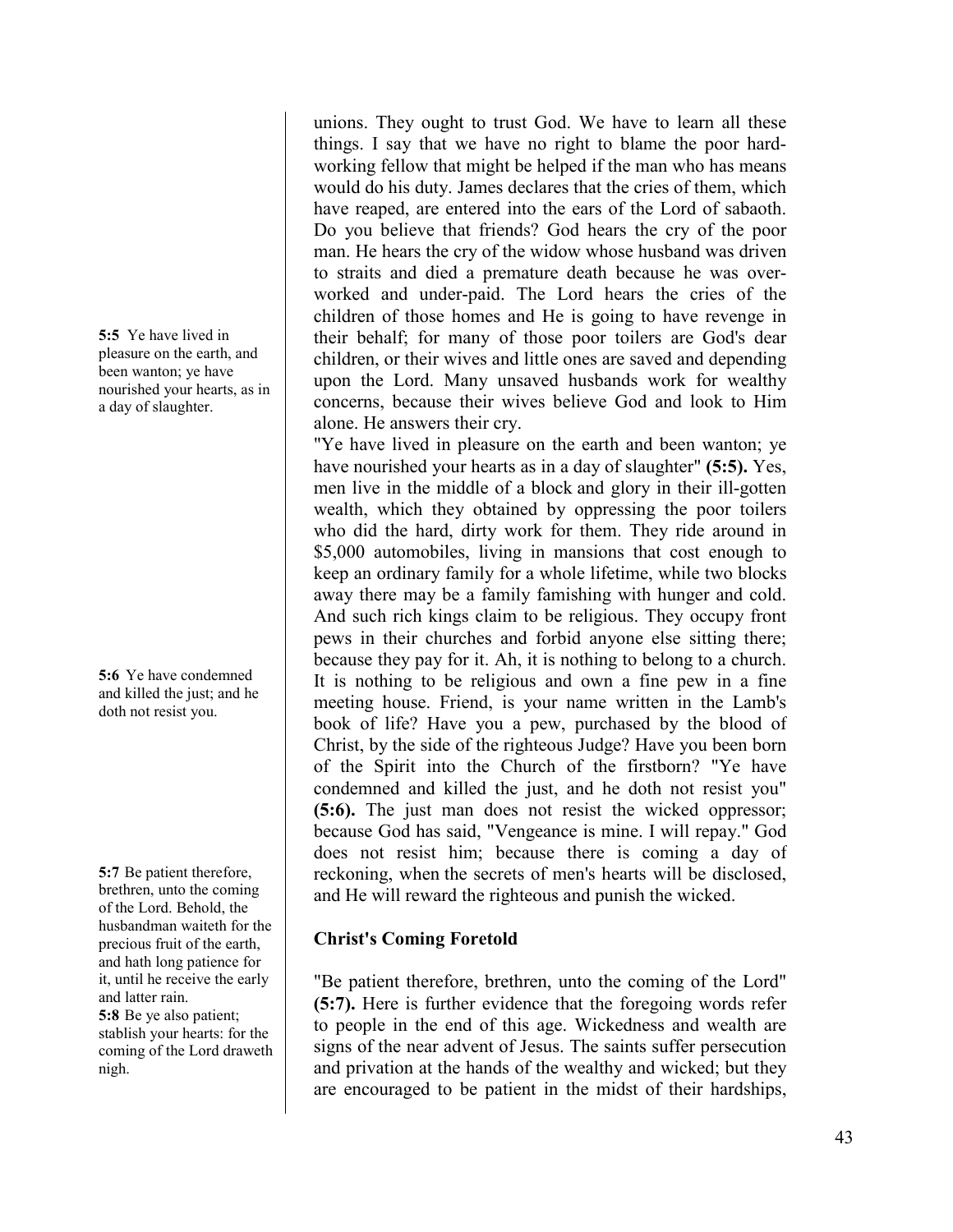seeing that the end is nigh **(5:8).** The Apostle makes use of a well-known fact among farmers to illustrate the truth. He says, "Behold, the husbandman waiteth for the precious fruit of the earth and hath long patience for it" **(5:7).** He plants early in the spring, cultivates during the summer, then harvests in the fall. His planting must receive "the early and the latter rain" **(5:7).** Likewise, the early spiritual rain came at the beginning of this age; for the Holy Spirit was poured out upon Israel on the day of Pentecost and a few years later upon the Gentiles. The latter spiritual rain began to fall about 1906. The promised revival preceding the Lord's advent is now on. God is preparing the world for judgment, by offering them abundantly of His marvelous grace. Salvation and healing and the fullness of the Spirit are being proclaimed everywhere; so that men will be without excuse when the judgment thunders peal and roll. God is granting great signs and miracles as precursors of the end. God is preparing His people also for the rapture. The anointing with the Holy Spirit is not only for service, but for translation as well. "They that were ready (with oil in their vessels and lamps) went in with him to the marriage; and the door was shut." - **\*Matt. 25:10.** And the divine purpose of the worldwide healing wave is that the saints may be prepared for translation; for some believers are growing up into Christ in all things, taking Him as the life and health and strength of their bodies and thus become victors over death. They are laying hold of Paul's prayer, that their "whole spirit, soul and body be preserved blameless unto the coming of the Lord Jesus Christ" - **\*\*I Thess. 5:23.** Many believers, which Jesus likened to the five "foolish virgins," will miss the translation and not be present at the marriage of the Lamb; because they reject the latter rain outpouring of the Holy Spirit. They are being prepared to be the nucleus of Christ's kingdom on earth during the millennium.

Oh, praise God for the latter rain. What a time this has been and is still. Oh, I praise the Lord that I was not born 50 years sooner. I would have missed this glorious fruit-ripening hour, this hope of translation. Thank God, I was born on schedule time. I was saved on schedule time and endued with power from on high on schedule time. By God's wondrous grace, I expect to be translated on schedule time also. "Grudge not one against another, brethren, lest ye be condemned; behold the Judge standeth before the door" **(5:9).** Doubtless this has reference primarily to ministers. They become envious of one another's gifts and successes.

**5:9** Grudge not one against another, brethren, lest ye be condemned: behold, the judge standeth before the door.

**<sup>\*</sup>Matthew 25:10**

And while they went to buy, the bridegroom came; and they that were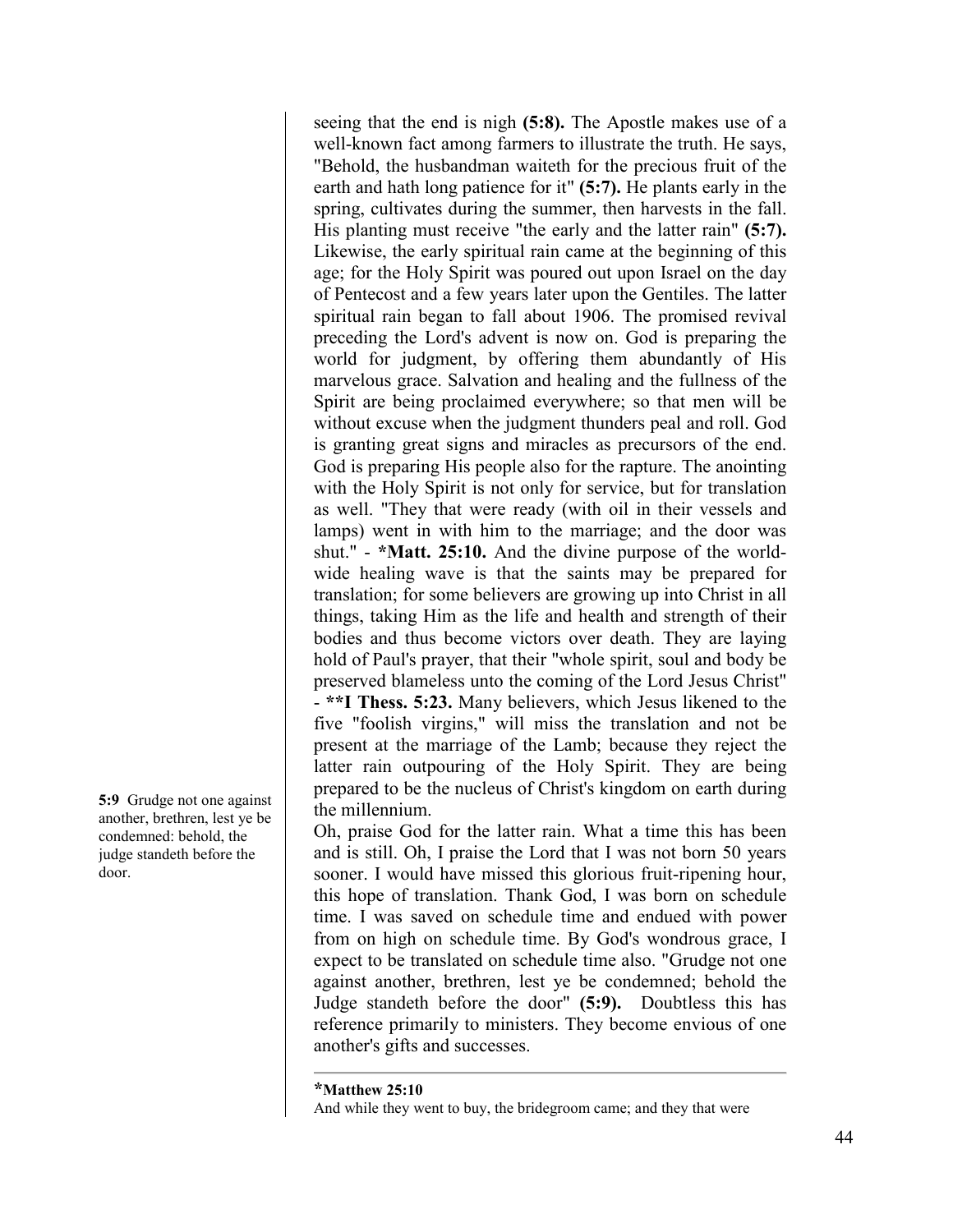ready went in with him to the marriage: and the door was shut. **\*\*I Thessalonians 5:23**

And the very God of peace sanctify you wholly; and I pray God your whole spirit and soul and body be preserved blameless unto the coming of our Lord Jesus Christ.

If ever this admonition was needed, it is needed now. We are living in the most critical moment of the history of Christendom. Very few preachers, or people, understand the doctrine of the two natures in a believer. Therefore, they fail to understand the truth as it is in Jesus. Some honest hearts are having a trying time, a struggling time, in the Lord's work. They are tempted with envy at the success of some "big fellows," who seem to have "wonderful meetings, wonderful success," and who are called "wonderful men," etc. James comforts these true-hearted soldiers by saying, "Do not yield to envy, brother. God is the Judge. He stands at the door." Thank God! He knows who is who. He knows what each one is doing, and what motive prompts the doer. He weighs our works, not in the balance of man's reason, but in the scales of divine truth. "The righteous Judge" will reward the worker in that day according to his deserts.

"Take for example the prophets, who have spoken in the name of the Lord, for an example of suffering affliction and of patience" **(5:10).** Yes, they had discouraging times. Their messages were not wanted. They suffered privations, ostracism, imprisonment and death. What big meetings did any of them ever conduct? We read of "the school of the prophets," who were supposed to have God's message and declare His will; but pray tell of one thing that is recorded to their credit. However, Elijah, who traveled on foot, lived a lonely life, and was hunted by the religious king, is the one whom the Holy Spirit honors with a record as "the man of God," who wrought great and mighty things. Elisha also, whom the school of the prophets ridiculed, and who lived in one room with the simplest furniture, never was much in evidence in public; yet the divine record gives him the highest honors. Oh, thank God! He knows who is who.

James cites Job as an example of patience under severest trials and the end of the Lord in his behalf. There is nothing great and wonderful recorded of Job, except that he was a "righteous" man (Ezek. 14:20), and "patient." What did he ever do but suffer affliction from Satan and persecution from his would-be friends, whom he called "physicians of no profit," and "miserable comforters?" Yet God pronounced him "the greatest of all the men of the East." Eliphaz, the religious philosopher, Bildad, the traditionalist and Zophar, the legalist, with one consent withstood Job and sat in judgment over him,

**5:10** Take, my brethren, the prophets, who have spoken in the name of the Lord, for an example of suffering affliction, and of patience.

**5:11** Behold, we count them happy which endure. Ye have heard of the patience of Job, and have seen the end of the Lord; that the Lord is very pitiful, and of tender mercy.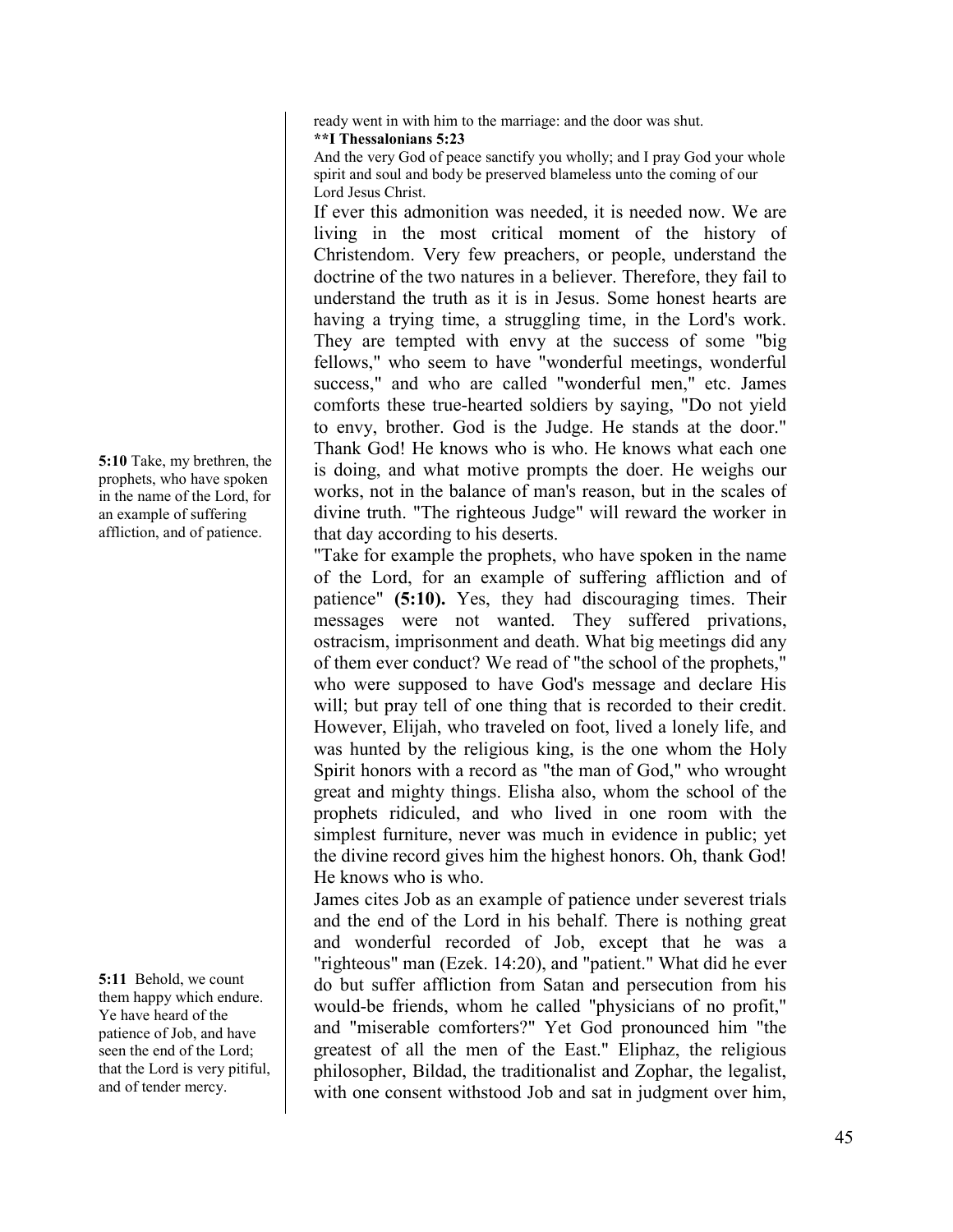**5:12** But above all things, my brethren, swear not, neither by heaven, neither by the earth, neither by any other oath: but let your yea be yea; and your nay, nay; lest ye fall into condemnation.

**5:13** Is any among you afflicted? let him pray. Is any merry? let him sing psalms.

**5:14** Is any sick among you? let him call for the elders of the church; and let them pray over him, anointing him with oil in the name of the Lord:

when they should have soothed and comforted him and prayed for him. James says, "Ye have heard of the patience of Job and of the end of the Lord" **(5:11).** God made those three critics come and bow before Job and acknowledge him, and He accepted his intercessory prayer in their behalf. God gave him children for those whom he lost and doubled all his wealth and added 40 years to his life. That was "the end of the Lord" for Job; for "the Lord is very pitiful and of tender mercy." Such is the unexpected comfort that the Holy Spirit makes James write to the true-hearted saints of this end-time.

These words of solace will be needed still more after the firstrank over-comers will have gone to glory at the first sounding of the trumpet. There are many self-denying believers today, who do not understand fully God's plan and movements. They are honestly ignorant **(5:12).** They will suffer more and more as the days go by and the spirit of anti-Christ increasingly takes hold of things; for his spirit is creeping into religious circles, and ever into the supposedly spiritual circles. The patience of Job, yea the book of Job and the comforts of James will be sorely needed. Job, indeed, in his affliction, is a type of Israel in their affliction during these many years of Gentile times. Job's deliverance and multiplied wealth are types also of Israel's deliverance and millennial prosperity. Hence, the reason that James alludes to him in particular.

# **Family Prescriptions**

"Is any among you afflicted, let him pray. Is any merry; let him sing psalms" **(5:13). (5:13-16)** are our family prescriptions. They are our Physician's pillbox. If you are struck in the side with a pain, pray. If you have the toothache, pray. Individual believers should learn to take their petty weaknesses to the Lord in prayer, and not run to the elders with every ache and pain. But the typical life, the growing and useful life is not limited to prayer and burden bearing. There is a triumph side also. The assembly needs some "merry" saints also. "A merry heart doeth good like a medicine," says the Proverb. Thank God for the "Sons of Asaph," who can sing. How often we have observed the power and blessing of a sweet, happy, melodious hymn, especially when someone else had given a long, doleful tale of woe, or a dry, heady dissertation. How the hearty singing of a psalm drives away the gloom from the home in an hour of heaviness. Indeed, often it requires the song of the merry heart as well as the prayer of the afflicted to bring deliverance from the affliction. Is there help for the shut-in and the bed-ridden? Most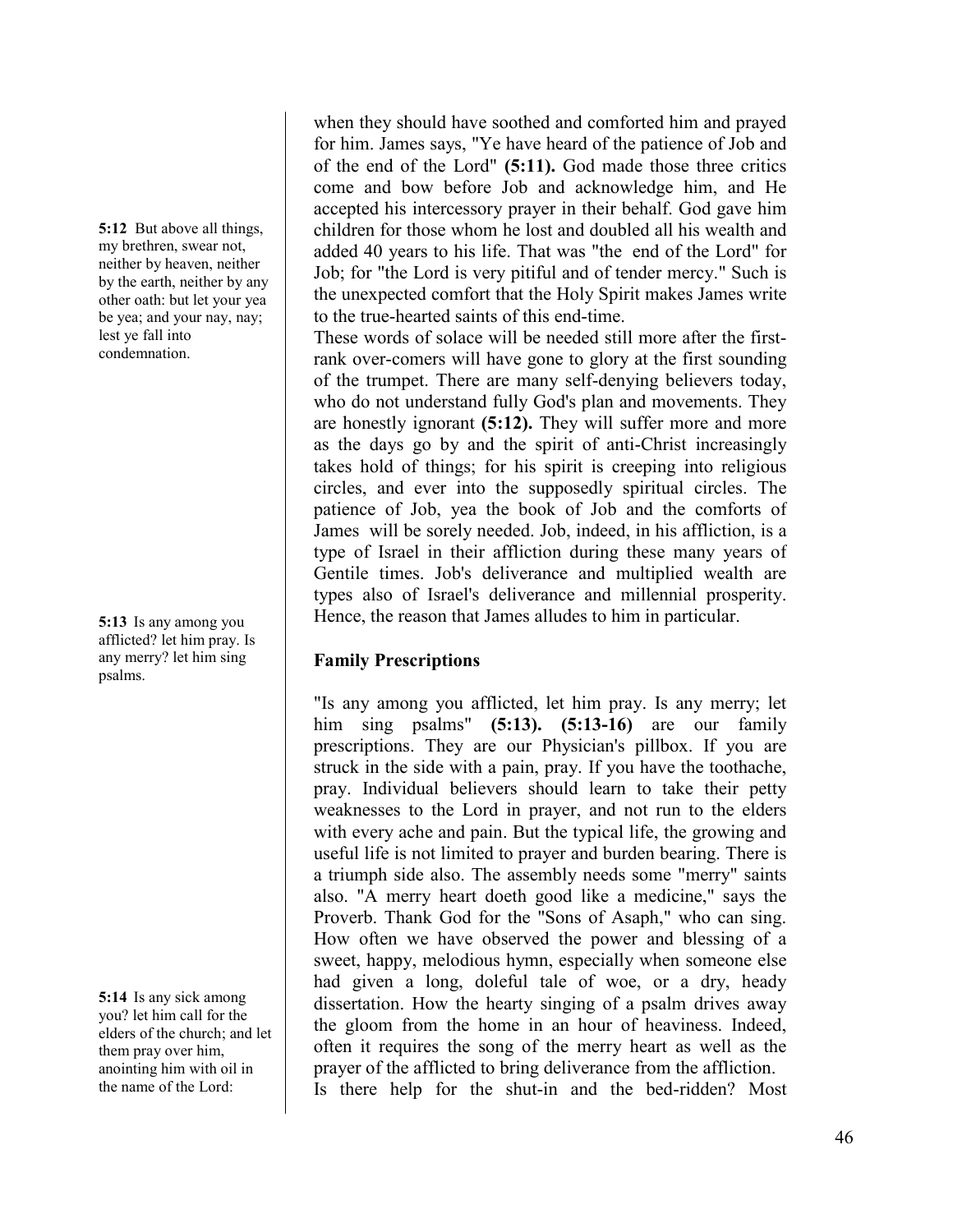certainly. Happy for me the day, when I saw that I, as an elder, could go and pray for the sick and suffering, and God would heal them **(5:14).** And to this day, it is such a privilege to call upon the Lord in the behalf of others. To me it continues to be a great wonder and an honor and a glorious opportunity thus to glorify God and magnify the death of Christ by lifting saints from a bed of suffering and pain through the simple prayer of faith. My amazement is sometimes painful that ministers still insist on opposing the now common practice of divine healing. How can they be saved and believe the Bible and reject such a necessary and scriptural custom and privilege? An "elder" is not necessarily a pulpit performer. He may be one who preaches the word, or he may not. He is one who is older in the Lord and has some official prestige. God honors the faith of sisters also in this capacity. In fact, when Jesus announced the going forth of the Gospel, He said, "These signs shall follow them that believe," **(\*Mark 16:17)** and placed no restrictions on anyone. "Them that believe," certainly includes believing women. God's answers to their cries today in behalf of the afflicted, is evidence enough of this view.

"Is any sick among you" **(5:14).** This refers primarily to the members of the assembly and not to sinners. Therefore, the further instruction - "let him call." The sick one, the helpless one, the saint who is unable to go to the meeting, should call for the elders. That call indicates faith. It is easy to go and pray for such a one; for faith makes the call. Then let the elders "Pray over him, anointing with oil in the name of the Lord." It has always been God's way that saints pray one for another. How much better than to rush the sick off to a hospital. How precious for the believer. How it glorifies Jesus. How it fulfills the Word. How it magnifies the power of the Holy Spirit, of which the anointing oil is only a symbol. Note several facts about "anointing with oil." Today there is a wholesale use of the oil among those who practice divine healing, which is not scriptural. According to James' words here, the oil is to be used in the sick room only. Hence, in our public ministry of healing, we never use the oil unless saints call for it and insist on it. As far as we know, Paul did not use the oil. Some saints fear to use the oil, lest the faith of the sick one stand in the oil rather than in the Lord. But the anointing is to be "in the name of the Lord." The oil simply reminds us of the Holy Spirit, even as water baptism reminds us of our death with Christ. The oil speaks of power, of healing, of life, which the Spirit alone can give. Our faith is in the Lord, the Healer. The Spirit answers to that faith. Anointing with oil is an outward expression of faith in the Healer, Christ.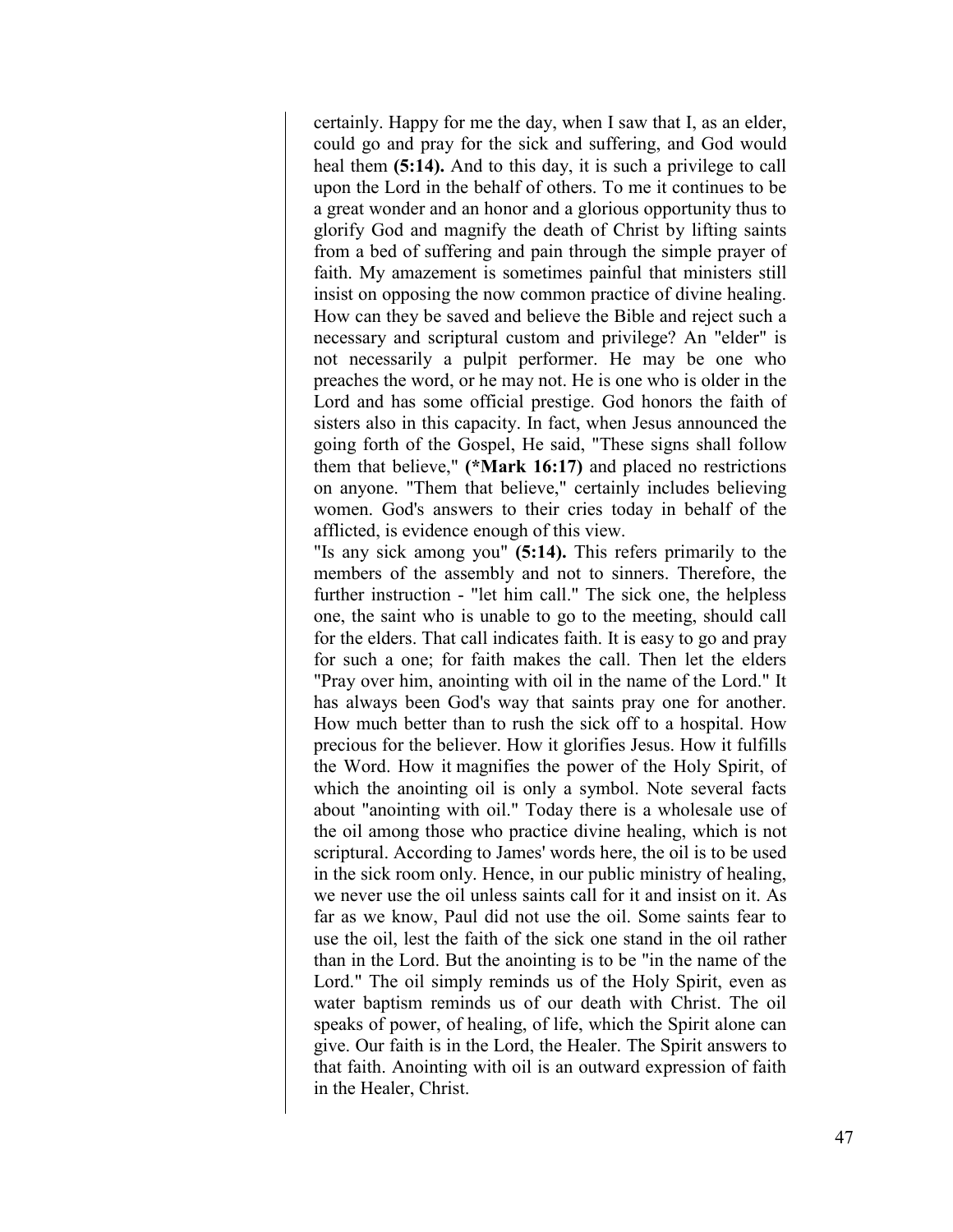**5:15** And the prayer of faith shall save the sick, and the Lord shall raise him up; and if he have committed sins, they shall be forgiven him.

**5:16** Confess your faults one to another, and pray one for another, that ye may be healed. The effectual fervent prayer of a righteous man availeth much.

**5:17** Elias was a man subject to like passions as we are, and he prayed earnestly that it might not rain: and it rained not on the earth by the space of three years and six months.

**5:18** And he prayed again, and the heaven gave rain, and the earth brought forth her fruit.

## **\*Mark 16:17**

And these signs shall follow them that believe; In my name shall they cast out devils; they shall speak with new tongues;

"The prayer of faith shall save the sick" **(5:15).** Preachers do not have faith; hence, they do not pray for their sick ones. They are worldly and popular. Jesus said, "How can you believe, when you receive honor one of another and receive not the honor that cometh from God only" - **\*John 5:44?** They have fine doctors in their meetings, to whom they accord healing honors. Of course, they cannot believe God for healing. Nevertheless, some pastors believe and pray, and the Lord answers and raises up the sick. "The prayer of faith" is not some strange, wonderfully worded, mysterious petition of the elders, as some have supposed. It is simply a petition indited by the Holy Spirit in accord with the desire and faith of the sufferer **(5:16).** Therefore, it is a settled fact - "The Lord shall raise him up." The Lord gets the glory. That is why some physicians hate us. They are robbed of healing glory. Their material medicine is not wanted, nor needed.

A Further Word about Job and Elijah **(5:17,18).** They were alike men of great faith, but of two different kinds. Job had faith to be patient under sore trials. The word faith, or faithful, is not once named in his book. Believe is mentioned five times. His faith in God was hidden. Nevertheless, it was there. We learn in **\*\*Rom. 5:1-4** that peace is the result of justification by faith; but tribulation connects that faith with patience. Faith is the great grandfather of patience. Faith was the deep root of Job's patience. Therefore, let us not only admire his patience, but let us bear in mind his faith, for which God proclaimed him "perfect and upright, and one that feared God and eschewed evil" – **\*\*\*Job 1:1.**

Elijah had faith to work miracles. He shut up the heavens; he precipitated a flood upon the land; he raised the dead; he slew 400 false prophets, and he went to heaven without dying **(5:18).**

Job did none of those marvelous things; yet his faith in God was as great as that of Elijah. Jesus promised to reward

## **\*John 5:44**

How can ye believe, which receive honour one of another, and seek not the honour that cometh from God only?

## **\*\*Romans 5:1-4**

<sup>1</sup>Therefore being justified by faith, we have peace with God through our Lord Jesus Christ: ${}^{2}$ By whom also we have access by faith into this grace wherein we stand, and rejoice in hope of the glory of God.<sup>3</sup> And not only so, but we glory in tribulations also: knowing that tribulation worketh patience;<sup>4</sup> And patience, experience; and experience, hope: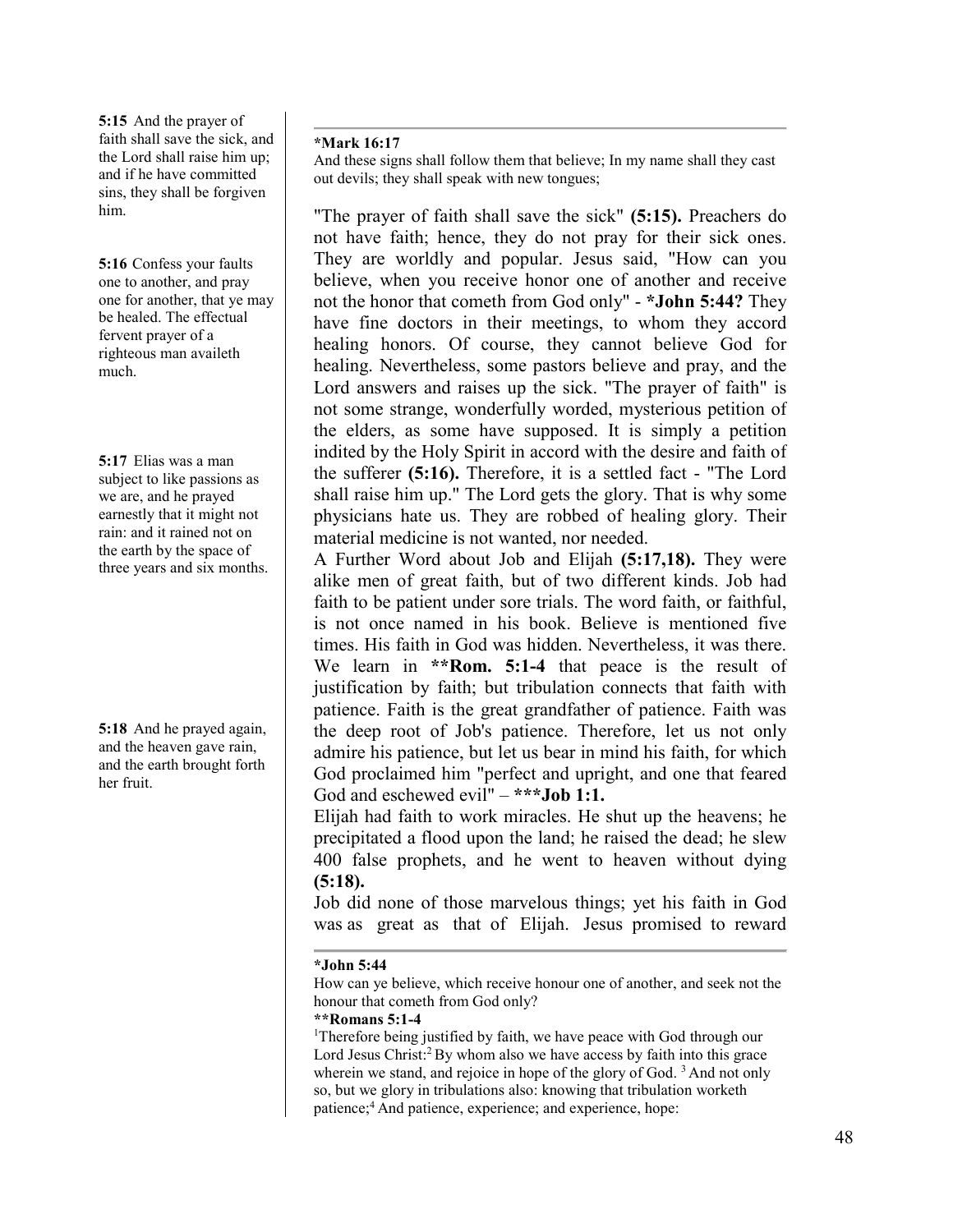#### **\*\*\*Job 1:1**

There was a man in the land of Uz, whose name was Job; and that man was perfect and upright, and one that feared God, and eschewed evil.

## "faithfulness" - **\*Matt. 25:21** and **\*\*Rev. 2:10.**

"If he have committed sins they shall be forgiven him" **(5:15).** This implies that sickness may come upon a believer without him having anything to do with it at all. The cause is altogether outside of the will or the conduct of the sick one. It implies also that in some cases, the believer has done something which became an inlet for the enemy to inject his poison. In either case, the advocacy of our Elder Brother on high **(\*\*\*2 John 1:1)** and the intercession of the elders here below, prevail and deliverance comes. The following verse shows that prayer is not heard because a man is an elder, but because he is "a righteous man," one who is proven to be righteous **(5:16).** It shows also that the ministry of healing is not confined to the elders but granted to others as well. And confession of faults is sometimes necessary to have faith for healing. Read it. "Confess your faults one to another and pray one for another, that ye may be healed. The effectual fervent prayer of a righteous man availeth much" **(5:16).** God's estimate of divine healing in the assembly of the saints and the importance of the simple prayer of faith are illustrated by pointing back to Elijah's cry, the cry of a righteous man, for a three year's drought and then for the rain to be poured out on the land. Healing of the sick in answer to prayer is no small item.

But here again we have a wonderful and final type of Israel. The sick man is the Jew during the tribulation days. He is greatly at fault. He is the one in **(5:19)** who has erred from the truth. Elijah's anti-type, the two witnesses (Rev. 11), will prophesy to the Jews and pray for them. The "Spirit of grace and supplication" **(\*\*\*\*Zech. 12:10)** in the latter spiritual rain, falling on Israel, will be poured out - Ezek. 39:29.

#### **\*Matthew 25:21**

His lord said unto him, Well done, thou good and faithful servant: thou hast been faithful over a few things, I will make thee ruler over many things: enter thou into the joy of thy lord.

#### **\*\*Revelation 2:10**

Fear none of those things which thou shalt suffer: behold, the devil shall cast some of you into prison, that ye may be tried; and ye shall have tribulation ten days: be thou faithful unto death, and I will give thee a crown of life.

#### **\*\*\*2 John 1:1**

The elder unto the elect lady and her children, whom I love in the truth; and not I only, but also all they that have known the truth;

## **\*\*\*\*Zechariah 12:10**

And I will pour upon the house of David, and upon the inhabitants of

**5:19** Brethren, if any of you do err from the truth, and one convert him;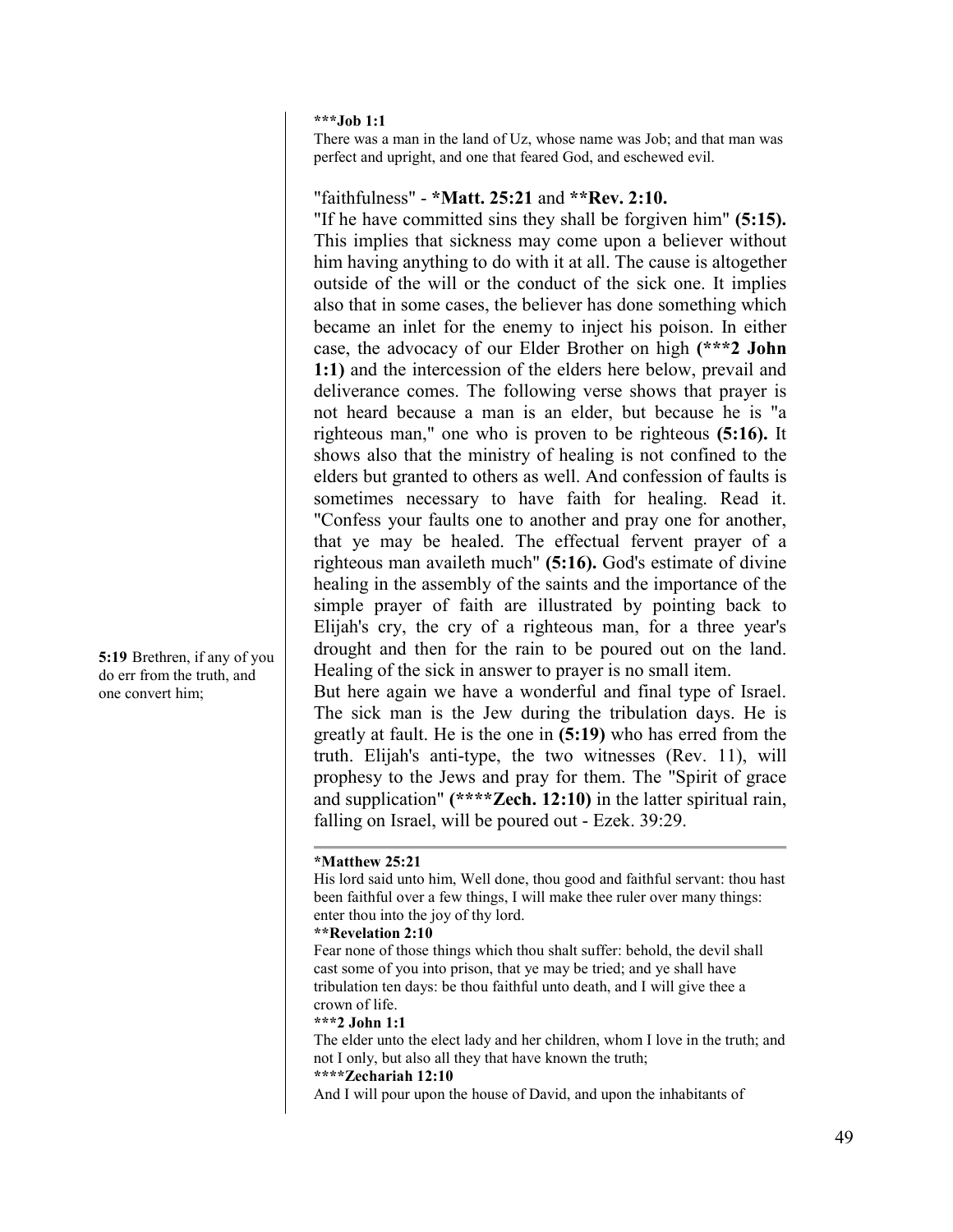**5:20** Let him know, that he which converteth the sinner from the error of his way shall save a soul from death, and shall hide a multitude of sins.

Jerusalem, the spirit of grace and of supplications: and they shall look upon me whom they have pierced, and they shall mourn for him, as one mourneth for his only son, and shall be in bitterness for him, as one that is in bitterness for his firstborn.

The heavens will pour down copious showers of rain upon the land of Palestine and make it productive after several years of drought - **\*Joel 2:23** and **\*\*Zech. 10:1.** The sinner of verse 20 (the Jew) will be converted from the error of his way and God will thus hide a multitude of sins **(5:20).** Then will be fulfilled **\*\*\*Heb. 8:12** - "I will be merciful to their unrighteousness, and their sins and their iniquities will I remember no more." The Epistle of James has no formal ending. It stops without a benediction. This too is typical of what is written of the Jew after his conversion - "Judah shall dwell forever and Jerusalem from generation to generation" - **\*\*\*\*Joel 3:20.** That will end the history of the wandering Jew. It is evident that James wrote this Epistle before 63 A.D., when he was killed. \*\*\*\*\*\*\*\*\*\*\*\*\*\*\*\*\*\*\*\*\*\*\*\*

The Little Foxes Mary M. Bodie Solomon had a vineyard great below a hill, On which the wind moved like unto amber flame. And light of love divine there kindled to distill A nectar sweet and precious with secret name. Solomon had a thousand men to tend his tender vines And gleaming grapes that drank the rays of sun. Their perfume fragrant on the air as Babylon's enticing wines, When they were crushed in press and nectar run. The Shulamite, the Undefiled, the Only One, Was privileged oft to walk and gaze upon those vines. (The grapes were ripening for Solomon, David's son.) Alas, one night, when full and shining was the moon And tilted high; foxes, little mischievous apes, While we thought the harvest would be soon, Came upon that vineyard great, and spoiled the grapesbey James in obeying Paul.

#### **\*Joel 2:23**

Ask ye of the LORD rain in the time of the latter rain; so the LORD shall make bright clouds, and give them showers of rain, to every one grass in the field.

#### **\*\*\*Hebrew 8:12**

For I will be merciful to their unrighteousness, and their sins and their iniquities will I remember no more.

Be glad then, ye children of Zion, and rejoice in the LORD your God: for he hath given you the former rain moderately, and he will cause to come down for you the rain, the former rain, and the latter rain in the first month. **\*\*Zechariah 10:1**